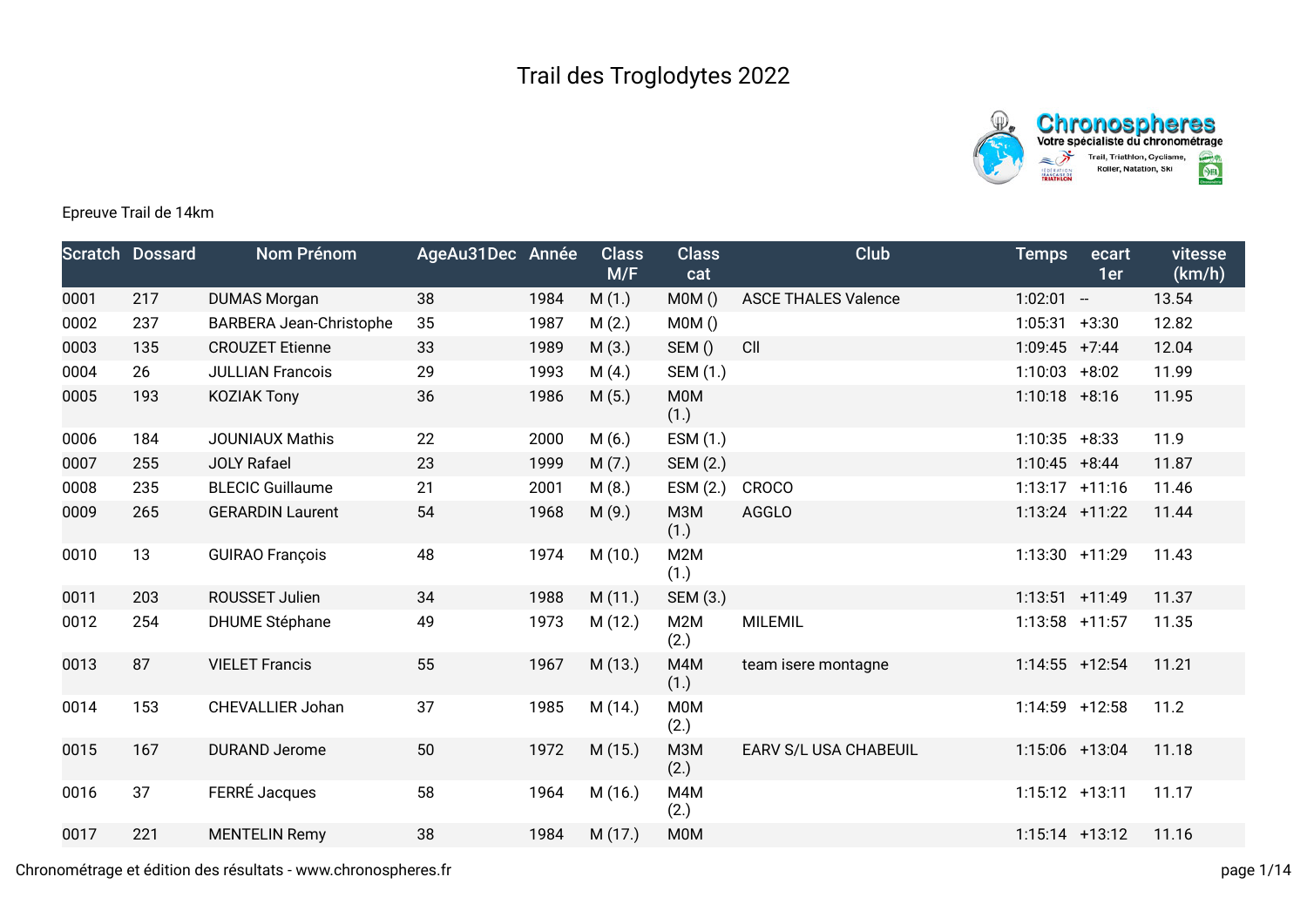|      | <b>Scratch Dossard</b> | Nom Prénom               | AgeAu31Dec Année |      | <b>Class</b><br>M/F | <b>Class</b><br>cat      | Club              | <b>Temps</b>      | ecart<br>1er | vitesse<br>(km/h) |
|------|------------------------|--------------------------|------------------|------|---------------------|--------------------------|-------------------|-------------------|--------------|-------------------|
|      |                        |                          |                  |      |                     | (3.)                     |                   |                   |              |                   |
| 0018 | 72                     | <b>BARREAU François</b>  | 35               | 1987 | M (18.)             | <b>M0M</b><br>(4.)       |                   | $1:15:23$ +13:21  |              | 11.14             |
| 0019 | 263                    | GIBERT Rémi              | 26               | 1996 | M (19.)             | SEM (4.)                 |                   | 1:15:29 +13:28    |              | 11.13             |
| 0020 | 65                     | <b>DUMOULIN Frederic</b> | 52               | 1970 | M(20.)              | <b>МЗМ</b><br>(3.)       |                   | $1:15:34$ +13:33  |              | 11.11             |
| 0021 | 95                     | <b>GUILLEMAUD Alexis</b> | 31               | 1991 | M(21.)              | SEM (5.)                 | Valence triathlon | $1:17:17$ +15:16  |              | 10.87             |
| 0022 | 128                    | <b>GARAYT Fabrice</b>    | 53               | 1969 | M(22.)              | M3M<br>(4.)              | <b>JCPortois</b>  | $1:17:19$ +15:18  |              | 10.86             |
| 0023 | 273                    | <b>TANCHON Anthony</b>   | 29               | 1993 | M(23.)              | SEM (6.)                 |                   | $1:17:40 + 15:38$ |              | 10.82             |
| 0024 | 47                     | POURNAIN Gaétan          | 48               | 1974 | M(24.)              | M2M<br>(3.)              |                   | $1:17:42$ +15:41  |              | 10.81             |
| 0025 | 98                     | <b>DIEVAL Eric</b>       | 38               | 1984 | M(25.)              | <b>MOM</b><br>(5.)       |                   | $1:17:55$ +15:54  |              | 10.78             |
| 0026 | 146                    | LE CORRE Christophe      | 39               | 1983 | M(26.)              | <b>MOM</b><br>(6.)       |                   | $1:18:06$ +16:04  |              | 10.75             |
| 0027 | 199                    | <b>GARNIER Didier</b>    | 42               | 1980 | M(27.)              | M <sub>1</sub> M<br>(1.) |                   | $1:18:08$ +16:06  |              | 10.75             |
| 0028 | 225                    | <b>FOURNET Laurent</b>   | 57               | 1965 | M (28.)             | M4M<br>(3.)              | MACADAM07         | $1:18:09$ +16:08  |              | 10.75             |
| 0029 | 50                     | <b>BOMPART Régis</b>     | 44               | 1978 | M (29.)             | M <sub>1</sub> M<br>(2.) |                   | $1:18:11 + 16:10$ |              | 10.74             |
| 0030 | 18                     | <b>MARMEY Frédéric</b>   | 43               | 1979 | M (30.)             | M <sub>1</sub> M<br>(3.) |                   | $1:18:12 + 16:10$ |              | 10.74             |
| 0031 | 131                    | <b>BRUNEL Francois</b>   | 43               | 1979 | M(31.)              | M <sub>1</sub> M<br>(4.) |                   | $1:18:40 + 16:38$ |              | 10.68             |
| 0032 | 106                    | <b>MAITRE Kevin</b>      | 28               | 1994 | M (32.)             | SEM (7.)                 |                   | $1:18:41 + 16:39$ |              | 10.68             |
| 0033 | 272                    | <b>BARBE Corentin</b>    | 26               | 1996 | M (33.)             | SEM (8.)                 |                   | $1:18:42 + 16:40$ |              | 10.67             |
| 0034 | 12                     | <b>MOREAUX Benoit</b>    | 32               | 1990 | M (34.)             | SEM (9.)                 |                   | $1:18:53$ +16:51  |              | 10.65             |
| 0035 | 52                     | <b>BALANDRAUD Cyril</b>  | 40               | 1982 | M (35.)             | M <sub>1</sub> M<br>(5.) |                   | 1:19:03 +17:01    |              | 10.63             |
| 0036 | $\mathbf{1}$           | <b>BOICIUC</b> Ioan      | 36               | 1986 | M (36.)             | M0M<br>(7.)              |                   | 1:19:20 +17:19    |              | 10.59             |
| 0037 | 155                    | <b>KERDO Joseph</b>      | 55               | 1967 | M (37.)             | M4M                      | Valence triathlon | 1:19:30 +17:29    |              | 10.56             |

Chronométrage et édition des résultats - www.chronospheres.fr page 2/14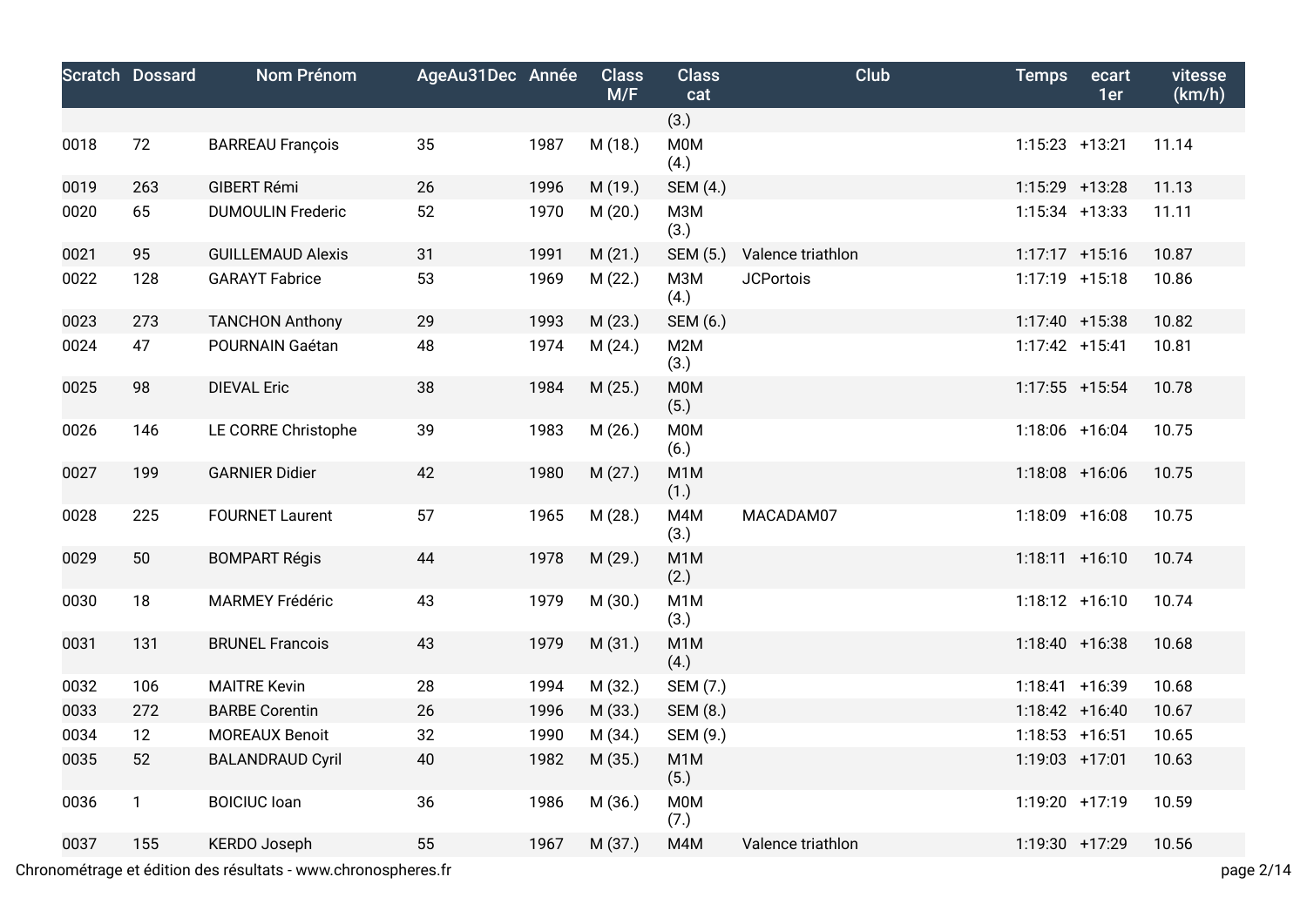|      | <b>Scratch Dossard</b> | Nom Prénom                 | AgeAu31Dec Année |      | <b>Class</b><br>M/F | <b>Class</b><br>cat      | Club          | <b>Temps</b>      | ecart<br>1er | vitesse<br>(km/h) |
|------|------------------------|----------------------------|------------------|------|---------------------|--------------------------|---------------|-------------------|--------------|-------------------|
|      |                        |                            |                  |      |                     | (4.)                     |               |                   |              |                   |
| 0038 | 216                    | <b>HAMON Benjamin</b>      | 42               | 1980 | M (38.)             | M <sub>1</sub> M<br>(6.) |               | $1:19:44$ +17:43  |              | 10.53             |
| 0039 | 230                    | <b>LIOTARD Alexandre</b>   | 30               | 1992 | M (39.)             | <b>SEM</b><br>(10.)      |               | $1:19:45$ +17:43  |              | 10.53             |
| 0040 | 112                    | <b>DHAUSSY Adrien</b>      | 25               | 1997 | M(40.)              | <b>SEM</b><br>(11.)      |               | 1:19:56 +17:55    |              | 10.51             |
| 0041 | 51                     | <b>BUIS Samuel</b>         | 47               | 1975 | M(41.)              | M2M<br>(4.)              |               | $1:20:18$ +18:16  |              | 10.46             |
| 0042 | 218                    | RIOU Laura                 | 34               | 1988 | F(1.)               | SEF()                    | MACADAM07     | 1:20:29 +18:28    |              | 10.43             |
| 0043 | 207                    | <b>ALPHANT Logan</b>       | 39               | 1983 | M(42.)              | M0M<br>(8.)              |               | 1:20:59 +18:58    |              | 10.37             |
| 0044 | 187                    | <b>GRATTESSOL Rémy</b>     | 36               | 1986 | M (43.)             | M0M<br>(9.)              |               | 1:21:03 +19:01    |              | 10.36             |
| 0045 | 44                     | <b>BESSON Nicolas</b>      | 33               | 1989 | M (44.)             | <b>SEM</b><br>(12.)      | <b>VSRP</b>   | $1:21:15$ +19:13  |              | 10.34             |
| 0046 | 200                    | <b>JAY Vincent</b>         | 42               | 1980 | M (45.)             | M1M<br>(7.)              | KOESIO SPORT  | 1:21:30 +19:29    |              | 10.31             |
| 0047 | 239                    | <b>DAVAIL Tony</b>         | 46               | 1976 | M (46.)             | M2M<br>(5.)              |               | $1:21:41$ +19:40  |              | 10.28             |
| 0048 | 141                    | JACOB Jean marc            | 61               | 1961 | M (47.)             | M <sub>5</sub> M<br>(1.) |               | $1:21:55$ +19:54  |              | 10.25             |
| 0049 | 208                    | <b>MANEGLIA Pauline</b>    | 37               | 1985 | F(2.)               | MOM()                    | <b>EATT</b>   | 1:22:08 +20:06    |              | 10.23             |
| 0050 | 41                     | <b>LESAGE Tiphaine</b>     | 30               | 1992 | F(3.)               | SEF()                    |               | 1:22:11           | $+20:09$     | 10.22             |
| 0051 | 264                    | <b>GOGNIAT Yann</b>        | 47               | 1975 | M (48.)             | M2M<br>(6.)              |               | 1:22:20 +20:19    |              | 10.2              |
| 0052 | 14                     | MOLLIER SABET Mylène       | 43               | 1979 | F(4.)               | M1F(1.)                  |               | $1:22:40 + 20:38$ |              | 10.16             |
| 0053 | 245                    | COMBEDIMANCHE<br>Sébastien | 46               | 1976 | M (49.)             | M2M<br>(7.)              |               | 1:22:46 +20:44    |              | 10.15             |
| 0054 | 261                    | <b>MARCI Jerome</b>        | 50               | 1972 | M(50.)              | M3M<br>(5.)              |               | 1:22:50 +20:49    |              | 10.14             |
| 0055 | 210                    | JOLIE Frédéric             | 48               | 1974 | M(51.)              | M2M<br>(8.)              |               | $1:22:52 + 20:50$ |              | 10.14             |
| 0056 | 123                    | <b>SENECLAUZE Thierry</b>  | 53               | 1969 | M (52.)             | M3M                      | Chronospheres | $1:22:52$ +20:51  |              | 10.14             |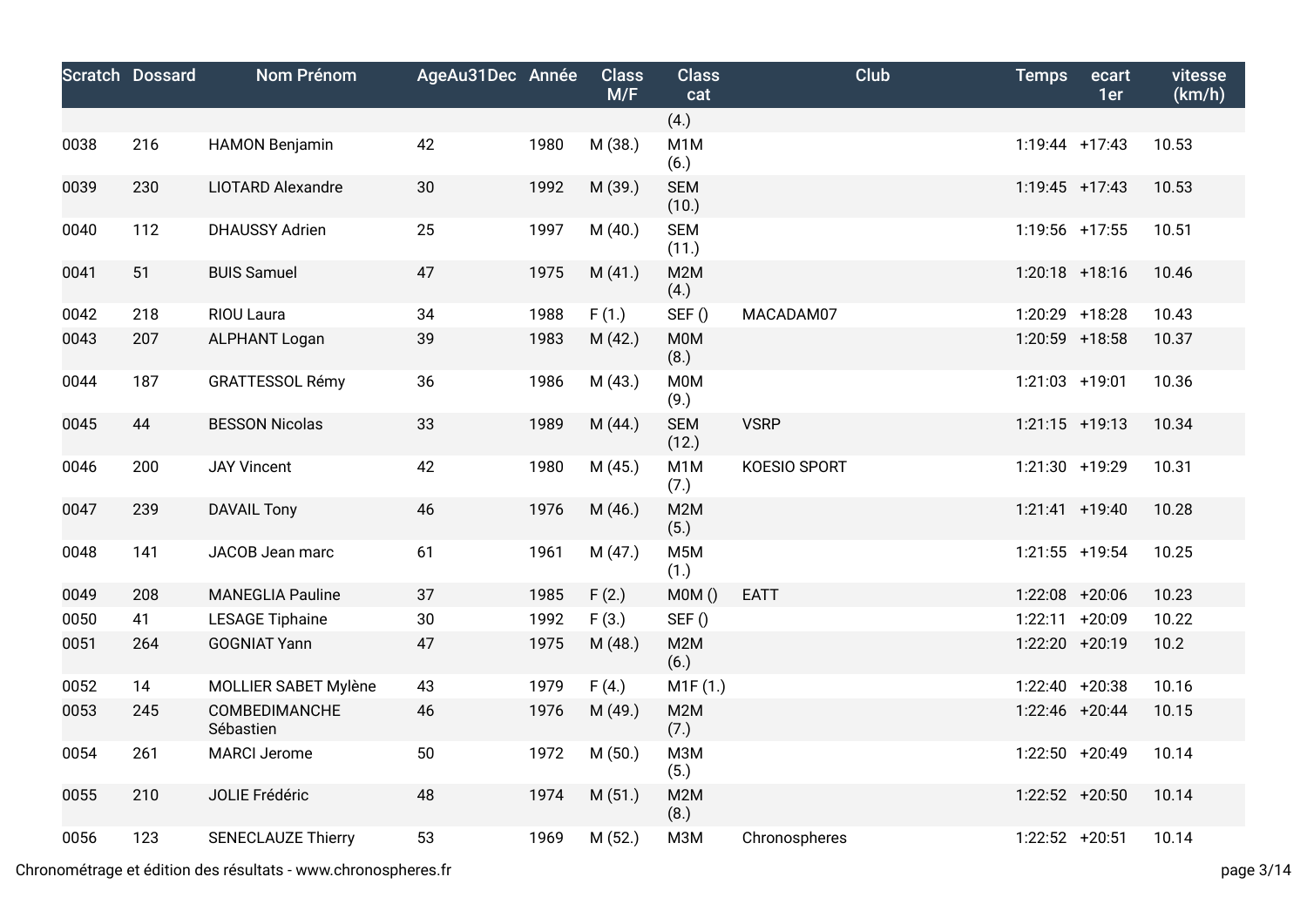|      | <b>Scratch Dossard</b> | Nom Prénom                   | AgeAu31Dec Année |      | <b>Class</b><br>M/F | <b>Class</b><br>cat       | <b>Club</b>                 | <b>Temps</b>     | ecart<br>1er | vitesse<br>(km/h) |
|------|------------------------|------------------------------|------------------|------|---------------------|---------------------------|-----------------------------|------------------|--------------|-------------------|
|      |                        |                              |                  |      |                     | (6.)                      |                             |                  |              |                   |
| 0057 | 185                    | <b>CHORIER-PICHON Pierre</b> | 39               | 1983 | M (53.)             | <b>M0M</b><br>(10.)       |                             | $1:22:58$ +20:57 |              | 10.12             |
| 0058 | 247                    | <b>BARBERA Arnaud</b>        | 43               | 1979 | M(54.)              | M1M<br>(8.)               |                             | $1:23:12 +21:11$ |              | 10.09             |
| 0059 | 238                    | <b>VERNAY Sylvain</b>        | 34               | 1988 | M (55.)             | <b>SEM</b><br>(13.)       |                             | $1:23:22 +21:21$ |              | 10.07             |
| 0060 | 99                     | PLANTIER Nathan              | 25               | 1997 | M (56.)             | <b>SEM</b><br>(14.)       |                             | 1:23:40 +21:39   |              | 10.04             |
| 0061 | 42                     | <b>AMBERT Damien</b>         | 52               | 1970 | M (57.)             | <b>МЗМ</b><br>(7.)        | MACADAM07                   | $1:23:41 +21:40$ |              | 10.04             |
| 0062 | 108                    | <b>WALD Arnaud</b>           | 57               | 1965 | M (58.)             | M4M<br>(5.)               | <b>LPG</b>                  | $1:23:43 +21:42$ |              | 10.03             |
| 0063 | $\overline{7}$         | POUZET Jérémy                | 40               | 1982 | M (59.)             | M <sub>1</sub> M<br>(9.)  | <b>BCCI</b>                 | $1:23:49$ +21:48 |              | 10.02             |
| 0064 | 172                    | <b>CAMUS Stéphane</b>        | 52               | 1970 | M(60.)              | M3M<br>(8.)               |                             | $1:23:51$ +21:50 |              | 10.02             |
| 0065 | 158                    | <b>PERCONTE Patrick</b>      | 47               | 1975 | M(61.)              | M2M<br>(9.)               |                             | $1:24:01$ +21:59 |              | 10                |
| 0066 | 260                    | <b>CLAUZEL Olivier</b>       | 54               | 1968 | M (62.)             | M3M<br>(9.)               | TRIATHLON ROMANAIS PEAGEOIS | $1:24:17$ +22:16 |              | 9.97              |
| 0067 | 88                     | <b>BOULLON Sylviane</b>      | 48               | 1974 | F(5.)               | M <sub>2</sub> F(1.)      | <b>EVA</b>                  | $1:24:29$ +22:27 |              | 9.94              |
| 0068 | 269                    | <b>CHATELAIN Alexis</b>      | 31               | 1991 | M (63.)             | <b>SEM</b><br>(15.)       |                             | $1:24:53$ +22:51 |              | 9.9               |
| 0069 | 34                     | <b>AGRAIL Aloïs</b>          | 27               | 1995 | M(64.)              | <b>SEM</b><br>(16.)       |                             | 1:25:03 +23:01   |              | 9.88              |
| 0070 | 164                    | <b>MARION Damien</b>         | 43               | 1979 | M (65.)             | M <sub>1</sub> M<br>(10.) | <b>COURIR A VALENCE</b>     | $1:25:22 +23:21$ |              | 9.84              |
| 0071 | 139                    | <b>GUERU Didier</b>          | 46               | 1976 | M (66.)             | M2M<br>(10.)              |                             | $1:25:27$ +23:25 |              | 9.83              |
| 0072 | 227                    | <b>CHAQUET Gilles</b>        | 53               | 1969 | M (67.)             | M3M<br>(10.)              |                             | $1:25:35$ +23:33 |              | 9.81              |
| 0073 | 82                     | <b>CHANTELAUZE Willy</b>     | 37               | 1985 | M(68.)              | <b>M0M</b><br>(11.)       | LPG                         | $1:25:42 +23:40$ |              | 9.8               |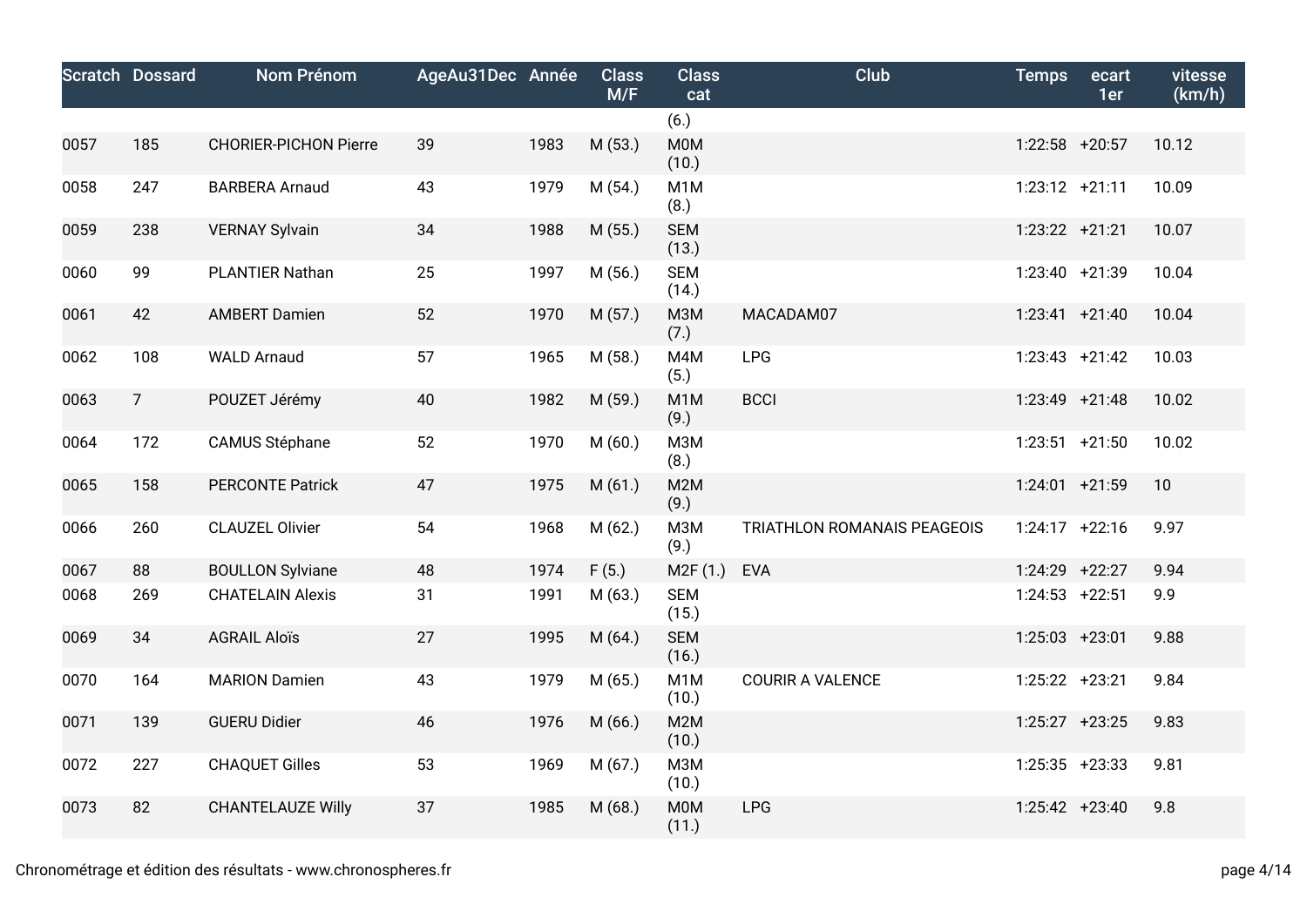|      | <b>Scratch Dossard</b> | Nom Prénom                | AgeAu31Dec Année |      | <b>Class</b><br>M/F | <b>Class</b><br>cat       | Club                       | <b>Temps</b>      | ecart<br>1er | vitesse<br>(km/h) |
|------|------------------------|---------------------------|------------------|------|---------------------|---------------------------|----------------------------|-------------------|--------------|-------------------|
| 0074 | 183                    | <b>CHASTAGNIER Olivia</b> | 29               | 1993 | F(6.)               | SEF (1.)                  |                            | $1:25:49$ +23:48  |              | 9.79              |
| 0075 | 215                    | <b>BLOMME Mélanie</b>     | 43               | 1979 | F(7.)               | M1F(2.)                   | <b>EATT</b>                | $1:25:52$ +23:50  |              | 9.78              |
| 0076 | 19                     | <b>SOARES Helder</b>      | 34               | 1988 | M (69.)             | <b>SEM</b><br>(17.)       |                            | $1:26:18$ +24:17  |              | 9.73              |
| 0077 | 101                    | <b>SANDON Pierrick</b>    | 39               | 1983 | M (70.)             | <b>MOM</b><br>(12.)       |                            | $1:26:20 +24:18$  |              | 9.73              |
| 0078 | 166                    | GOZZO Benjamin            | 41               | 1981 | M(71.)              | M <sub>1</sub> M<br>(11.) |                            | $1:26:23$ +24:21  |              | 9.72              |
| 0079 | 48                     | <b>EICHENE Alexandre</b>  | 92               | 1930 | M (72.)             | <b>M10M</b><br>(1.)       | <b>LPG</b>                 | $1:26:25$ +24:23  |              | 9.72              |
| 0080 | 168                    | MICOUT Ludovic            | 42               | 1980 | M (73.)             | M <sub>1</sub> M<br>(12.) | La Running Family          | $1:26:43 +24:41$  |              | 9.69              |
| 0081 | 117                    | <b>CROZET Christopher</b> | 42               | 1980 | M (74.)             | M <sub>1</sub> M<br>(13.) |                            | $1:26:46$ +24:44  |              | 9.68              |
| 0082 | 119                    | <b>BELLET Kevin</b>       | 30               | 1992 | M (75.)             | <b>SEM</b><br>(18.)       |                            | $1:26:58$ +24:57  |              | 9.66              |
| 0083 | 201                    | <b>SERVIER Fabienne</b>   | 41               | 1981 | F(8.)               | M1F(3.)                   | <b>EATT</b>                | $1:27:04$ +25:03  |              | 9.65              |
| 0084 | 81                     | <b>CABROL Olivier</b>     | 59               | 1963 | M (76.)             | M4M<br>(6.)               | <b>LPG</b>                 | 1:27:06 +25:04    |              | 9.64              |
| 0085 | 197                    | <b>CAMPISANO David</b>    | 39               | 1983 | M (77.)             | <b>M0M</b><br>(13.)       |                            | 1:27:09 +25:08    |              | 9.64              |
| 0086 | 23                     | POMAREL Pierre-Jean       | 43               | 1979 | M (78.)             | M <sub>1</sub> M<br>(14.) | <b>JCPortois</b>           | 1:27:11 +25:09    |              | 9.63              |
| 0087 | 154                    | <b>CARTERON Thibault</b>  | 29               | 1993 | M (79.)             | <b>SEM</b><br>(19.)       | 26 route du run            | $1:27:11 + 25:09$ |              | 9.63              |
| 0088 | 213                    | <b>GUILLARD Sébastien</b> | 45               | 1977 | M (80.)             | M2M<br>(11.)              |                            | $1:27:11 + 25:10$ |              | 9.63              |
| 0089 | 157                    | <b>BERTRAND Yannick</b>   | 44               | 1978 | M (81.)             | M <sub>1</sub> M<br>(15.) | <b>ASCE THALES Valence</b> | $1:27:18$ +25:16  |              | 9.62              |
| 0090 | 32                     | <b>ARCIS Emmanuel</b>     | 52               | 1970 | M (82.)             | <b>МЗМ</b><br>(11.)       | LPG                        | 1:27:28 +25:27    |              | 9.6               |
| 0091 | 114                    | <b>LAUNEY Emilie</b>      | 48               | 1974 | F(9.)               | M2F(2.)                   |                            | $1:27:31$ +25:29  |              | 9.6               |
| 0092 | 25                     | <b>RUGGERI Stephane</b>   | 49               | 1973 | M (83.)             | M <sub>2</sub> M<br>(12.) | <b>EATT</b>                | $1:27:33$ +25:31  |              | 9.59              |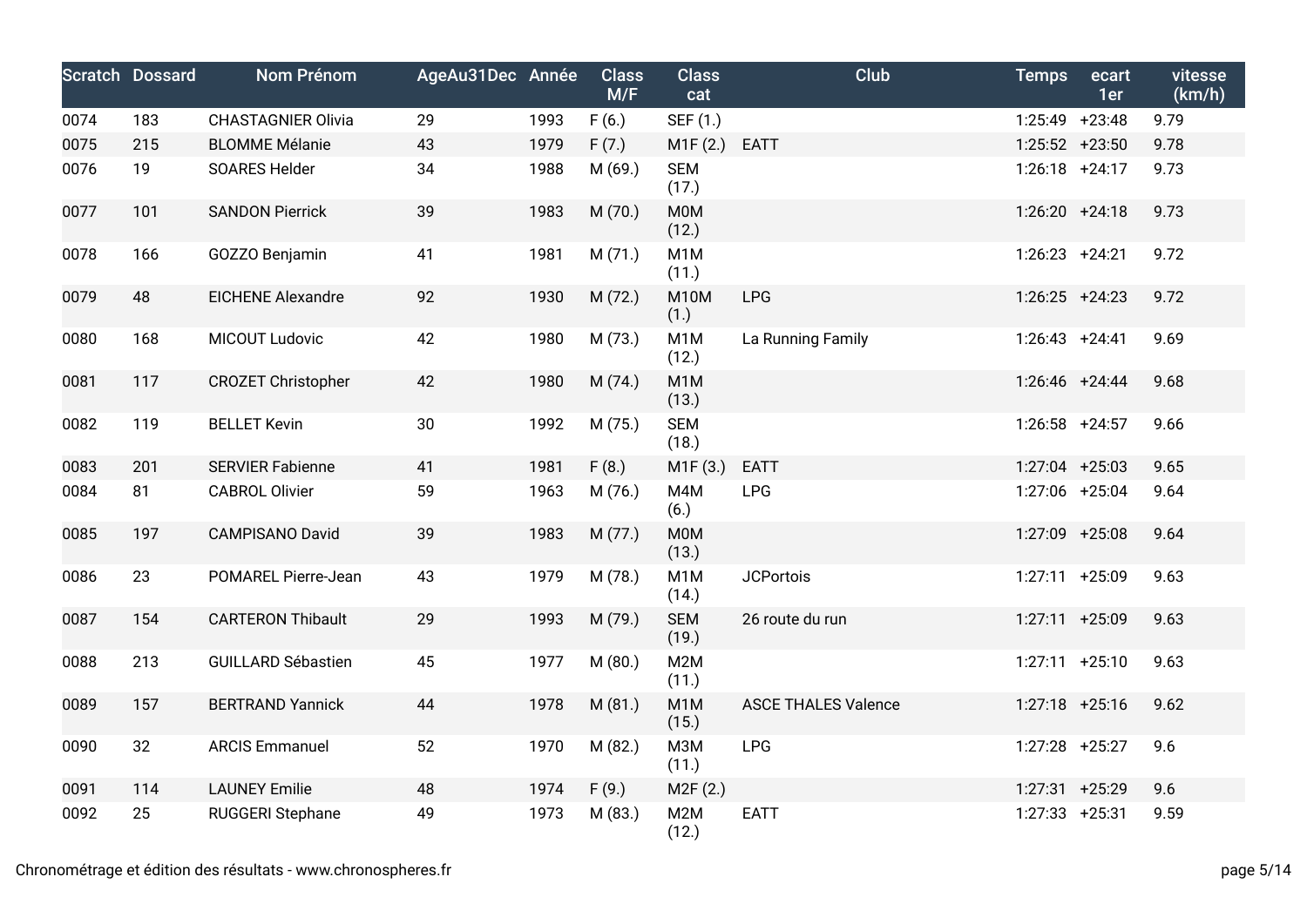|      | <b>Scratch Dossard</b> | Nom Prénom                          | AgeAu31Dec Année |      | <b>Class</b><br>M/F | <b>Class</b><br>cat       | Club                        | <b>Temps</b>      | ecart<br>1er | vitesse<br>(km/h) |
|------|------------------------|-------------------------------------|------------------|------|---------------------|---------------------------|-----------------------------|-------------------|--------------|-------------------|
| 0093 | 31                     | <b>POUZET Geoffrey</b>              | 33               | 1989 | M (84.)             | <b>SEM</b><br>(20.)       | <b>BCCI</b>                 | $1:27:33$ +25:31  |              | 9.59              |
| 0094 | 274                    | <b>JAKONCIC Marc</b>                | 47               | 1975 | M (85.)             | M2M<br>(13.)              |                             | $1:27:51$ +25:49  |              | 9.56              |
| 0095 | 220                    | <b>CARTON DE GRAMMONT</b><br>Samuel | 45               | 1977 | M (86.)             | M <sub>2</sub> M<br>(14.) |                             | 1:27:56 +25:55    |              | 9.55              |
| 0096 | 165                    | <b>SERRES Mathieu</b>               | 37               | 1985 | M (87.)             | <b>M0M</b><br>(14.)       |                             | $1:28:25$ +26:23  |              | 9.5               |
| 0097 | 107                    | <b>CLOZEL Stephane</b>              | 40               | 1982 | M (88.)             | M <sub>1</sub> M<br>(16.) |                             | $1:28:27$ +26:25  |              | 9.5               |
| 0098 | 194                    | <b>MARCATO Boris</b>                | 34               | 1988 | M (89.)             | <b>SEM</b><br>(21.)       | <b>TRIATHLON ROMANS</b>     | 1:28:36 +26:34    |              | 9.48              |
| 0099 | 63                     | <b>TURC Simon</b>                   | 37               | 1985 | M (90.)             | <b>MOM</b><br>(15.)       | <b>RUN IN CHARPEY</b>       | $1:28:43 + 26:42$ |              | 9.47              |
| 0100 | 147                    | <b>BENA Eric</b>                    | 50               | 1972 | M (91.)             | M3M<br>(12.)              |                             | $1:28:45$ +26:44  |              | 9.46              |
| 0101 | 74                     | ANDRE Jérémy                        | 39               | 1983 | M (92.)             | <b>MOM</b><br>(16.)       |                             | $1:28:45$ +26:44  |              | 9.46              |
| 0102 | 40                     | <b>GUIGARD Nicolas</b>              | 50               | 1972 | M (93.)             | M3M<br>(13.)              |                             | $1:28:47$ +26:45  |              | 9.46              |
| 0103 | 145                    | <b>SOLER Grégory</b>                | 48               | 1974 | M (94.)             | M2M<br>(15.)              | Platinium Center Pizançon   | 1:28:56 +26:55    |              | 9.44              |
| 0104 | 195                    | <b>BOURDET Ludovic</b>              | 48               | 1974 | M (95.)             | M2M<br>(16.)              | EARP Romans Bourg de Péage  | $1:28:59$ +26:57  |              | 9.44              |
| 0105 | 140                    | <b>VACHEZ Emmanuel</b>              | 44               | 1978 | M (96.)             | M <sub>1</sub> M<br>(17.) | Platinium Center Pizançon   | $1:29:11 + 27:10$ |              | 9.42              |
| 0106 | 93                     | <b>ORAND Lucas</b>                  | 18               | 2004 | M (97.)             | <b>JUM (1.)</b>           |                             | $1:29:42 +27:41$  |              | 9.36              |
| 0107 | 159                    | <b>VEYRAT Emilie</b>                | 42               | 1980 | F(10.)              | M1F(4.)                   |                             | $1:29:44$ +27:42  |              | 9.36              |
| 0108 | 244                    | <b>RINGENBACH Eric</b>              | 44               | 1978 | M (98.)             | M1M<br>(18.)              |                             | $1:30:00$ +27:58  |              | 9.33              |
| 0109 | 133                    | <b>MANTELIN Cedric</b>              | 48               | 1974 | M (99.)             | M2M<br>(17.)              |                             | $1:30:25$ +28:23  |              | 9.29              |
| 0110 | 27                     | <b>SOUDAN Gaetane</b>               | 26               | 1996 | F(11.)              | SEF (2.)                  |                             | $1:30:25$ +28:24  |              | 9.29              |
| 0111 | 249                    | <b>MANDIER Rudy</b>                 | 34               | 1988 | M (100.)            | <b>SEM</b>                | <b>ALSM Saint Marcellin</b> | 1:30:28 +28:27    |              | 9.28              |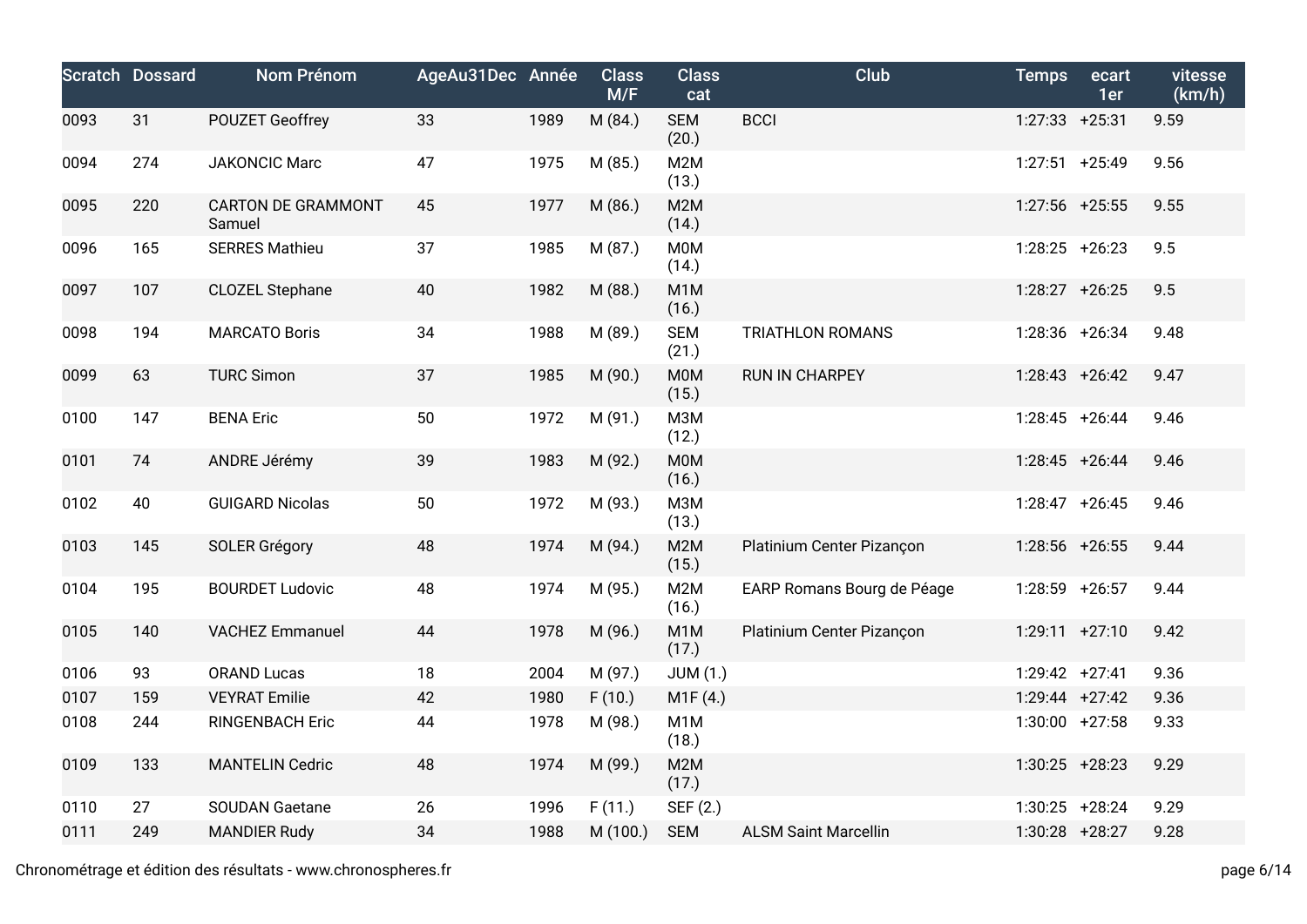|      | <b>Scratch Dossard</b> | <b>Nom Prénom</b>           | AgeAu31Dec Année |      | <b>Class</b><br>M/F | <b>Class</b><br>cat       | Club             | <b>Temps</b>     | ecart<br>1er | vitesse<br>(km/h) |
|------|------------------------|-----------------------------|------------------|------|---------------------|---------------------------|------------------|------------------|--------------|-------------------|
|      |                        |                             |                  |      |                     | (22.)                     |                  |                  |              |                   |
| 0112 | 29                     | ROLLAND Alexandre           | 32               | 1990 | M (101.)            | <b>SEM</b><br>(23.)       |                  | 1:30:31 +28:29   |              | 9.28              |
| 0113 | 178                    | LEPLUS-HABENECK<br>Francois | 46               | 1976 | M (102.)            | M2M<br>(18.)              | <b>VRA</b>       | 1:30:41 +28:39   |              | 9.26              |
| 0114 | 251                    | <b>LOMBARD Damien</b>       | 39               | 1983 | M (103.)            | <b>MOM</b><br>(17.)       |                  | $1:30:43$ +28:41 |              | 9.26              |
| 0115 | 83                     | <b>MORFIN Renaud</b>        | 24               | 1998 | M (104.)            | <b>SEM</b><br>(24.)       |                  | $1:30:50$ +28:48 |              | 9.25              |
| 0116 | 61                     | <b>PELAT Michael</b>        | 42               | 1980 | M (105.)            | M <sub>1</sub> M<br>(19.) |                  | 1:30:58 +28:56   |              | 9.23              |
| 0117 | 270                    | <b>MEILLON Camille</b>      | 34               | 1988 | M (106.)            | <b>SEM</b><br>(25.)       |                  | $1:31:15$ +29:13 |              | 9.21              |
| 0118 | 138                    | <b>ROBIN Yves</b>           | 44               | 1978 | M (107.)            | M <sub>1</sub> M<br>(20.) | <b>YAYOS</b>     | $1:31:15$ +29:13 |              | 9.21              |
| 0119 | 64                     | <b>PILON Frederic</b>       | 55               | 1967 | M (108.)            | M4M<br>(7.)               | Earv ca valence  | $1:31:35$ +29:34 |              | 9.17              |
| 0120 | $\overline{4}$         | GOUZILH Michaël             | 38               | 1984 | M (109.)            | <b>MOM</b><br>(18.)       | <b>JCPortois</b> | 1:31:49 +29:48   |              | 9.15              |
| 0121 | 79                     | PREVOT Christophe           | 44               | 1978 | M (110.)            | M <sub>1</sub> M<br>(21.) |                  | $1:31:52$ +29:51 |              | 9.14              |
| 0122 | 191                    | MESSADOR Sylvain            | 38               | 1984 | M (111.)            | <b>MOM</b><br>(19.)       |                  | $1:32:04$ +30:03 |              | 9.12              |
| 0123 | 80                     | <b>FIAT David</b>           | 40               | 1982 | M (112.)            | M <sub>1</sub> M<br>(22.) | <b>BCCI</b>      | $1:32:35$ +30:34 |              | 9.07              |
| 0124 | $5\phantom{.0}$        | <b>GRENIER Régis</b>        | 41               | 1981 | M (113.)            | M <sub>1</sub> M<br>(23.) |                  | $1:32:51$ +30:49 |              | 9.05              |
| 0125 | 192                    | <b>CONJARD Alain</b>        | 60               | 1962 | M (114.)            | M <sub>5</sub> M<br>(2.)  | <b>EARP</b>      | $1:32:52$ +30:51 |              | 9.04              |
| 0126 | 232                    | <b>MARINE Patrick</b>       | 53               | 1969 | M (115.)            | <b>МЗМ</b><br>(14.)       | Platinium Center | $1:33:21 +31:19$ |              | 9                 |
| 0127 | 137                    | <b>TOURGIS Bernard</b>      | 66               | 1956 | M (116.)            | M6M<br>(1.)               | Asah             | $1:33:27$ +31:26 |              | 8.99              |
| 0128 | 115                    | <b>COSTE Laurent</b>        | 52               | 1970 | M (117.)            | <b>МЗМ</b><br>(15.)       |                  | $1:33:40 +31:38$ |              | 8.97              |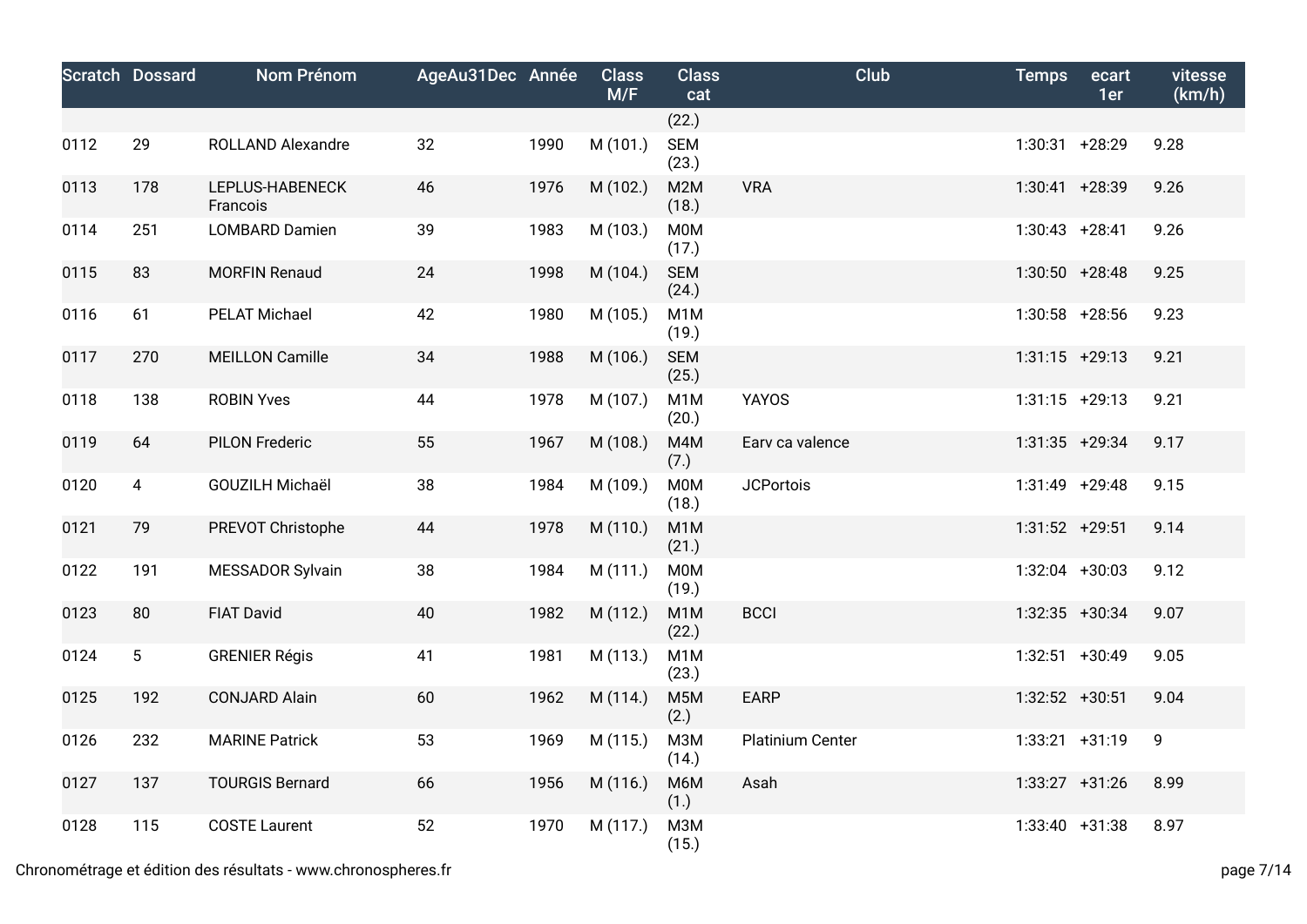|      | <b>Scratch Dossard</b> | Nom Prénom                    | AgeAu31Dec Année |      | <b>Class</b><br>M/F | <b>Class</b><br>cat       | Club                     | <b>Temps</b>      | ecart<br>1er | vitesse<br>(km/h) |
|------|------------------------|-------------------------------|------------------|------|---------------------|---------------------------|--------------------------|-------------------|--------------|-------------------|
| 0129 | 118                    | <b>FRIEDRICH Sarah</b>        | 26               | 1996 | M (118.)            | <b>SEM</b><br>(26.)       | VTT Ardbike Valence      | $1:33:46$ +31:45  |              | 8.96              |
| 0130 | 54                     | PABION Raphael                | 31               | 1991 | M (119.)            | <b>SEM</b><br>(27.)       | Team RunExpertValence    | $1:34:12 +32:10$  |              | 8.92              |
| 0131 | 60                     | <b>MOULIN Marion</b>          | 36               | 1986 | F(12.)              | M0M<br>(1.)               |                          | $1:34:28$ +32:26  |              | 8.89              |
| 0132 | 162                    | LYX Marie-Cécile              | 39               | 1983 | F(13.)              | M0M<br>(2.)               |                          | $1:34:37$ +32:35  |              | 8.88              |
| 0133 | 15                     | <b>FIGONI Eric</b>            | 50               | 1972 | M (120.)            | <b>МЗМ</b><br>(16.)       |                          | $1:35:01$ +33:00  |              | 8.84              |
| 0134 | 176                    | <b>MAFFRE Hadrien</b>         | 40               | 1982 | M (121.)            | M <sub>1</sub> M<br>(24.) | <b>VRA</b>               | $1:35:03$ +33:01  |              | 8.84              |
| 0135 | 28                     | <b>CHANVILLARD Pierre</b>     | 29               | 1993 | M (122.)            | <b>SEM</b><br>(28.)       |                          | $1:35:35$ +33:33  |              | 8.79              |
| 0136 | 10                     | <b>BECKER Eric</b>            | 40               | 1982 | M (123.)            | M <sub>1</sub> M<br>(25.) |                          | $1:35:53$ +33:51  |              | 8.76              |
| 0137 | 150                    | <b>VIAL Patrice</b>           | 50               | 1972 | M (124.)            | <b>МЗМ</b><br>(17.)       |                          | $1:35:55$ +33:53  |              | 8.76              |
| 0138 | 53                     | RÉ Teddy                      | 31               | 1991 | M (125.)            | <b>SEM</b><br>(29.)       |                          | 1:35:59 +33:57    |              | 8.75              |
| 0139 | 86                     | <b>TAVERNA Laurent</b>        | 58               | 1964 | M (126.)            | M4M<br>(8.)               | LPG                      | $1:36:11 + 34:09$ |              | 8.73              |
| 0140 | 17                     | <b>MELLIER Teddy</b>          | 46               | 1976 | M (127.)            | M2M<br>(19.)              |                          | $1:36:18$ +34:17  |              | 8.72              |
| 0141 | 204                    | <b>FERRANT Aurore</b>         | 32               | 1990 | F(14.)              | SEF (3.)                  |                          | $1:36:40 +34:39$  |              | 8.69              |
| 0142 | 33                     | <b>ARZENC Lionel</b>          | 35               | 1987 | M (128.)            | M0M<br>(20.)              |                          | $1:36:44$ +34:42  |              | 8.68              |
| 0143 | 85                     | <b>COSTECHAREYRE Fabienne</b> | 52               | 1970 | F(15.)              | M3F(1.)                   |                          | $1:36:48$ +34:47  |              | 8.68              |
| 0144 | 46                     | PANO Marc                     | 46               | 1976 | M (129.)            | M2M<br>(20.)              |                          | 1:37:04 +35:03    |              | 8.65              |
| 0145 | 175                    | MAS Christophe                | 53               | 1969 | M (130.)            | M3M<br>(18.)              | E A RHONE VERCORS 26 07* | 1:37:08 +35:06    |              | 8.65              |
| 0146 | 240                    | <b>CLAVE Fabien</b>           | 41               | 1981 | M (131.)            | M <sub>1</sub> M<br>(26.) |                          | $1:37:14$ +35:12  |              | 8.64              |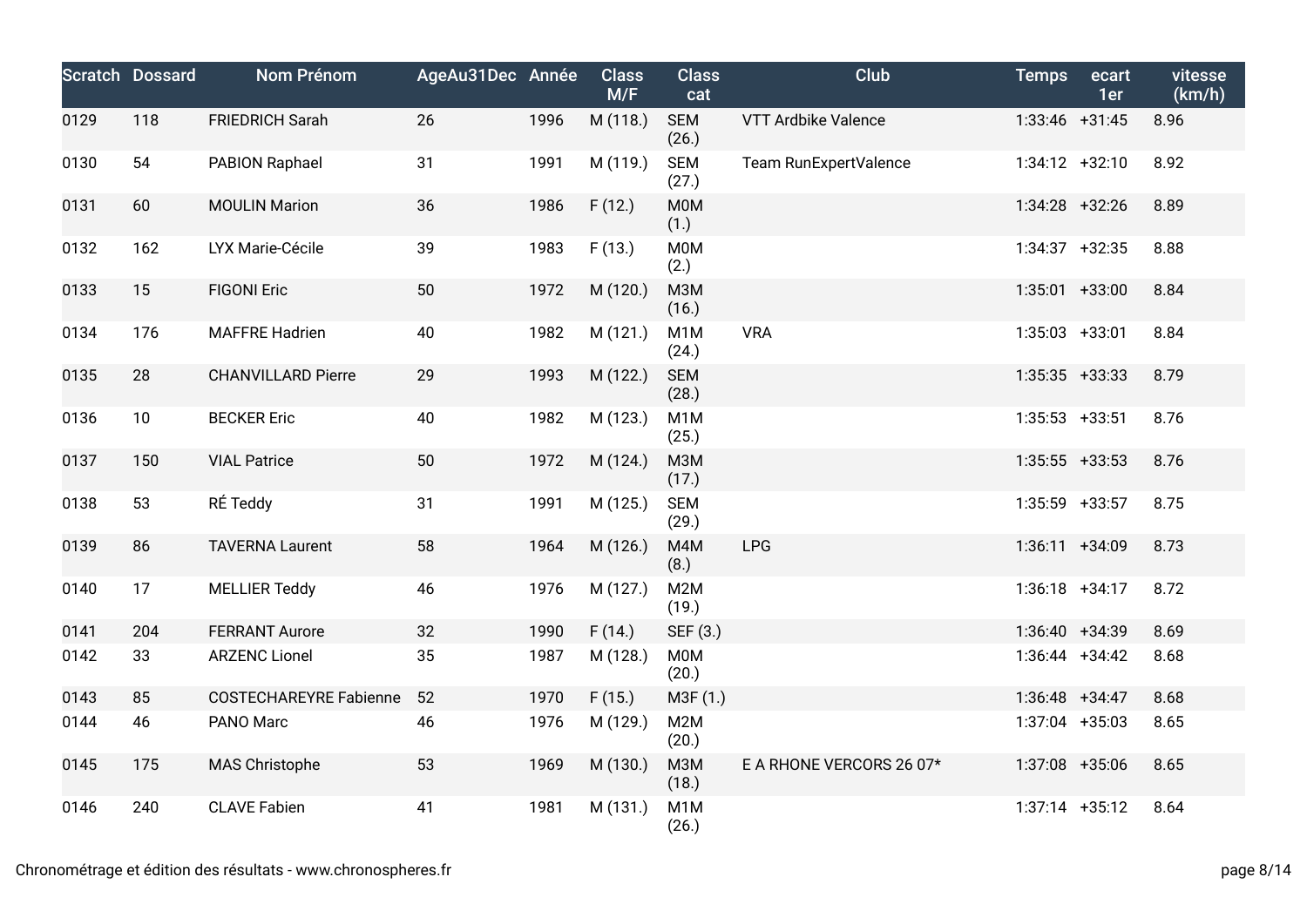|      | <b>Scratch Dossard</b> | <b>Nom Prénom</b>                    | AgeAu31Dec Année |      | <b>Class</b><br>M/F | <b>Class</b><br>cat       | Club                          | <b>Temps</b>      | ecart<br>1er | vitesse<br>(km/h) |
|------|------------------------|--------------------------------------|------------------|------|---------------------|---------------------------|-------------------------------|-------------------|--------------|-------------------|
| 0147 | 258                    | CASTEYO Raphaël                      | 41               | 1981 | M (132.)            | M <sub>1</sub> M<br>(27.) | <b>OB07</b>                   | $1:37:21 +35:19$  |              | 8.63              |
| 0148 | 224                    | <b>MARTIN Anthony</b>                | 40               | 1982 | M (133.)            | M <sub>1</sub> M<br>(28.) |                               | $1:37:21 +35:20$  |              | 8.63              |
| 0149 | 151                    | <b>GRACH Simon</b>                   | 38               | 1984 | M (134.)            | <b>MOM</b><br>(21.)       |                               | $1:37:25$ +35:23  |              | 8.62              |
| 0150 | 20                     | <b>CHRISTIAENS Marion</b>            | 36               | 1986 | F(16.)              | <b>M0M</b><br>(3.)        |                               | $1:37:26$ +35:25  |              | 8.62              |
| 0151 | 181                    | <b>SARMEO Philippe</b>               | 61               | 1961 | M (135.)            | M <sub>5</sub> M<br>(3.)  | jogging club portois          | $1:37:32 +35:30$  |              | 8.61              |
| 0152 | 116                    | <b>CROZET Angelique</b>              | 43               | 1979 | F(17.)              | M1F(5.)                   |                               | $1:37:44$ +35:43  |              | 8.59              |
| 0153 | 144                    | <b>LUJAN Fabien</b>                  | 44               | 1978 | M (136.)            | M <sub>1</sub> M<br>(29.) |                               | $1:37:51$ +35:49  |              | 8.58              |
| 0154 | 3                      | <b>DREZET Victor</b>                 | 33               | 1989 | M (137.)            | <b>SEM</b><br>(30.)       |                               | $1:37:56$ +35:54  |              | 8.58              |
| 0155 | 136                    | <b>CASU Pauline</b>                  | 33               | 1989 | F(18.)              | SEF (4.)                  | Athlé Santé Ardèche Hermitage | $1:38:01$ +35:59  |              | 8.57              |
| 0156 | 233                    | <b>COURT Didier</b>                  | 57               | 1965 | M (138.)            | M4M<br>(9.)               | Running Tamalou Péageois      | $1:38:17$ +36:16  |              | 8.55              |
| 0157 | 202                    | <b>GOUDARD Elodie</b>                | 39               | 1983 | F(19.)              | <b>M0M</b><br>(4.)        | <b>EATT</b>                   | $1:38:30 + 36:29$ |              | 8.53              |
| 0158 | 246                    | <b>LENEVELER Didier</b>              | 66               | 1956 | M (139.)            | M6M<br>(2.)               |                               | $1:38:43 +36:41$  |              | 8.51              |
| 0159 | 209                    | <b>GONCALVES Norbert</b>             | 59               | 1963 | M (140.)            | M4M<br>(10.)              |                               | $1:38:46$ +36:45  |              | 8.5               |
| 0160 | 142                    | <b>SAINSORNY Clement</b>             | 34               | 1988 | M (141.)            | <b>SEM</b><br>(31.)       | <b>BCCI</b>                   | $1:38:57$ +36:55  |              | 8.49              |
| 0161 | 214                    | <b>GOURGEON Véronique</b>            | 48               | 1974 | F(20.)              | M2F (3.)                  | S/L EA TAIN-TOURNON           | $1:38:59$ +36:58  |              | 8.48              |
| 0162 | 120                    | <b>CHARRIER Nicolas</b>              | 44               | 1978 | M (142.)            | M <sub>1</sub> M<br>(30.) |                               | 1:39:06 +37:04    |              | 8.48              |
| 0163 | 226                    | <b>DAUTHUN David</b>                 | 42               | 1980 | M (143.)            | M <sub>1</sub> M<br>(31.) |                               | $1:39:27 +37:25$  |              | 8.45              |
| 0164 | 110                    | <b>BOSSAND Joel</b>                  | 56               | 1966 | M (144.)            | M4M<br>(11.)              |                               | $1:39:34$ +37:33  |              | 8.44              |
| 0165 | 124                    | <b>BONELLI Philippe-Alexandre 51</b> |                  | 1971 | M (145.)            | M3M                       | <b>COURIR A VALENCE</b>       | $1:39:49$ +37:47  |              | 8.42              |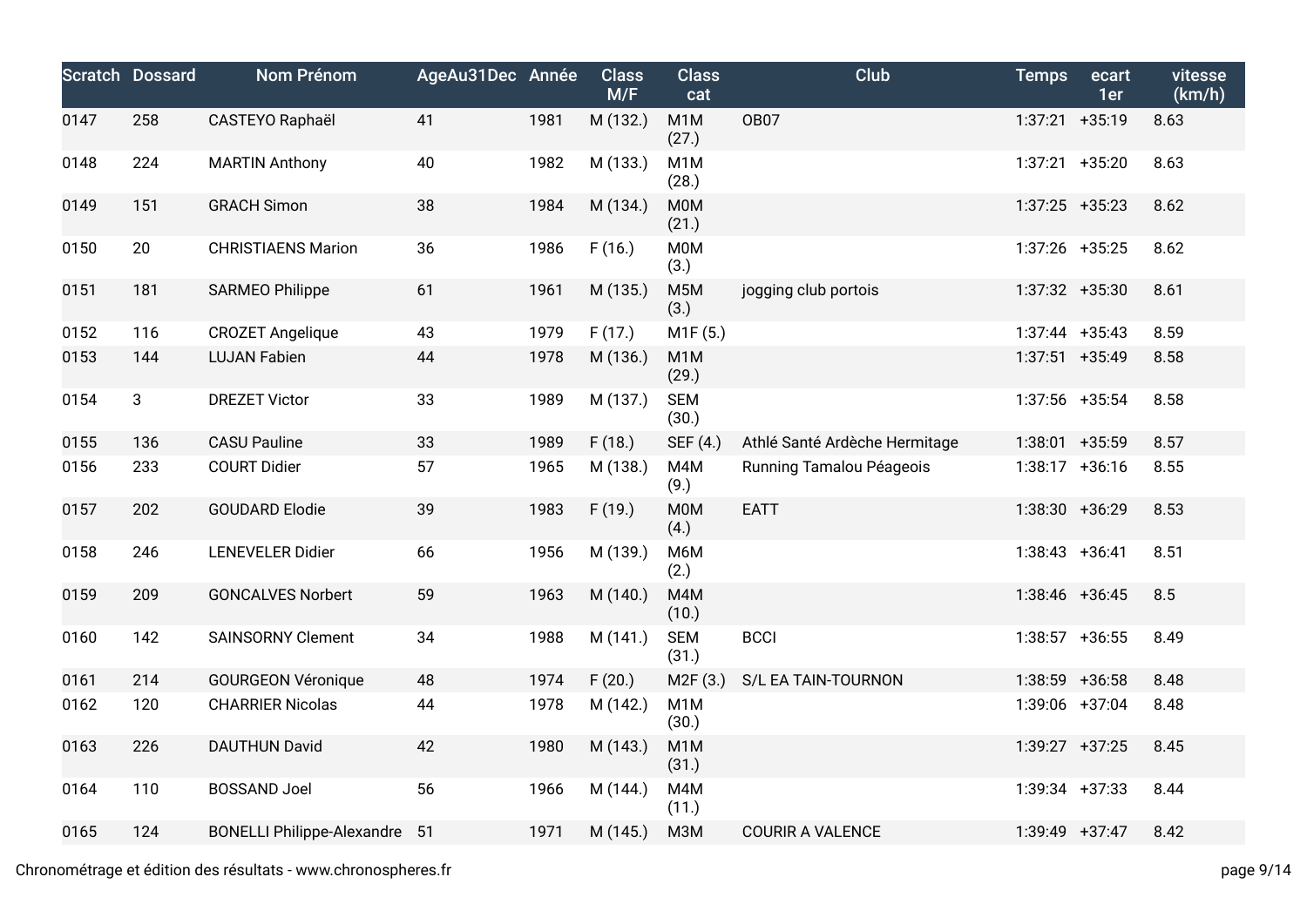|      | <b>Scratch Dossard</b> | <b>Nom Prénom</b>                    | AgeAu31Dec Année |      | <b>Class</b><br>M/F | <b>Class</b><br>cat       | Club                                       | <b>Temps</b>     | ecart<br>1er | vitesse<br>(km/h) |
|------|------------------------|--------------------------------------|------------------|------|---------------------|---------------------------|--------------------------------------------|------------------|--------------|-------------------|
|      |                        |                                      |                  |      |                     | (19.)                     |                                            |                  |              |                   |
| 0166 | 100                    | <b>TERPAN Claude</b>                 | 69               | 1953 | M (146.)            | M6M<br>(3.)               |                                            | $1:39:54$ +37:52 |              | 8.41              |
| 0167 | 75                     | <b>BAVUZ Cédric</b>                  | 45               | 1977 | M (147.)            | M <sub>2</sub> M<br>(21.) |                                            | $1:39:55$ +37:53 |              | 8.41              |
| 0168 | 236                    | <b>FUMAS Remi</b>                    | 39               | 1983 | M (148.)            | <b>MOM</b><br>(22.)       |                                            | $1:40:04$ +38:02 |              | 8.39              |
| 0169 | 126                    | <b>TARPIN-LYONNET Marine</b>         | 32               | 1990 | F(21.)              | SEF (5.)                  | jogging club portois                       | 1:40:06 +38:04   |              | 8.39              |
| 0170 | 231                    | <b>CAHOUZARD Sarah</b>               | 29               | 1993 | F(22.)              | SEF (6.)                  | UNION OLYMPIQUE ALBERTVILLE<br>TARENTAISE* | $1:40:15$ +38:13 |              | 8.38              |
| 0171 | 163                    | <b>DUCROS Laurie</b>                 | 29               | 1993 | F(23.)              | SEF (7.)                  |                                            | $1:40:44$ +38:43 |              | 8.34              |
| 0172 | 130                    | <b>DUCROS Francis</b>                | 56               | 1966 | M (149.)            | M4M<br>(12.)              |                                            | $1:41:14$ +39:12 |              | 8.3               |
| 0173 | 212                    | <b>BAPTISTA Sandrine</b>             | 49               | 1973 | F(24.)              | M2F (4.)                  |                                            | $1:41:14$ +39:13 |              | 8.3               |
| 0174 | 111                    | <b>LAURENSON Virginie</b>            | 37               | 1985 | F(25.)              | <b>MOM</b><br>(5.)        |                                            | $1:41:53$ +39:52 |              | 8.24              |
| 0175 | 196                    | <b>DINVAUX Celine</b>                | 43               | 1979 | F(26.)              | M1F(6.)                   | EARP Romans Bourg de Péage                 | $1:42:23$ +40:21 |              | 8.2               |
| 0176 | 198                    | <b>ARNAUD Thierry</b>                | 55               | 1967 | M (150.)            | M4M<br>(13.)              | <b>Guilherand Granges Triatlon</b>         | 1:42:23 +40:21   |              | 8.2               |
| 0177 | 109                    | FERET Stéphane                       | 47               | 1975 | M (151.)            | M2M<br>(22.)              |                                            | $1:42:34$ +40:33 |              | 8.19              |
| 0178 | 97                     | MAISONNEUVE Isabelle                 | 50               | 1972 | F(27.)              | M3F (2.)                  | <b>EATT</b>                                | $1:42:44$ +40:43 |              | 8.18              |
| 0179 | 105                    | <b>TRICHET Clara</b>                 | 20               | 2002 | F(28.)              | ESF $(1.)$                | EARV S/L USA CHABEUIL                      | $1:43:03$ +41:02 |              | 8.15              |
| 0180 | 91                     | <b>REYNAUD Mikael</b>                | 39               | 1983 | M (152.)            | <b>M0M</b><br>(23.)       |                                            | $1:43:05$ +41:04 |              | 8.15              |
| 0181 | 43                     | <b>BALAYE Celine</b>                 | 50               | 1972 | F(29.)              | M3F (3.)                  | MACADAM07                                  | $1:43:10 +41:08$ |              | 8.14              |
| 0182 | 36                     | <b>RAMBAUD Camille</b>               | 30               | 1992 | F(30.)              | SEF (8.)                  |                                            | $1:43:43$ +41:41 |              | 8.1               |
| 0183 | 188                    | <b>CHEBANCE Alexandre</b>            | 47               | 1975 | M (153.)            | M <sub>2</sub> M<br>(23.) |                                            | $1:43:53$ +41:52 |              | 8.09              |
| 0184 | 211                    | <b>DURY Didier</b>                   | 70               | 1952 | M (154.)            | M7M<br>(1.)               |                                            | $1:43:53$ +41:52 |              | 8.09              |
| 0185 | 92                     | <b>KARABALIAN David</b><br>alexandre | 37               | 1985 | M (155.)            | <b>MOM</b><br>(24.)       |                                            | 1:44:29          | $+42:28$     | 8.04              |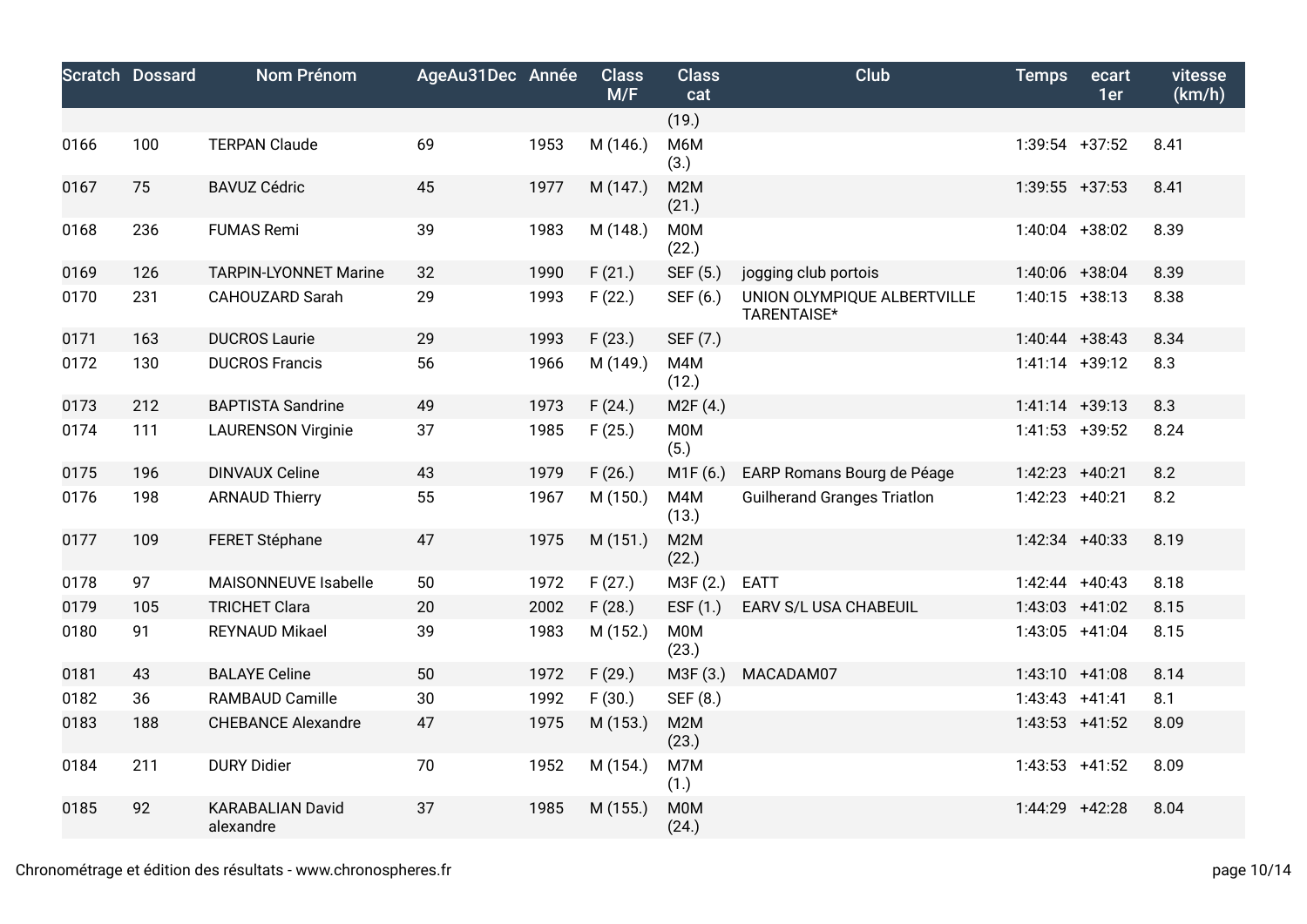|      | <b>Scratch Dossard</b> | Nom Prénom                      | AgeAu31Dec Année |      | <b>Class</b><br>M/F | <b>Class</b><br>cat       | Club                       | <b>Temps</b>      | ecart<br>1er | vitesse<br>(km/h) |
|------|------------------------|---------------------------------|------------------|------|---------------------|---------------------------|----------------------------|-------------------|--------------|-------------------|
| 0186 | 121                    | RONDEAU Romain                  | 46               | 1976 | M (156.)            | M2M<br>(24.)              |                            | 1:44:38 +42:36    |              | 8.03              |
| 0187 | 253                    | <b>BOREL Pierre</b>             | 54               | 1968 | M (157.)            | <b>M3M</b><br>(20.)       |                            | $1:44:42 +42:41$  |              | 8.02              |
| 0188 | 30                     | <b>ARNOUX Estelle</b>           | 26               | 1996 | F(31.)              | SEF (9.)                  |                            | $1:44:57$ +42:55  |              | 8                 |
| 0189 | 38                     | <b>MARTEL Alberic</b>           | 35               | 1987 | M (158.)            | M0M<br>(25.)              |                            | 1:45:05 +43:04    |              | 7.99              |
| 0190 | 223                    | <b>GUILHERMET Manuel</b>        | 51               | 1971 | M (159.)            | <b>МЗМ</b><br>(21.)       | EARP Romans Bourg de Péage | 1:45:07 +43:05    |              | 7.99              |
| 0191 | 179                    | <b>DELAINE Damien</b>           | 37               | 1985 | M (160.)            | <b>MOM</b><br>(26.)       | <b>VRA</b>                 | 1:45:07 +43:05    |              | 7.99              |
| 0192 | 190                    | <b>CUVELIER Emilie</b>          | 37               | 1985 | F(32.)              | M0M<br>(6.)               | Team trail aix les bains   | 1:45:28 +43:26    |              | 7.96              |
| 0193 | 189                    | <b>CHARRIERE Christophe</b>     | 52               | 1970 | M (161.)            | <b>M3M</b><br>(22.)       | Team trail aix les bains   | 1:45:28 +43:27    |              | 7.96              |
| 0194 | 182                    | <b>GAUTHIER Marie chantal</b>   | 58               | 1964 | F(33.)              | M4F (1.)                  | S/L USA CHABEUIL           | $1:45:38$ +43:37  |              | 7.95              |
| 0195 | 6                      | <b>GINZBURG Frédéric</b>        | 51               | 1971 | M (162.)            | <b>M3M</b><br>(23.)       |                            | 1:46:06 +44:05    |              | 7.92              |
| 0196 | 271                    | <b>THIVOLLE Catherine</b>       | 52               | 1970 | M (163.)            | <b>МЗМ</b><br>(24.)       |                            | $1:46:11 +44:10$  |              | 7.91              |
| 0197 | 58                     | <b>SAUZAY Morgane</b>           | 34               | 1988 | F(34.)              | <b>SEF</b><br>(10.)       |                            | $1:47:10 + 45:08$ |              | 7.84              |
| 0198 | 59                     | <b>BARRET Kevyn</b>             | 39               | 1983 | M (164.)            | <b>M0M</b><br>(27.)       |                            | $1:47:10 + 45:08$ |              | 7.84              |
| 0199 | 78                     | MERLIN Gwénaêl                  | 42               | 1980 | M (165.)            | M <sub>1</sub> M<br>(32.) | <b>LPG</b>                 | 1:48:26 +46:25    |              | 7.75              |
| 0200 | 67                     | <b>RODRIGUEZ Patricia</b>       | 41               | 1981 | F(35.)              | M1F(7.)                   | <b>LPG</b>                 | 1:48:26 +46:25    |              | 7.75              |
| 0201 | 71                     | <b>BRES Mickael</b>             | 45               | 1977 | M (166.)            | M2M<br>(25.)              | <b>LPG</b>                 | 1:48:27 +46:25    |              | 7.75              |
| 0202 | 148                    | <b>BEYRIE Maxime</b>            | 37               | 1985 | M (167.)            | M0M<br>(28.)              | Valence triathlon          | 1:48:29 +46:27    |              | 7.74              |
| 0203 | 173                    | <b>SIMON Anita</b>              | 49               | 1973 | F(36.)              | M2F (5.)                  | MACADAM07                  | 1:48:38 +46:37    |              | 7.73              |
| 0204 | 171                    | PASSELERGUE Jean-<br>Christophe | 51               | 1971 | M (168.)            | <b>МЗМ</b><br>(25.)       |                            | 1:49:10 +47:09    |              | 7.69              |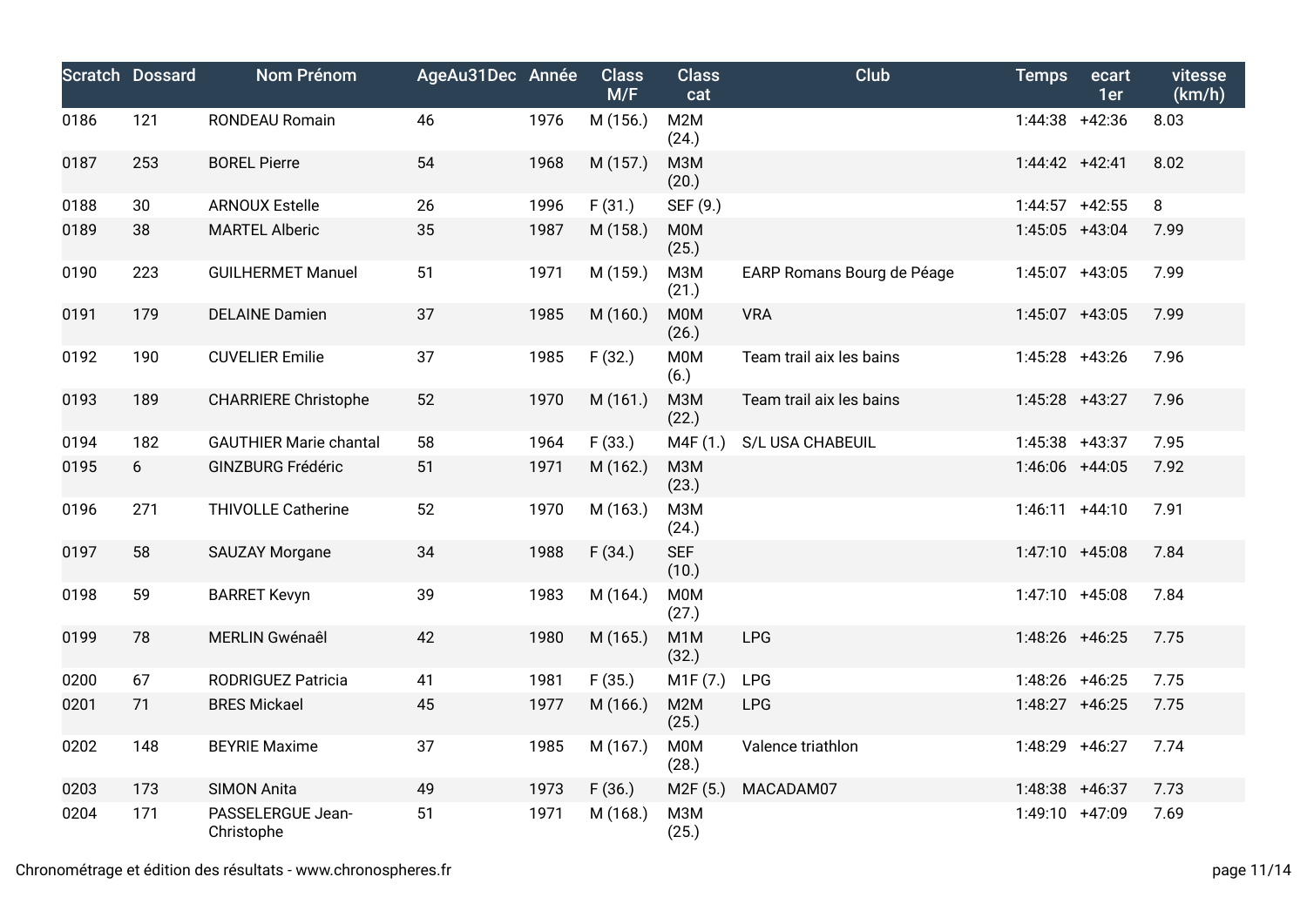|      | <b>Scratch Dossard</b> | <b>Nom Prénom</b>        | AgeAu31Dec Année |      | <b>Class</b><br>M/F | <b>Class</b><br>cat       | Club                  | <b>Temps</b>     | ecart<br>1er | vitesse<br>(km/h) |
|------|------------------------|--------------------------|------------------|------|---------------------|---------------------------|-----------------------|------------------|--------------|-------------------|
| 0205 | 55                     | <b>CICHON Eric</b>       | 57               | 1965 | M (169.)            | M4M<br>(14.)              | asptt grand Valence   | 1:49:26 +47:25   |              | 7.67              |
| 0206 | 68                     | <b>BOUDIN Catherine</b>  | 66               | 1956 | F(37.)              | M6F (1.)                  |                       | $1:50:28$ +48:26 |              | 7.6               |
| 0207 | 134                    | <b>BAUDELET Caroline</b> | 40               | 1982 | F(38.)              | M1F(8.)                   |                       | $1:50:45$ +48:44 |              | 7.58              |
| 0208 | 242                    | ROUSSET Sandra           | 40               | 1982 | F(39.)              | M1F (9.)                  |                       | $1:50:47$ +48:46 |              | 7.58              |
| 0209 | 243                    | <b>FROMENT Patrice</b>   | 48               | 1974 | M (170.)            | M <sub>2</sub> M<br>(26.) |                       | $1:50:48$ +48:46 |              | 7.58              |
| 0210 | 143                    | <b>MACHON Leslie</b>     | 42               | 1980 | F(40.)              | M <sub>1</sub> F<br>(10.) |                       | 1:52:01          | $+49:59$     | 7.5               |
| 0211 | 160                    | <b>MURCIA Laurent</b>    | 54               | 1968 | M (171.)            | <b>МЗМ</b><br>(26.)       | Al Saint marcellin    | 1:52:33          | $+50:31$     | 7.46              |
| 0212 | 169                    | <b>DIAZ Gilles</b>       | 58               | 1964 | M (172.)            | M4M<br>(15.)              |                       | $1:53:05$ +51:03 |              | 7.43              |
| 0213 | 21                     | SEIGNOBOSC Jérémie       | 32               | 1990 | M (173.)            | <b>SEM</b><br>(32.)       |                       | $1:53:07$ +51:06 |              | 7.43              |
| 0214 | 22                     | <b>BONNEFOY Lison</b>    | 24               | 1998 | F(41.)              | <b>SEF</b><br>(11.)       |                       | $1:53:07$ +51:06 |              | 7.43              |
| 0215 | 252                    | <b>ARNAUD Annick</b>     | 60               | 1962 | F(42.)              | M5F (1.)                  | alp pizancon          | $1:53:17 +51:16$ |              | 7.41              |
| 0216 | 180                    | <b>COURT Laurent</b>     | 60               | 1962 | M (174.)            | M <sub>5</sub> M<br>(4.)  | jogging club portois  | $1:53:21$ +51:19 |              | 7.41              |
| 0217 | 104                    | <b>SAPALY Marion</b>     | 31               | 1991 | F(43.)              | <b>SEF</b><br>(12.)       |                       | $1:53:31 +51:29$ |              | 7.4               |
| 0218 | 177                    | JOCTEUR Sonia            | 44               | 1978 | F(44.)              | M <sub>1</sub> F<br>(11.) | <b>EARP</b>           | $1:53:58$ +51:56 |              | 7.37              |
| 0219 | 174                    | PASTRÉ Stéphane          | 49               | 1973 | M (175.)            | M <sub>2</sub> M<br>(27.) |                       | $1:54:15$ +52:14 |              | 7.35              |
| 0220 | 256                    | <b>AGRAIL Alain</b>      | 61               | 1961 | M (176.)            | M <sub>5</sub> M<br>(5.)  |                       | $1:54:16$ +52:15 |              | 7.35              |
| 0221 | 89                     | PONTON Michaël           | 50               | 1972 | M (177.)            | <b>МЗМ</b><br>(27.)       |                       | 1:54:46 +52:44   |              | 7.32              |
| 0222 | 267                    | <b>BERNARD Chloé</b>     | 36               | 1986 | M (178.)            | <b>MOM</b><br>(29.)       |                       | $1:54:48$ +52:46 |              | 7.32              |
| 0223 | 113                    | MEDALIN-MORET Nadège     | 58               | 1964 | F(45.)              | M4F (2.)                  | EARV S/L USA CHABEUIL | $1:55:35$ +53:34 |              | 7.27              |
| 0224 | 219                    | <b>GABRIEL Denis</b>     | 53               | 1969 | M (179.)            | M3M                       |                       | $1:55:40$ +53:38 |              | 7.26              |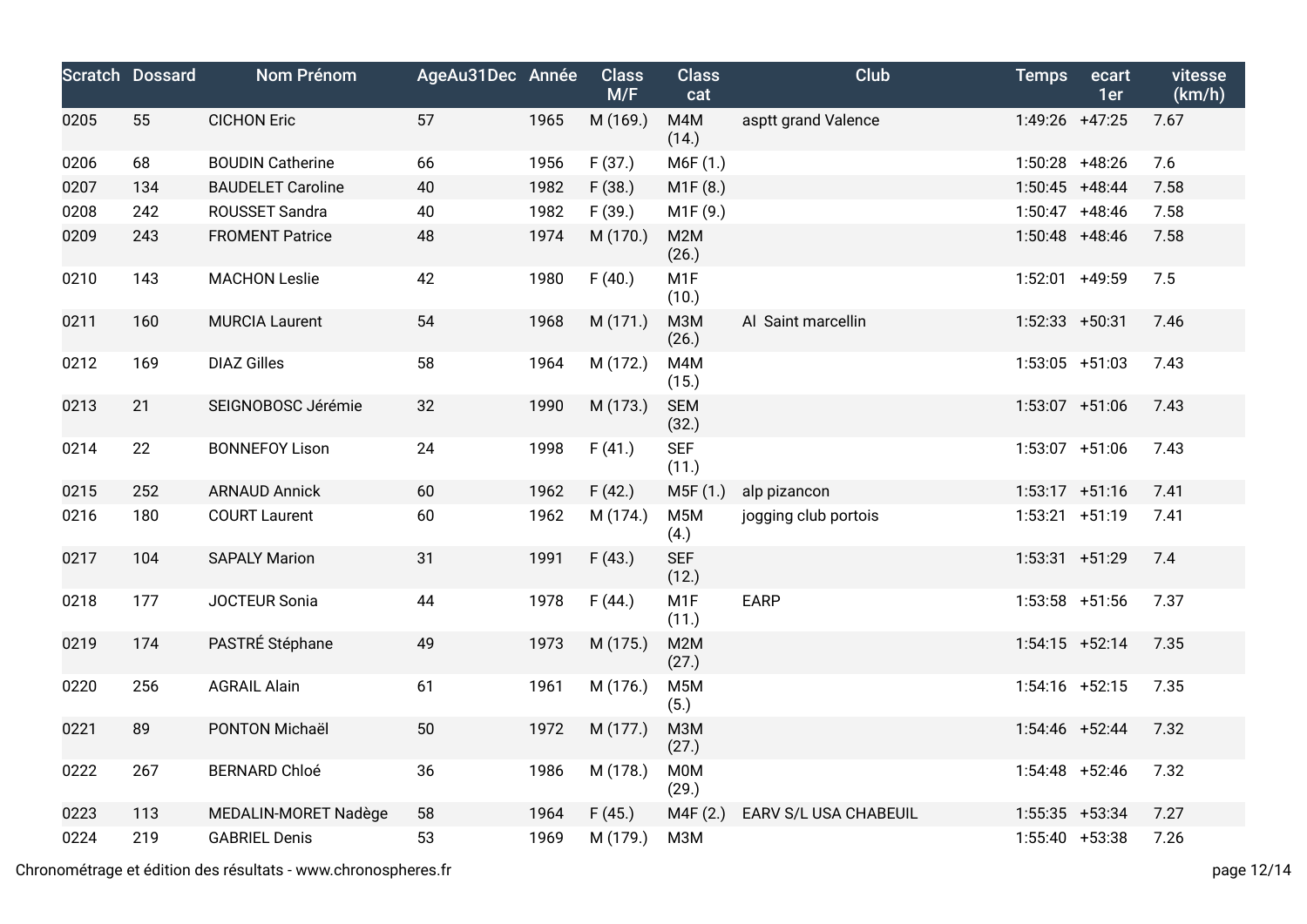|      | <b>Scratch Dossard</b> | <b>Nom Prénom</b>        | AgeAu31Dec Année |      | <b>Class</b><br>M/F | <b>Class</b><br>cat       | Club                         | <b>Temps</b>     | ecart<br>1er | vitesse<br>(km/h) |
|------|------------------------|--------------------------|------------------|------|---------------------|---------------------------|------------------------------|------------------|--------------|-------------------|
|      |                        |                          |                  |      |                     | (28.)                     |                              |                  |              |                   |
| 0225 | 9                      | <b>HECKA Mickael</b>     | 34               | 1988 | M (180.)            | <b>SEM</b><br>(33.)       | <b>BCCI</b>                  | $1:55:57$ +53:56 |              | 7.24              |
| 0226 | 129                    | <b>CHAPELLE Sophie</b>   | 57               | 1965 | F(46.)              | M4F (3.)                  | S/L USA CHABEUIL             | 1:56:39 +54:37   |              | 7.2               |
| 0227 | 234                    | <b>RUILLERE Camille</b>  | 31               | 1991 | M (181.)            | <b>SEM</b><br>(34.)       |                              | 1:57:06 +55:05   |              | 7.17              |
| 0228 | 156                    | <b>GABRIELE Léane</b>    | 27               | 1995 | F(47.)              | <b>SEF</b><br>(13.)       |                              | $1:57:15$ +55:14 |              | 7.16              |
| 0229 | 57                     | <b>AUBERT Pascal</b>     | 59               | 1963 | M (182.)            | M4M<br>(16.)              |                              | $1:57:15$ +55:14 |              | 7.16              |
| 0230 | 205                    | <b>FOURNIER Sandy</b>    | 35               | 1987 | F(48.)              | M0M<br>(7.)               | TRAIL ROSE SEINFORMER CANCER | $1:57:46$ +55:44 |              | 7.13              |
| 0231 | 206                    | <b>FOURNIER Stéphane</b> | 47               | 1975 | M (183.)            | M2M<br>(28.)              | TRAIL ROSE SEINFORMER CANCER | 1:57:46 +55:44   |              | 7.13              |
| 0232 | 248                    | PIETROPAOLI Jeanne-Marie | 62               | 1960 | F(49.)              | M5F (2.)                  | jogging club portois         | $1:57:51$ +55:49 |              | 7.13              |
| 0233 | 8                      | <b>JUVENON Jeanne</b>    | 53               | 1969 | F(50.)              | M3F (4.)                  | EA ROMANS-BOURG DE PEAGE     | $1:58:45$ +56:43 |              | 7.07              |
| 0234 | 170                    | <b>SARZIER Valerie</b>   | 51               | 1971 | M (184.)            | M3M<br>(29.)              |                              | $2:01:33$ +59:32 |              | 6.91              |
| 0235 | 70                     | <b>ARMAND Isabelle</b>   | 55               | 1967 | F(51.)              | M4F (4.)                  |                              | 2:02:49 +60:47   |              | 6.84              |
| 0236 | 122                    | <b>BELLIER Virginie</b>  | 26               | 1996 | F(52.)              | <b>SEF</b><br>(14.)       | S/L USA CHABEUIL             | $2:03:35$ +61:33 |              | 6.8               |
| 0237 | 69                     | <b>MEJEAN Catherine</b>  | 59               | 1963 | F(53.)              | M4F (5.)                  |                              | 2:04:36 +62:34   |              | 6.74              |
| 0238 | 35                     | RONDEAU Wilhelm          | 49               | 1973 | M (185.)            | M2M<br>(29.)              |                              | 2:04:49 +62:47   |              | 6.73              |
| 0239 | 186                    | <b>PONTON Philippe</b>   | 63               | 1959 | M (186.)            | M <sub>5</sub> M<br>(6.)  |                              | $2:04:55$ +62:54 |              | 6.72              |
| 0240 | 161                    | POLLET Julien            | 37               | 1985 | M (187.)            | M0M<br>(30.)              |                              | 2:07:11 +65:09   |              | 6.6               |
| 0241 | 66                     | VIDIL Cédric             | 49               | 1973 | M (188.)            | M <sub>2</sub> M<br>(30.) |                              | $2:07:23$ +65:22 |              | 6.59              |
| 0242 | 152                    | <b>CHALAMET Camille</b>  | 31               | 1991 | F(54.)              | <b>SEF</b><br>(15.)       |                              | 2:07:49 +65:48   |              | 6.57              |
| 0243 | 241                    | <b>CHALAMET Thibault</b> | 32               | 1990 | M (189.)            | <b>SEM</b><br>(35.)       |                              | $2:07:50$ +65:48 |              | 6.57              |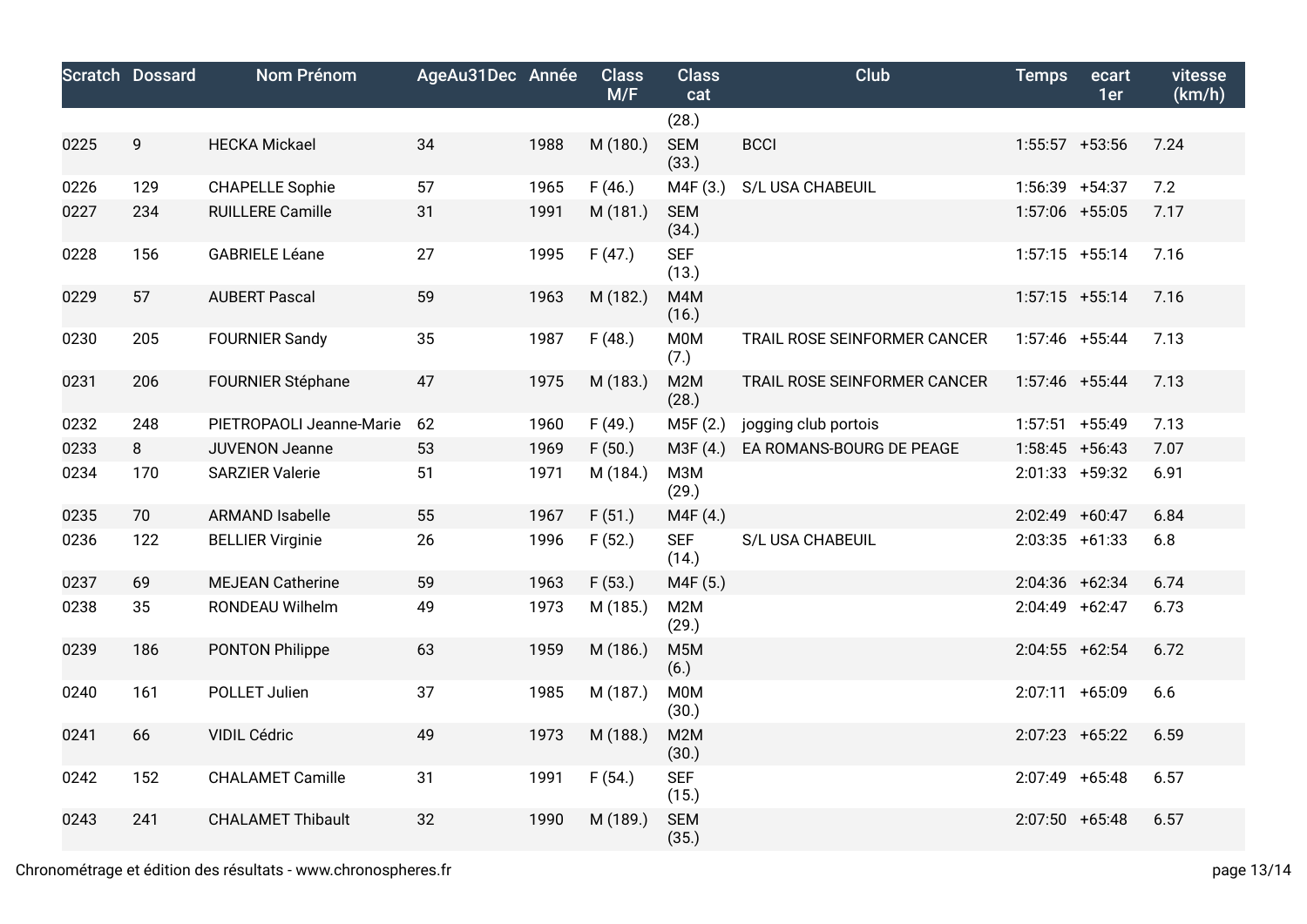|      | <b>Scratch Dossard</b> | Nom Prénom              | AgeAu31Dec Année |      | <b>Class</b><br>M/F | <b>Class</b><br>cat   | <b>Club</b>           | <b>Temps</b>     | ecart<br>1er | vitesse<br>(km/h) |
|------|------------------------|-------------------------|------------------|------|---------------------|-----------------------|-----------------------|------------------|--------------|-------------------|
| 0244 | 125                    | <b>BELLIER Nadine</b>   | 51               | 1971 | F(55.)              | M3F (5.)              | EARV S/L USA CHABEUIL | 2:10:11          | $+68:10$     | 6.45              |
| 0245 | 90                     | PONTON Agnès            | 49               | 1973 | F(56.)              | M2F(6.)               |                       | $2:10:12 +68:10$ |              | 6.45              |
| 0246 | 94                     | <b>BOLIS Stéphanie</b>  | 49               | 1973 | F(57.)              | M <sub>2</sub> F (7.) |                       | $2:10:12 +68:10$ |              | 6.45              |
| 0247 | 262                    | <b>VIDAL Yann</b>       | 52               | 1970 | M (190.)            | МЗМ<br>(30.)          | La Beaumontoise       | $2:11:42 +69:40$ |              | 6.38              |
| 0248 | 259                    | <b>VIDAL Sandrine</b>   | 52               | 1970 | F(58.)              | M3F (6.)              | La Beaumontoise       | 2:11:42 +69:41   |              | 6.38              |
| 0249 | 84                     | RIO Christopher         | 29               | 1993 | M (191.)            | <b>SEM</b><br>(36.)   |                       | $2:15:07$ +73:06 |              | 6.22              |
| 0250 | 96                     | <b>COTTE Roland</b>     | 72               | 1950 | M (192.)            | M7M<br>(2.)           |                       | $2:16:02$ +74:00 |              | 6.17              |
| 0251 | 229                    | <b>DURAND Dolores</b>   | 54               | 1968 | F(59.)              | M3F (7.)              |                       | 2:17:40 +75:39   |              | 6.1               |
| 0252 | 222                    | <b>DELATTRE Patrick</b> | 72               | 1950 | M (193.)            | M7M<br>(3.)           |                       | $2:17:42$ +75:40 |              | 6.1               |
| 0253 | 268                    | <b>GOUNON Emilie</b>    | 38               | 1984 | M (194.)            | M0M<br>(31.)          |                       | $2:19:24$ +77:22 |              | 6.03              |
| 0254 | 228                    | <b>DORNE Marie</b>      | 46               | 1976 | F(60.)              | M <sub>2</sub> F (8.) |                       | $2:19:24$ +77:23 |              | 6.03              |
| 0255 | 49                     | LABIANCA Luigi          | 57               | 1965 | M (195.)            | M4M<br>(17.)          |                       | $2:20:10$ +78:08 |              | 5.99              |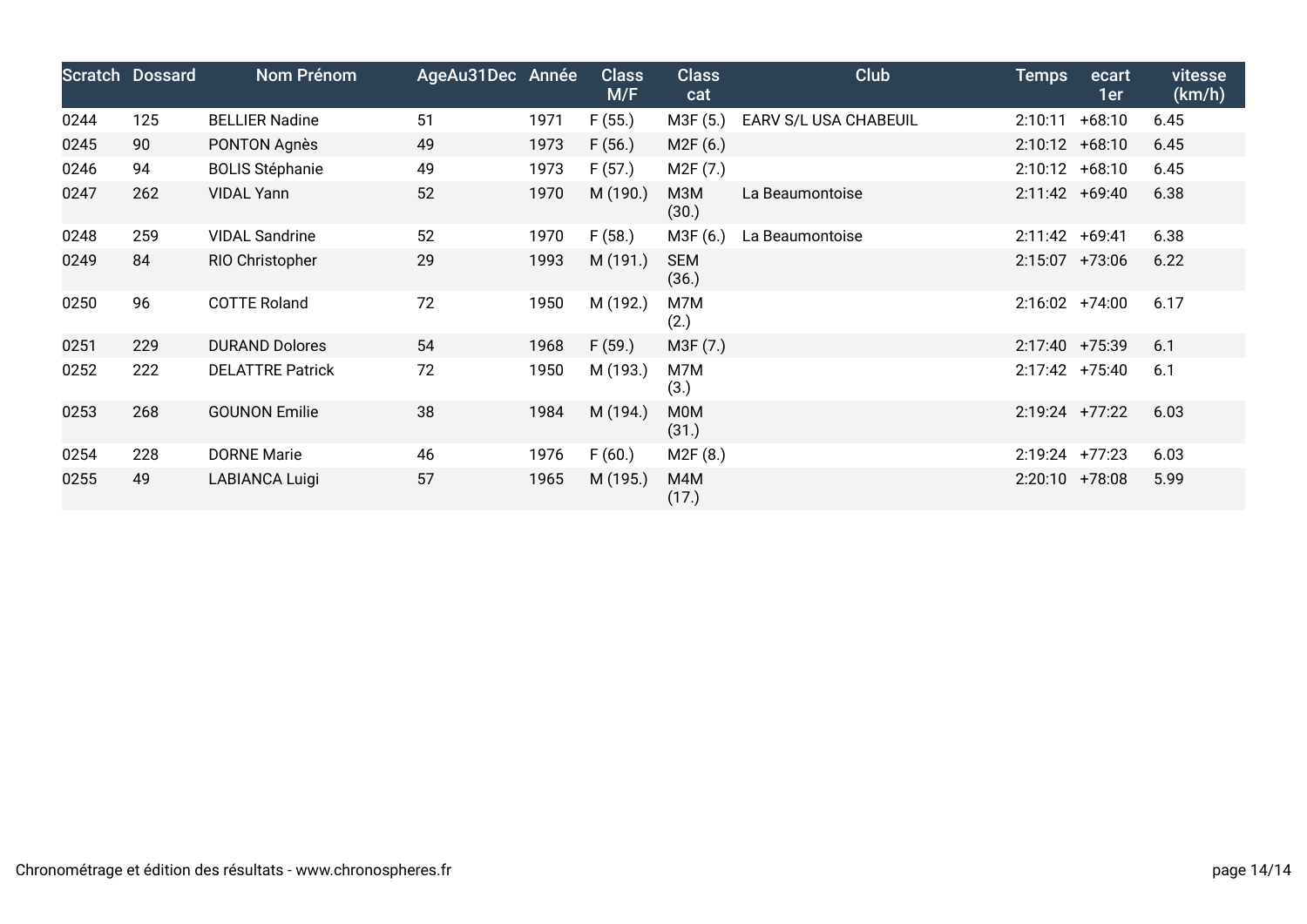



## Epreuve TRAIL 9km

|      | <b>Scratch Dossard</b> | Nom Prénom               | AgeAu31Dec Année Class M/ |      | F.      | <b>Class</b><br>cat | Club                  | <b>Temps</b>     | ecart<br>1er | vitesse (km/<br>h) |
|------|------------------------|--------------------------|---------------------------|------|---------|---------------------|-----------------------|------------------|--------------|--------------------|
| 0001 | 742                    | <b>DUSSERRE Colin</b>    | 28                        | 1994 | M(1.)   | SEM()               | S/L USA Aubenas       | $0:37:02 -$      |              | 14.58              |
| 0002 | 643                    | FIZE Jean-Philippe       | 41                        | 1981 | M(2.)   | M1M()               |                       | $0:37:24 +0:22$  |              | 14.43              |
| 0003 | 771                    | <b>TEYRE Cyril</b>       |                           |      | M(3.)   |                     |                       | $0:40:19$ +3:17  |              | 13.39              |
| 0004 | 575                    | PLEUX Cédric             | 42                        | 1980 | M(4.)   | M1M(1.)             |                       | $0:40:33 + 3:30$ |              | 13.31              |
| 0005 | 266                    | <b>SEGARD Arnaud</b>     | 38                        | 1984 | M(5.)   | MOM(1.)             |                       | $0:41:33 +4:31$  |              | 12.99              |
| 0006 | 775                    | <b>JOSEPH Florian</b>    | 23                        | 1999 | M(6.)   | SEM (1.)            |                       | $0:41:37 +4:34$  |              | 12.97              |
| 0007 | 691                    | <b>VIGNEAU Corentin</b>  | 19                        | 2003 | M(7.)   | <b>JUM (1.)</b>     |                       | $0:41:39$ +4:36  |              | 12.96              |
| 0008 | 628                    | <b>NOIRY Alexy</b>       | 18                        | 2004 | M(8.)   | <b>JUM (2.)</b>     |                       | $0:41:39$ +4:37  |              | 12.96              |
| 0009 | 716                    | <b>LEMOINE Gilles</b>    | 56                        | 1966 | M(9.)   | M4M (1.)            | <b>BCCI</b>           | $0:42:12 + 5:09$ |              | 12.8               |
| 0010 | 714                    | <b>NODIN Sylvain</b>     | 34                        | 1988 | M(10.)  | SEM (2.)            |                       | $0:42:34$ +5:32  |              | 12.68              |
| 0011 | 684                    | <b>GUIRONNET Jeremie</b> | 41                        | 1981 | M(11.)  | M1M(2.)             | <b>VRA</b>            | $0:42:37 +5:35$  |              | 12.67              |
| 0012 | 504                    | OLESIK Jonathan          | 38                        | 1984 | M(12.)  | MOM(2.)             | TRGV/TEAM NIMP        | $0:42:42$ +5:40  |              | 12.64              |
| 0013 | 738                    | <b>BRISSARD Jeremy</b>   | 31                        | 1991 | M (13.) | SEM (3.)            |                       | $0:42:55$ +5:53  |              | 12.58              |
| 0014 | 599                    | <b>BILLARD Laurent</b>   | 48                        | 1974 | M (14.) | M2M(1.)             |                       | $0:43:13 +6:10$  |              | 12.49              |
| 0015 | 660                    | <b>CHABANEL Anthony</b>  | 31                        | 1991 | M(15.)  | SEM (4.)            |                       | $0:43:13 + 6:10$ |              | 12.49              |
| 0016 | 644                    | <b>POULENARD Yanis</b>   | 17                        | 2005 | M (16.) | CAM (1.)            | Annonay jogging club  | $0:43:54$ +6:52  |              | 12.3               |
| 0017 | 745                    | <b>JOSEPH Franck</b>     | 52                        | 1970 | M(17.)  | M3M (1.)            | <b>EARP</b>           | $0:43:56$ +6:53  |              | 12.29              |
| 0018 | 735                    | PATOUILLARD Guillaume    | 22                        | 2000 | M (18.) | ESM (1.)            |                       | $0:44:28$ +7:25  |              | 12.14              |
| 0019 | 519                    | <b>FONTY Clément</b>     | 17                        | 2005 | M (19.) | CAM (2.)            |                       | $0:44:33 +7:30$  |              | 12.12              |
| 0020 | 674                    | <b>MORFIN Morgan</b>     | 41                        | 1981 | M(20.)  | M1M(3.)             | 26 route du run       | $0:44:42$ +7:39  |              | 12.08              |
| 0021 | 588                    | <b>BRYCZMAN Philippe</b> | 53                        | 1969 | M(21.)  | M3M (2.)            |                       | $0:44:50$ +7:47  |              | 12.04              |
| 0022 | 755                    | <b>MATTANA Franck</b>    | 53                        | 1969 | M (22.) | M3M (3.)            | EARV S/L USA CHABEUIL | $0:45:27 + 8:25$ |              | 11.88              |
| 0023 | 741                    | <b>REYNAUD Nicolas</b>   | 38                        | 1984 | M(23.)  | M0M (3.)            |                       | $0:46:05$ +9:03  |              | 11.71              |

Chronométrage et édition des résultats - www.chronospheres.fr page 1/11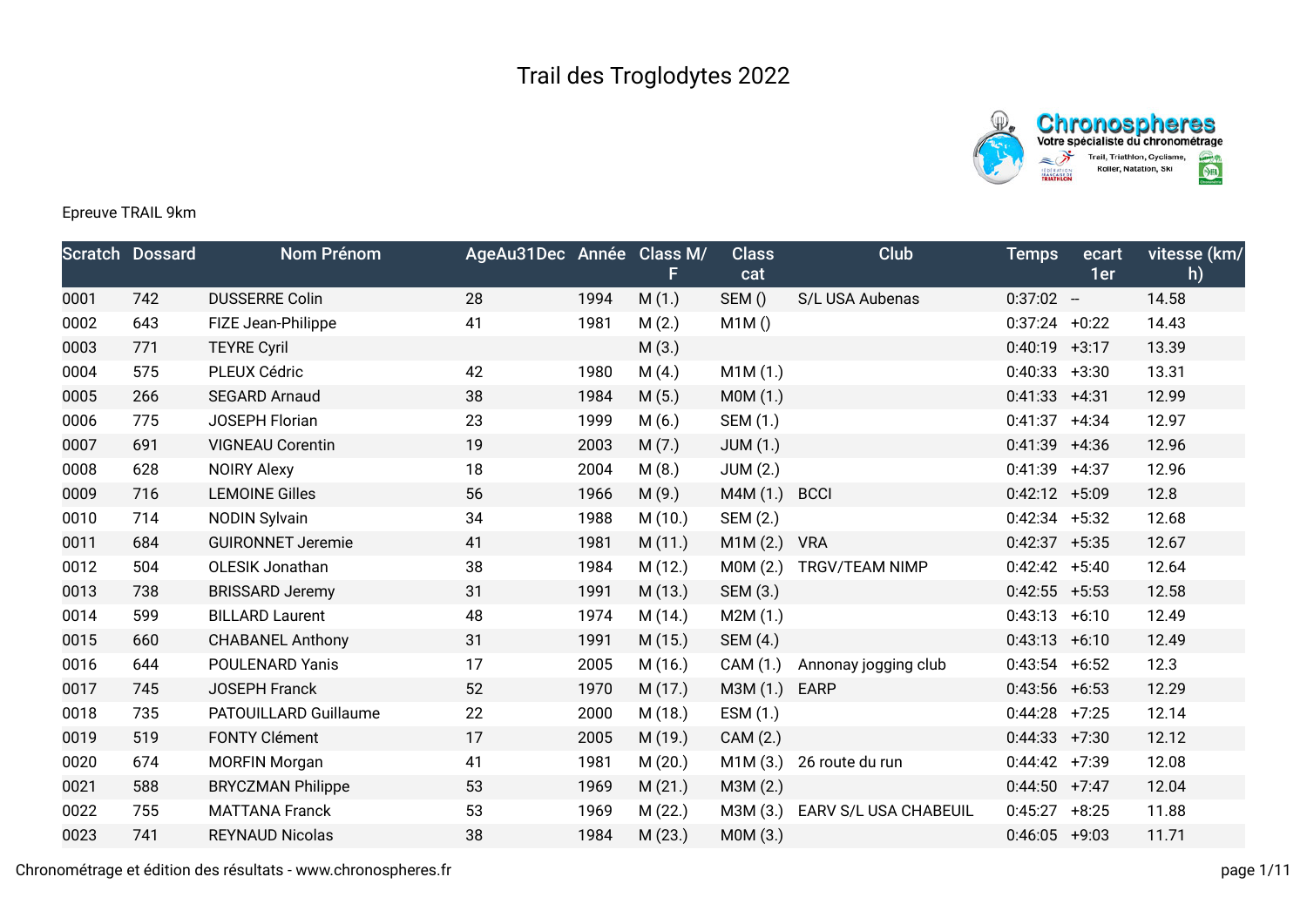|      | <b>Scratch Dossard</b> | Nom Prénom                  | AgeAu31Dec Année Class M/ |      | F       | <b>Class</b><br>cat | Club                        | <b>Temps</b>      | ecart<br>1er | vitesse (km/<br>h) |
|------|------------------------|-----------------------------|---------------------------|------|---------|---------------------|-----------------------------|-------------------|--------------|--------------------|
| 0024 | 587                    | <b>BARRAL Jean-Baptiste</b> | 31                        | 1991 | M(24.)  | SEM (5.)            | LPG                         | $0:46:06$ +9:04   |              | 11.71              |
| 0025 | 758                    | <b>BOISIER Lucie</b>        | 22                        | 2000 | F(1.)   | EST()               |                             | $0:46:25$ +9:22   |              | 11.63              |
| 0026 | 512                    | <b>JACQMIN Laurent</b>      | 44                        | 1978 | M (25.) | M1M(4.)             |                             | $0:47:17$ +10:15  |              | 11.42              |
| 0027 | 506                    | SIBUT Loïc                  | 23                        | 1999 | M (26.) | SEM (6.)            |                             | $0:48:14$ +11:11  |              | 11.19              |
| 0028 | 759                    | <b>ROUFFAUD Philippe</b>    | 58                        | 1964 | M(27.)  | M4M (2.)            |                             | $0:48:15$ +11:12  |              | 11.19              |
| 0029 | 659                    | <b>CELLIER Dimitri</b>      | 38                        | 1984 | M (28.) | MOM(4.)             |                             | $0:48:18$ +11:16  |              | 11.18              |
| 0030 | 617                    | <b>BUIS Arthur</b>          | 19                        | 2003 | M (29.) | JUM(3.)             |                             | $0:48:32 +11:29$  |              | 11.13              |
| 0031 | 661                    | SIBADE Frédéric             | 39                        | 1983 | M (30.) | MOM(5.)             |                             | $0:48:44$ +11:41  |              | 11.08              |
| 0032 | 571                    | <b>LOUVAT Julien</b>        | 43                        | 1979 | M(31.)  | M1M(5.)             |                             | $0:48:55$ +11:52  |              | 11.04              |
| 0033 | 634                    | <b>BERNARD Yannis</b>       | 27                        | 1995 | M (32.) | SEM (7.)            |                             | $0:49:07$ +12:05  |              | 10.99              |
| 0034 | 663                    | <b>GERVOIS Tom</b>          | 17                        | 2005 | M (33.) | CAM (3.)            |                             | $0:49:12 +12:10$  |              | 10.97              |
| 0035 | 743                    | <b>CELLIER Chloé</b>        | 26                        | 1996 | F(2.)   | SEF()               |                             | $0:49:33 + 12:30$ |              | 10.9               |
| 0036 | 649                    | <b>FANGEAT Bernard</b>      | 66                        | 1956 | M(34.)  | M6M (1.) DAC        |                             | $0:49:36$ +12:33  |              | 10.89              |
| 0037 | 635                    | <b>AVON Frédéric</b>        | 26                        | 1996 | M (35.) | SEM (8.)            |                             | $0:49:38$ +12:36  |              | 10.88              |
| 0038 | 600                    | <b>LOREAU Marine</b>        | 26                        | 1996 | F(3.)   | SEF()               |                             | $0:49:54$ +12:51  |              | 10.82              |
| 0039 | 754                    | <b>ROBIN Julie</b>          | 39                        | 1983 | F(4.)   | MOM(1.)             |                             | $0:50:01$ +12:58  |              | 10.8               |
| 0040 | 640                    | <b>MERCIER Fabrice</b>      | 53                        | 1969 | M (36.) | M3M (4.)            |                             | $0:50:26$ +13:24  |              | 10.7               |
| 0041 | 569                    | <b>FLEUR Benjamin</b>       | 40                        | 1982 | M (37.) | M1M(6.)             |                             | $0:50:28$ +13:26  |              | 10.7               |
| 0042 | 675                    | DE BUYER Charles            | 34                        | 1988 | M (38.) | SEM (9.)            |                             | $0:50:39$ +13:36  |              | 10.66              |
| 0043 | 698                    | <b>ROBERT Emmanuel</b>      | 30                        | 1992 | M (39.) | <b>SEM</b><br>(10.) | 26 route du run             | $0:50:39$ +13:37  |              | 10.66              |
| 0044 | 719                    | LANTHEAUME Jean-Luc         | 58                        | 1964 | M(40.)  | M4M (3.)            | Al Pizançon                 | $0:50:47$ +13:44  |              | 10.63              |
| 0045 | 692                    | PRUDHOMME Sebastien         | 38                        | 1984 | M(41.)  | M0M (6.)            |                             | $0:51:18$ +14:15  |              | 10.53              |
| 0046 | 590                    | <b>CHAPRON Mathieu</b>      | 21                        | 2001 | M(42.)  | ESM (2.)            |                             | $0:52:01$ +14:58  |              | 10.38              |
| 0047 | 565                    | <b>CHAPRON Quentin</b>      | 23                        | 1999 | M (43.) | <b>SEM</b><br>(11.) |                             | $0:52:15$ +15:13  |              | 10.33              |
| 0048 | 541                    | <b>MILLET Amaury</b>        | 16                        | 2006 | M (44.) | CAM (4.)            |                             | $0:52:19$ +15:17  |              | 10.32              |
| 0049 | 594                    | <b>DURAND Celia</b>         | 16                        | 2006 | F(5.)   | CAF (1.)            | EARV S/L USA CHABEUIL       | $0:52:21$ +15:18  |              | 10.31              |
| 0050 | 564                    | LOT Stephanie               | 46                        | 1976 | F(6.)   | M2F(1.)             | EA ROMANS-BOURG DE<br>PEAGE | $0:52:46$ +15:44  |              | 10.23              |
| 0051 | 632                    | LAMOTTE Angélina            | 16                        | 2006 | F(7.)   | CAF (2.)            |                             | $0:52:48$ +15:45  |              | 10.23              |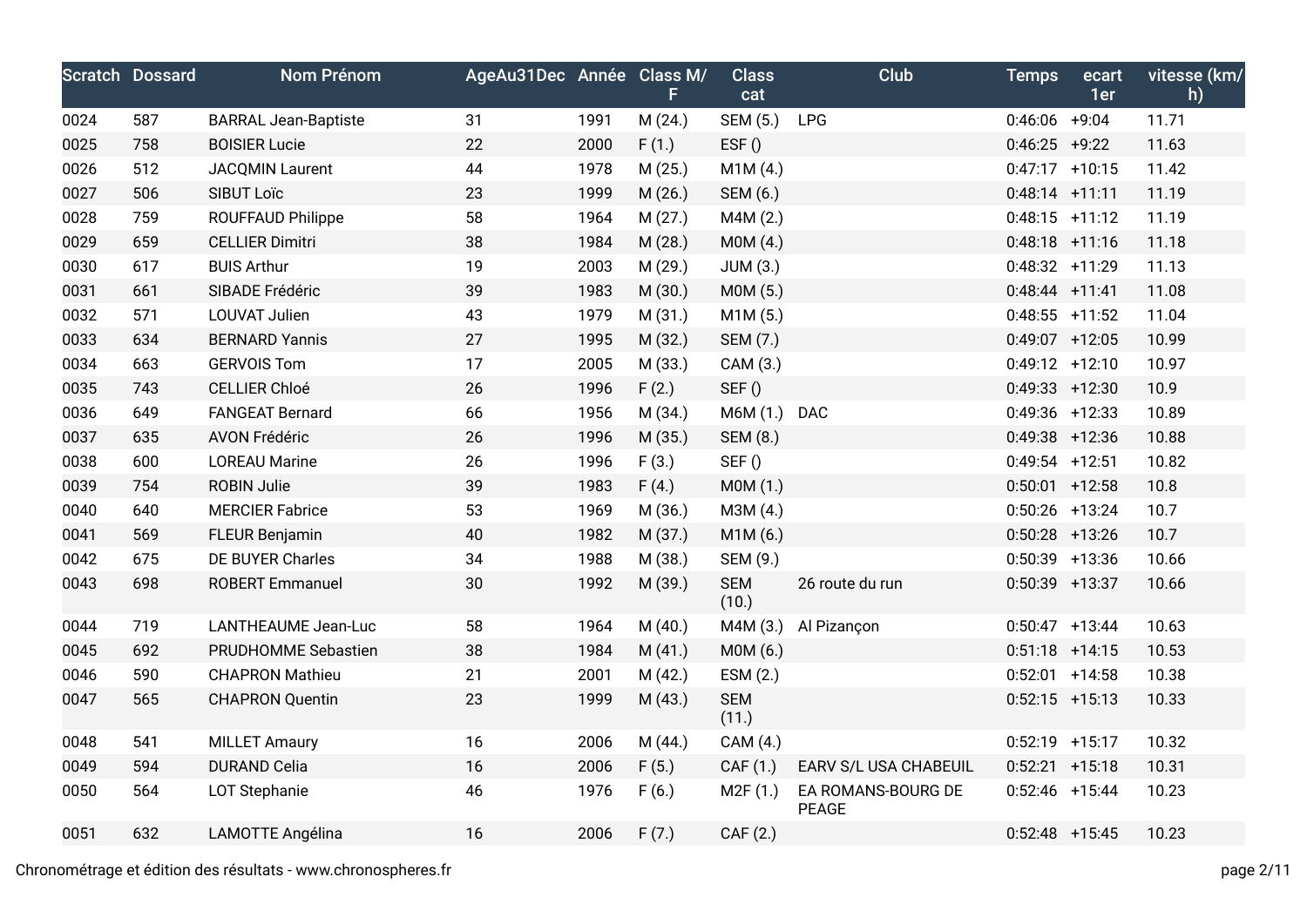|      | <b>Scratch Dossard</b> | Nom Prénom                   | AgeAu31Dec Année Class M/ |      | F.      | <b>Class</b><br>cat       | <b>Club</b>                        | <b>Temps</b>      | ecart<br>1er | vitesse (km/<br>h) |
|------|------------------------|------------------------------|---------------------------|------|---------|---------------------------|------------------------------------|-------------------|--------------|--------------------|
| 0052 | 717                    | <b>LEMOINE Corinne</b>       | 56                        | 1966 | F(8.)   | M4F (1.)                  | EA ROMANS-BOURG DE<br><b>PEAGE</b> | $0:52:54$ +15:52  |              | 10.2               |
| 0053 | 677                    | <b>FAVE Sébastien</b>        | 39                        | 1983 | M (45.) | MOM(7.)                   | TRIATHLON ROMANS                   | $0:53:28$ +16:25  |              | 10.1               |
| 0054 | 583                    | <b>BOURNE Agathe</b>         | 26                        | 1996 | F(9.)   | SEF (1.)                  |                                    | $0:53:32 + 16:30$ |              | 10.09              |
| 0055 | 572                    | <b>CATIL Alexandre</b>       | 32                        | 1990 | M (46.) | <b>SEM</b><br>(12.)       |                                    | $0:53:47$ +16:44  |              | 10.04              |
| 0056 | 773                    | <b>CHOMET Raphael</b>        | 50                        | 1972 | M (47.) | M3M (5.)                  |                                    | $0:54:00$ +16:57  |              | 10 <sup>°</sup>    |
| 0057 | 695                    | <b>BOURDIER Gérard</b>       | 67                        | 1955 | M (48.) | M6M (2.)                  | jogging club portois               | $0:54:08$ +17:05  |              | 9.97               |
| 0058 | 694                    | <b>MAGNINAT Jean-Laurent</b> | 41                        | 1981 | M (49.) | M1M(7.)                   |                                    | $0:54:20$ +17:17  |              | 9.94               |
| 0059 | 687                    | <b>COMBE Sebastien</b>       | 38                        | 1984 | M(50.)  | M0M (8.) VRA              |                                    | $0:54:34$ +17:31  |              | 9.9                |
| 0060 | 626                    | <b>COLLIN Julie</b>          | 16                        | 2006 | F(10.)  | CAF (3.)                  |                                    | $0:54:39$ +17:37  |              | 9.88               |
| 0061 | 697                    | CLOT Jean-Christophe         | 58                        | 1964 | M(51.)  | M4M (4.)                  |                                    | $0:54:50$ +17:47  |              | 9.85               |
| 0062 | 715                    | <b>DUMAS Michel</b>          | 53                        | 1969 | M (52.) | M3M (6.)                  |                                    | $0:55:01$ +17:59  |              | 9.81               |
| 0063 | 532                    | <b>DAMIRON Fabien</b>        | 42                        | 1980 | M (53.) | M1M(8.)                   |                                    | $0:55:02$ +18:00  |              | 9.81               |
| 0064 | 621                    | <b>LAUNEY Lucie</b>          | 18                        | 2004 | F(11.)  | JUF (1.)                  |                                    | $0:55:08$ +18:06  |              | 9.79               |
| 0065 | 710                    | <b>MORIN Kevin</b>           | 31                        | 1991 | M (54.) | <b>SEM</b><br>(13.)       |                                    | $0:55:08$ +18:06  |              | 9.79               |
| 0066 | 740                    | <b>GUABELLO Serge</b>        | 62                        | 1960 | M (55.) | M5M (1.)                  |                                    | $0:55:12$ +18:09  |              | 9.78               |
| 0067 | 747                    | <b>CHARIGNON Laurie</b>      | 34                        | 1988 | F(12.)  | SEF (2.)                  | Jogging club Portois               | $0:55:23$ +18:21  |              | 9.75               |
| 0068 | 595                    | <b>BRADET Pascal</b>         | 42                        | 1980 | M (56.) | M1M (9.)                  |                                    | $0:55:26$ +18:24  |              | 9.74               |
| 0069 | 591                    | <b>MEDOLAGO Philippe</b>     | 54                        | 1968 | M (57.) | M3M (7.)                  |                                    | $0:55:28$ +18:26  |              | 9.73               |
| 0070 | 615                    | <b>GRANGE Alain</b>          | 51                        | 1971 | M (58.) | M3M (8.)                  | <b>LPG</b>                         | $0:55:35$ +18:32  |              | 9.71               |
| 0071 | 563                    | <b>CORTIAL Lilian</b>        | 47                        | 1975 | M (59.) | M2M(2.)                   | TRIATHLON ROMANS                   | $0:55:36$ +18:33  |              | 9.71               |
| 0072 | 567                    | <b>MAËCHLING Aurore</b>      | 37                        | 1985 | F(13.)  | MOM(2.)                   | Team RunExpertValence              | $0:55:39$ +18:37  |              | 9.7                |
| 0073 | 513                    | <b>MAGDINIER Stephane</b>    | 57                        | 1965 | M(60.)  | M4M (5.)                  |                                    | $0:55:56$ +18:53  |              | 9.65               |
| 0074 | 629                    | <b>BONNARDEL Patrick</b>     | 60                        | 1962 | M(61.)  | M5M (2.)                  | <b>ASPTT VALENCE</b>               | $0:55:59$ +18:56  |              | 9.65               |
| 0075 | 602                    | RIVORY Thibaud               | 31                        | 1991 | M(62.)  | <b>SEM</b><br>(14.)       |                                    | $0:56:06$ +19:03  |              | 9.62               |
| 0076 | 748                    | <b>FAURE Davy</b>            | 42                        | 1980 | M (63.) | M <sub>1</sub> M<br>(10.) |                                    | $0:56:26$ +19:24  |              | 9.57               |
| 0077 | 585                    | <b>BENISTANT Florent</b>     | 42                        | 1980 | M(64.)  | M1M<br>(11.)              |                                    | $0:57:02$ +19:59  |              | 9.47               |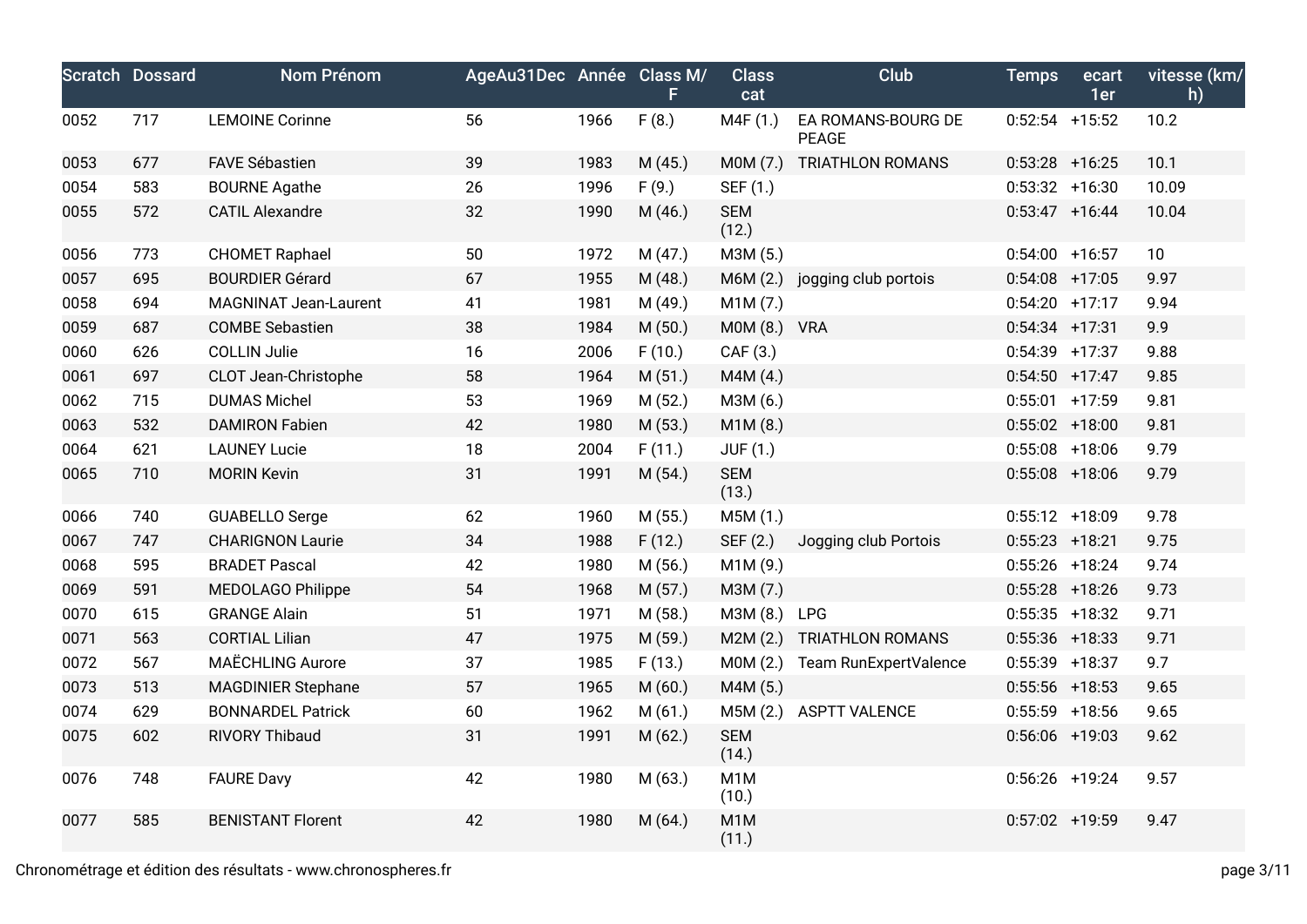|      | <b>Scratch Dossard</b> | <b>Nom Prénom</b>         | AgeAu31Dec Année Class M/ |      | F       | <b>Class</b><br>cat       | Club                               | <b>Temps</b>      | ecart<br>1er | vitesse (km/<br>h) |
|------|------------------------|---------------------------|---------------------------|------|---------|---------------------------|------------------------------------|-------------------|--------------|--------------------|
| 0078 | 672                    | LE GOFF Kevin             | 27                        | 1995 | M (65.) | <b>SEM</b><br>(15.)       |                                    | $0:57:09$ +20:06  |              | 9.45               |
| 0079 | 671                    | <b>RUIZ Angela</b>        | 38                        | 1984 | F(14.)  | M0M (3.)                  |                                    | $0:57:09$ +20:07  |              | 9.45               |
| 0080 | 514                    | <b>GUILLEUX Laurence</b>  | 56                        | 1966 | F(15.)  | M4F(2.)                   | S/L CA VALENCE                     | $0:57:14$ +20:11  |              | 9.43               |
| 0081 | 607                    | MAISONNIAL Michael        | 41                        | 1981 | M(66.)  | M <sub>1</sub> M<br>(12.) |                                    | $0:57:22 + 20:20$ |              | 9.41               |
| 0082 | 598                    | CHAZOT Océane             | 26                        | 1996 | F(16.)  | SEF (3.)                  |                                    | $0:57:26$ +20:23  |              | 9.4                |
| 0083 | 546                    | OLIVENCIA Jean francois   | 53                        | 1969 | M(67.)  |                           | M3M (9.) A L Pizançon              | $0:57:26$ +20:24  |              | 9.4                |
| 0084 | 570                    | <b>TERRAS Jimmy</b>       | 40                        | 1982 | M(68.)  | M <sub>1</sub> M<br>(13.) |                                    | $0:57:28$ +20:26  |              | 9.39               |
| 0085 | 592                    | <b>COGNET Christophe</b>  | 54                        | 1968 | M (69.) | <b>МЗМ</b><br>(10.)       |                                    | $0:57:40 + 20:38$ |              | 9.36               |
| 0086 | 772                    | <b>TEYRE Hadelyne</b>     | 41                        | 1981 | F(17.)  | M1F(1.)                   |                                    | $0:57:44$ +20:41  |              | 9.35               |
| 0087 | 620                    | MEDALIN-MORET Jean-Luc    | 55                        | 1967 | M(70.)  | M4M (6.)                  |                                    | $0:57:47$ +20:44  |              | 9.34               |
| 0088 | 589                    | <b>LAANTRI Djemel</b>     | 31                        | 1991 | M(71.)  | <b>SEM</b><br>(16.)       |                                    | $0:57:55$ +20:52  |              | 9.32               |
| 0089 | 604                    | <b>MEDOLAGO Nicolas</b>   | 26                        | 1996 | M (72.) | <b>SEM</b><br>(17.)       |                                    | $0:58:16$ +21:14  |              | 9.27               |
| 0090 | 645                    | MALVOISIN Peggy           | 48                        | 1974 | F(18.)  | M2F(2.)                   | <b>COURIR A VALENCE</b>            | $0:58:19$ +21:17  |              | 9.26               |
| 0091 | 689                    | <b>MERLAND Julien</b>     | 41                        | 1981 | M (73.) | M <sub>1</sub> M<br>(14.) |                                    | $0:58:20 +21:17$  |              | 9.26               |
| 0092 | 706                    | <b>BERANGER Soline</b>    | 32                        | 1990 | F(19.)  | SEF (4.)                  |                                    | $0:58:31 +21:28$  |              | 9.23               |
| 0093 | 708                    | NIEL Sylvain              | 31                        | 1991 | M (74.) | <b>SEM</b><br>(18.)       |                                    | $0:58:33 + 21:30$ |              | 9.22               |
| 0094 | 707                    | <b>CHANAVAT Maryline</b>  | 45                        | 1977 | F(20.)  | M2F (3.)                  | EA ROMANS-BOURG DE<br><b>PEAGE</b> | $0:58:41 +21:39$  |              | 9.2                |
| 0095 | 578                    | MADELRIEU Rémi            | 36                        | 1986 | M (75.) | M0M (9.)                  |                                    | $0:58:45$ +21:42  |              | 9.19               |
| 0096 | 636                    | <b>MOTTET Alexy</b>       | 41                        | 1981 | M (76.) | M <sub>1</sub> M<br>(15.) |                                    | $0:59:15$ +22:12  |              | 9.11               |
| 0097 | 638                    | <b>CROUVEZIER Francis</b> | 53                        | 1969 | M (77.) | <b>МЗМ</b><br>(11.)       |                                    | $0:59:16$ +22:13  |              | 9.11               |
| 0098 | 545                    | <b>TALLARON Gaëlle</b>    | 36                        | 1986 | F(21.)  | MOM(4.)                   |                                    | $0:59:17$ +22:14  |              | 9.11               |
| 0099 | 705                    | <b>FAURE Mickaël</b>      | 48                        | 1974 | M (78.) | M2M(3.)                   |                                    | $0:59:21 +22:18$  |              | 9.1                |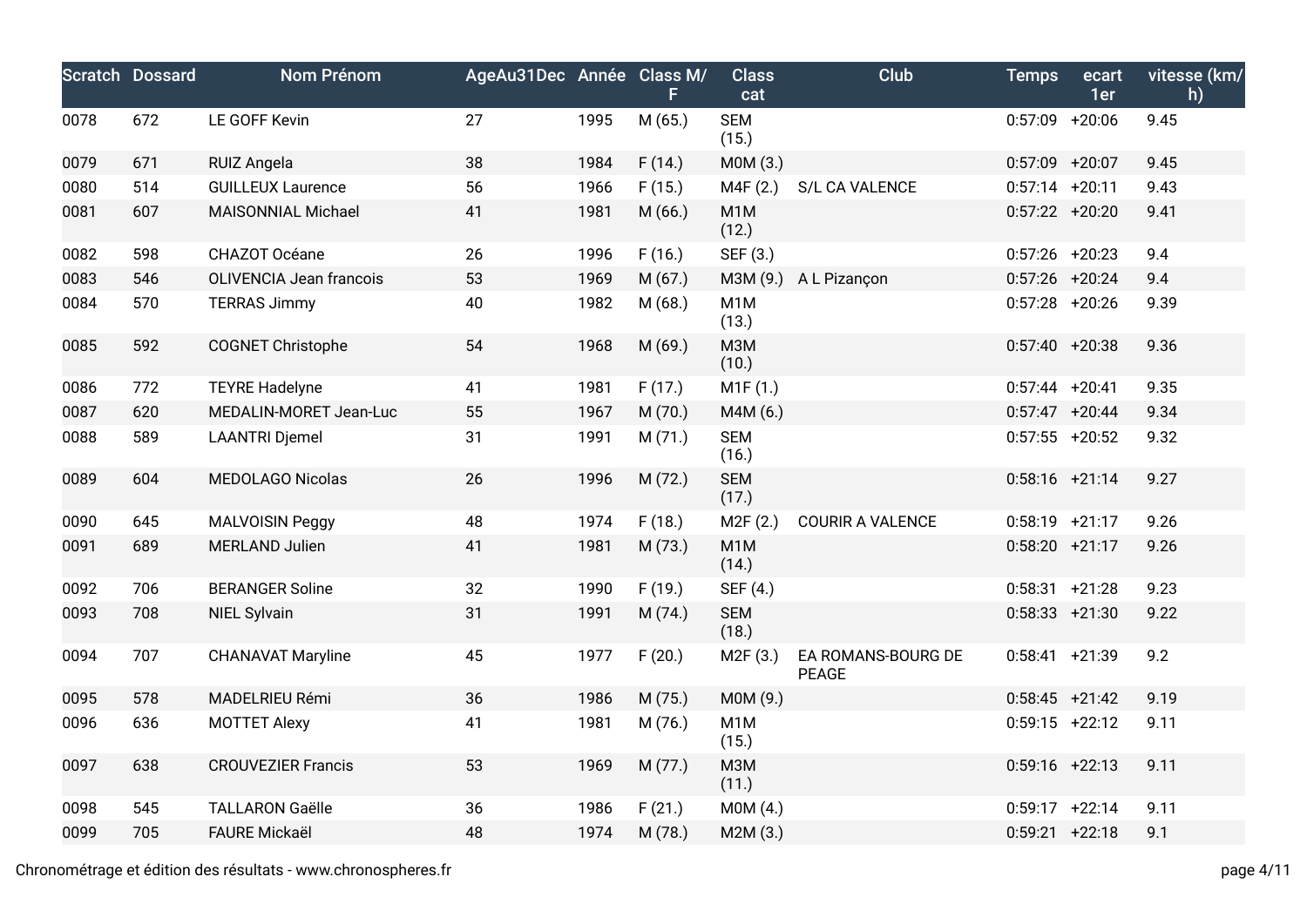|      | <b>Scratch Dossard</b> | Nom Prénom                    | AgeAu31Dec Année Class M/ |      | F.      | <b>Class</b><br>cat       | Club                               | <b>Temps</b>      | ecart<br>1er | vitesse (km/<br>h) |
|------|------------------------|-------------------------------|---------------------------|------|---------|---------------------------|------------------------------------|-------------------|--------------|--------------------|
| 0100 | 573                    | <b>CATI Laurent</b>           | 37                        | 1985 | M (79.) | <b>M0M</b><br>(10.)       |                                    | $0:59:27 +22:24$  |              | 9.08               |
| 0101 | 739                    | <b>RAULT Uriell</b>           | 49                        | 1973 | F(22.)  | M2F(4.)                   | CII                                | $0:59:37 +22:34$  |              | 9.06               |
| 0102 | 627                    | ANDRÉ Maxime                  | 38                        | 1984 | M (80.) | <b>MOM</b><br>(11.)       |                                    | $0:59:41 +22:39$  |              | 9.05               |
| 0103 | 646                    | POULENARD Ludovic             | 50                        | 1972 | M (81.) | <b>M3M</b><br>(12.)       |                                    | $0:59:42 +22:39$  |              | 9.05               |
| 0104 | 613                    | MÉTAUD Pauline                | 37                        | 1985 | F(23.)  | M0M (5.)                  | <b>EATT</b>                        | $0:59:42 +22:39$  |              | 9.04               |
| 0105 | 732                    | <b>BELIN Christophe</b>       | 54                        | 1968 | M (82.) | <b>МЗМ</b><br>(13.)       |                                    | $0:59:44$ +22:41  |              | 9.04               |
| 0106 | 618                    | <b>MOURIER Juliette</b>       | 26                        | 1996 | F(24.)  | SEF (5.)                  |                                    | $0:59:44$ +22:42  |              | 9.04               |
| 0107 | 576                    | SOLER Stéphanie               | 46                        | 1976 | F(25.)  | M2F (5.)                  |                                    | $0:59:47 +22:44$  |              | 9.03               |
| 0108 | 603                    | <b>DEGIRON Séverine</b>       | 49                        | 1973 | F(26.)  | M2F(6.)                   |                                    | $0:59:53$ +22:50  |              | 9.02               |
| 0109 | 713                    | <b>FACCINCANI NODIN Fanny</b> | 31                        | 1991 | F(27.)  | SEF (6.)                  |                                    | $0:59:54$ +22:52  |              | 9.01               |
| 0110 | 581                    | <b>MOLLANDIN Camille</b>      | 30                        | 1992 | F(28.)  | SEF (7.)                  |                                    | $0:59:55$ +22:52  |              | 9.01               |
| 0111 | 709                    | <b>LARAT Hayate</b>           | 45                        | 1977 | F(29.)  | M <sub>2</sub> F (7.)     | EA ROMANS-BOURG DE<br><b>PEAGE</b> | $1:00:00$ +22:57  |              | 9                  |
| 0112 | 753                    | <b>WEISHAUPT Quentin</b>      | 33                        | 1989 | M (83.) | <b>SEM</b><br>(19.)       |                                    | $1:00:13 + 23:11$ |              | 8.97               |
| 0113 | 718                    | <b>VERGNES Jean-Marie</b>     | 60                        | 1962 | M (84.) | M5M (3.)                  |                                    | 1:00:22 +23:19    |              | 8.95               |
| 0114 | 696                    | <b>KONIECZNY Christine</b>    | 57                        | 1965 | F(30.)  | M4F (3.)                  | jogging club portois               | $1:00:31$ +23:28  |              | 8.92               |
| 0115 | 601                    | <b>CHARPIN Florence</b>       | 48                        | 1974 | F(31.)  | M2F (8.)                  |                                    | 1:00:36 +23:34    |              | 8.91               |
| 0116 | 733                    | <b>REY Stephane</b>           | 54                        | 1968 | M (85.) | <b>МЗМ</b><br>(14.)       |                                    | 1:00:36 +23:34    |              | 8.91               |
| 0117 | 622                    | <b>GUENOLE Laurent</b>        | 52                        | 1970 | M (86.) | <b>МЗМ</b><br>(15.)       |                                    | $1:00:41$ +23:39  |              | 8.9                |
| 0118 | 746                    | JOSEPH Laurence               | 62                        | 1960 | F(32.)  | M5F (1.)                  | EARP                               | 1:00:42 +23:39    |              | 8.9                |
| 0119 | 584                    | <b>CHAIX Blandine</b>         | 45                        | 1977 | F(33.)  | M2F (9.)                  |                                    | 1:01:41 +24:39    |              | 8.75               |
| 0120 | 688                    | MARTORANA Jade                | 20                        | 2002 | F(34.)  | ESF $(1.)$                | <b>EARP</b>                        | $1:01:43 +24:40$  |              | 8.75               |
| 0121 | 503                    | <b>LARGERON Fabien</b>        | 49                        | 1973 | M (87.) | M2M(4.)                   |                                    | $1:01:55$ +24:52  |              | 8.72               |
| 0122 | 731                    | <b>BARNERON Emilie</b>        | 39                        | 1983 | F(35.)  | M0M (6.)                  |                                    | $1:01:57$ +24:54  |              | 8.72               |
| 0123 | 637                    | <b>DAMIRON Julien</b>         | 42                        | 1980 | M (88.) | M <sub>1</sub> M<br>(16.) |                                    | 1:02:00 +24:57    |              | 8.71               |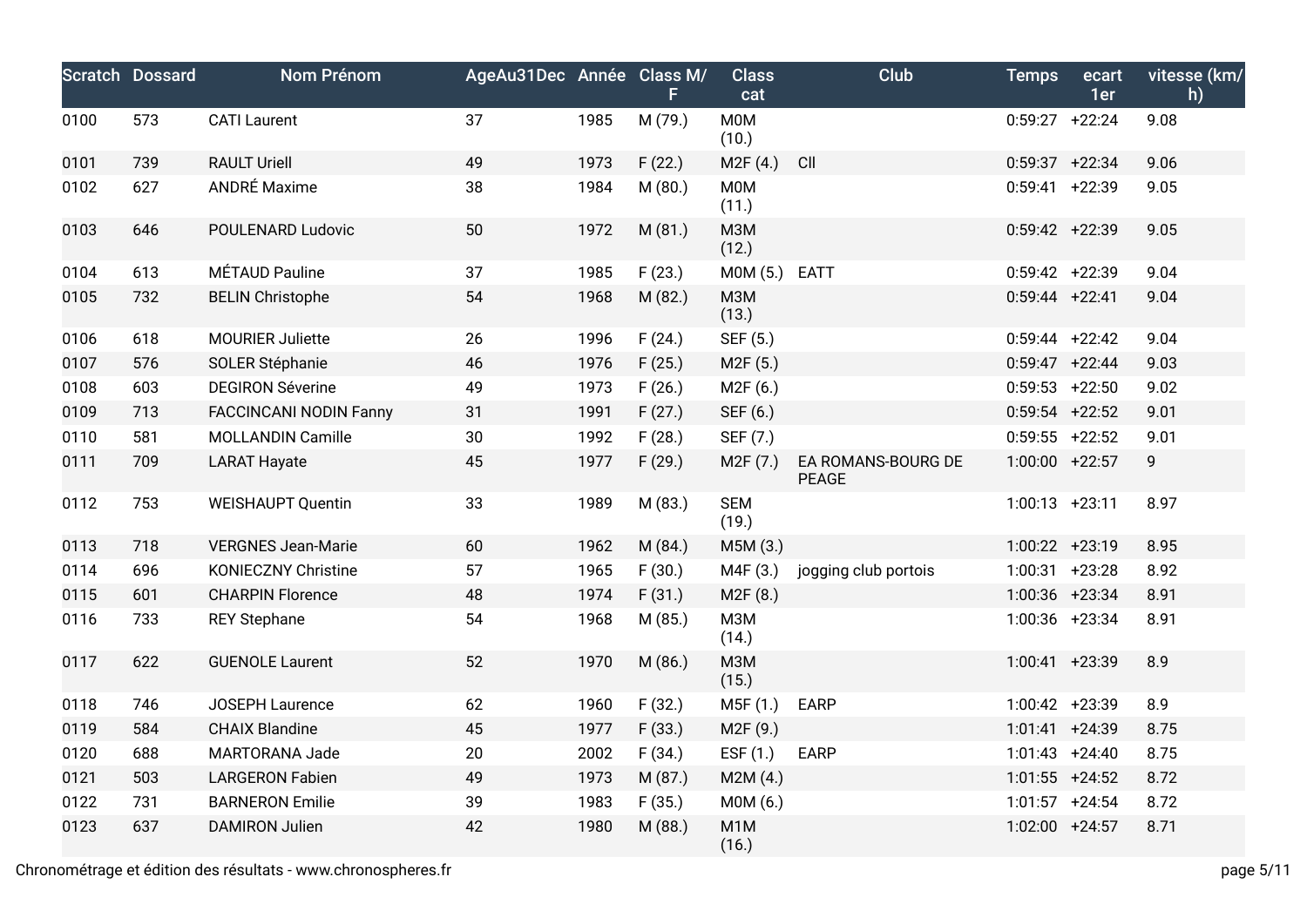|      | <b>Scratch Dossard</b> | <b>Nom Prénom</b>          | AgeAu31Dec Année Class M/ |      | F.      | <b>Class</b><br>cat       | Club                    | <b>Temps</b>      | ecart<br>1er | vitesse (km/<br>h) |
|------|------------------------|----------------------------|---------------------------|------|---------|---------------------------|-------------------------|-------------------|--------------|--------------------|
| 0124 | 502                    | <b>MICHEL Fabien</b>       | 42                        | 1980 | M (89.) | M <sub>1</sub> M<br>(17.) |                         | $1:02:01$ +24:58  |              | 8.71               |
| 0125 | 610                    | <b>FERRATON Cécile</b>     | 51                        | 1971 | F(36.)  | M3F (1.)                  |                         | $1:02:17$ +25:14  |              | 8.67               |
| 0126 | 510                    | <b>REVERCHON Pascal</b>    | 60                        | 1962 | M (90.) | M5M (4.)                  | S/L USA CHABEUIL        | 1:02:21 +25:19    |              | 8.66               |
| 0127 | 760                    | <b>BRUYERE Yannick</b>     | 49                        | 1973 | M (91.) | M2M (5.)                  | <b>MILEMIL</b>          | 1:02:22 +25:19    |              | 8.66               |
| 0128 | 761                    | <b>DURY Severine</b>       | 46                        | 1976 | F(37.)  | M <sub>2F</sub><br>(10.)  |                         | $1:02:23$ +25:21  |              | 8.65               |
| 0129 | 647                    | <b>VINAY Julien</b>        | 43                        | 1979 | M (92.) | M <sub>1</sub> M<br>(18.) |                         | $1:02:25$ +25:22  |              | 8.65               |
| 0130 | 752                    | <b>LEBRUN Eric</b>         | 59                        | 1963 | M (93.) | M4M (7.)                  | EARV S/L USA CHABEUIL   | 1:02:27 +25:25    |              | 8.65               |
| 0131 | 606                    | <b>BOGHOSSIAN Emilie</b>   | 38                        | 1984 | F(38.)  | M0M (7.)                  |                         | $1:02:28$ +25:25  |              | 8.64               |
| 0132 | 685                    | <b>GOASDUFF Fanny</b>      | 40                        | 1982 | F(39.)  | M1F(2.)                   | <b>VRA</b>              | 1:02:28 +25:26    |              | 8.64               |
| 0133 | 651                    | <b>BLONDEAU Matthieu</b>   | 40                        | 1982 | M (94.) | M <sub>1</sub> M<br>(19.) |                         | $1:02:44$ +25:42  |              | 8.61               |
| 0134 | 597                    | <b>BANC Vanessa</b>        | 39                        | 1983 | F(40.)  | M0M (8.)                  |                         | 1:02:49 +25:46    |              | 8.6                |
| 0135 | 550                    | PAPOZ Denis                | 57                        | 1965 | M (95.) | M4M (8.)                  | Al Pizançon             | $1:02:52$ +25:50  |              | 8.59               |
| 0136 | 616                    | <b>BONTEMPS Peggy</b>      | 46                        | 1976 | F(41.)  | M <sub>2F</sub><br>(11.)  |                         | 1:02:59 +25:57    |              | 8.57               |
| 0137 | 679                    | <b>COLLOMB Sophie</b>      | 58                        | 1964 | F(42.)  | M4F (4.)                  |                         | 1:03:07 +26:04    |              | 8.56               |
| 0138 | 508                    | <b>GUILLAUME Cecile</b>    | 42                        | 1980 | F(43.)  | M1F(3.)                   |                         | $1:03:41 + 26:39$ |              | 8.48               |
| 0139 | 676                    | <b>BUISSON Patrice</b>     | 52                        | 1970 | M (96.) | M3M<br>(16.)              |                         | $1:03:47$ +26:44  |              | 8.47               |
| 0140 | 577                    | <b>THEIL Yohann</b>        | 45                        | 1977 | M (97.) | M2M (6.)                  |                         | $1:03:57$ +26:55  |              | 8.44               |
| 0141 | 749                    | <b>PASCAL Nathalie</b>     | 57                        | 1965 | F(44.)  | M4F (5.)                  |                         | $1:04:01$ +26:58  |              | 8.44               |
| 0142 | 561                    | REYNAUD Rémy               | 32                        | 1990 | M (98.) | <b>SEM</b><br>(20.)       |                         | $1:04:14$ +27:12  |              | 8.41               |
| 0143 | 625                    | <b>REY Coline</b>          | 26                        | 1996 | F(45.)  | SEF (8.)                  |                         | $1:04:18$ +27:16  |              | 8.4                |
| 0144 | 540                    | <b>GRAY Elodie</b>         | 40                        | 1982 | F(46.)  | M1F (4.)                  |                         | $1:04:28$ +27:26  |              | 8.37               |
| 0145 | 678                    | <b>GONGORA FONT Monica</b> | 48                        | 1974 | F(47.)  | M <sub>2F</sub><br>(12.)  | <b>COURIR A VALENCE</b> | 1:04:36 +27:34    |              | 8.36               |
| 0146 | 720                    | <b>LORIOL Fabien</b>       | 48                        | 1974 | M (99.) | M2M (7.)                  |                         | $1:04:47$ +27:44  |              | 8.33               |
| 0147 | 631                    | <b>LOUIS Virginie</b>      | 47                        | 1975 | F(48.)  | M <sub>2F</sub><br>(13.)  |                         | $1:04:51$ +27:49  |              | 8.33               |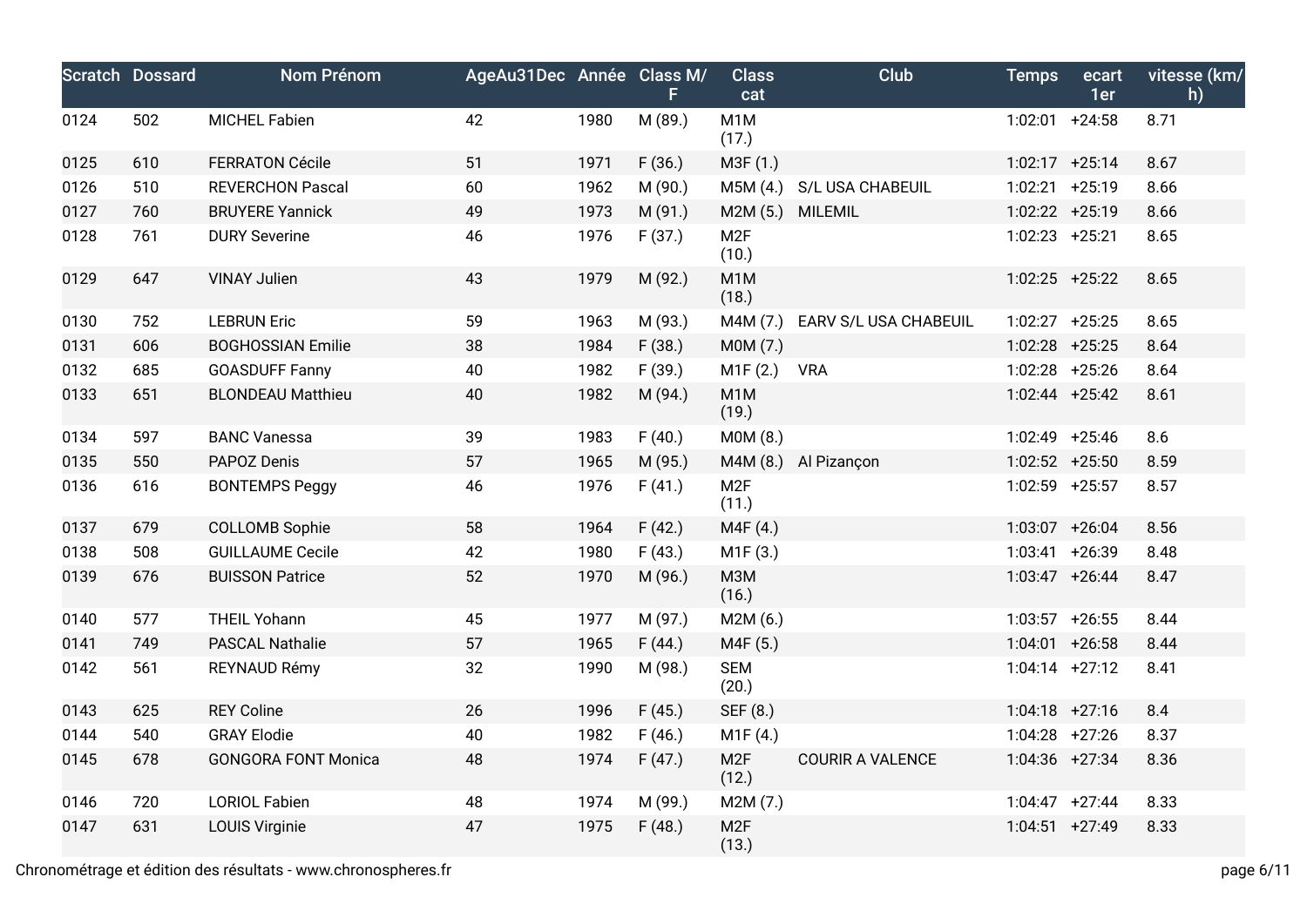|      | <b>Scratch Dossard</b> | Nom Prénom                            | AgeAu31Dec Année Class M/ |      | F.       | <b>Class</b><br>cat       | Club             | <b>Temps</b>      | ecart<br>1er      | vitesse (km/<br>h) |
|------|------------------------|---------------------------------------|---------------------------|------|----------|---------------------------|------------------|-------------------|-------------------|--------------------|
| 0148 | 744                    | RICHAUD Cecile                        | 51                        | 1971 | F(49.)   | M3F (2.)                  |                  | $1:04:56$ +27:53  |                   | 8.32               |
| 0149 | 551                    | <b>KERGOAT Marine</b>                 | 49                        | 1973 | F(50.)   | M <sub>2F</sub><br>(14.)  |                  | $1:05:06$ +28:03  |                   | 8.29               |
| 0150 | 728                    | STEPHAN NÉE BLANCHARD Anne-<br>Sophie | 44                        | 1978 | F(51.)   | M1F (5.)                  |                  | 1:05:06 +28:03    |                   | 8.29               |
| 0151 | 516                    | <b>CHARIGNON Claire</b>               | 29                        | 1993 | F(52.)   | SEF (9.)                  |                  | 1:05:06 +28:04    |                   | 8.29               |
| 0152 | 711                    | <b>MORIN Martial</b>                  | 55                        | 1967 | M (100.) | M4M (9.)                  |                  | $1:05:07$ +28:04  |                   | 8.29               |
| 0153 | 652                    | <b>BESSET Audrey</b>                  | 36                        | 1986 | F(53.)   | M0M (9.)                  |                  | 1:05:08 +28:06    |                   | 8.29               |
| 0154 | 528                    | <b>ESPEISSE Fabrice</b>               | 45                        | 1977 | M (101.) | M2M(8.)                   |                  | $1:05:10 + 28:08$ |                   | 8.29               |
| 0155 | 527                    | <b>ESPEISSE Aurélie</b>               | 42                        | 1980 | F(54.)   | M1F(6.)                   |                  |                   | $1:05:10 + 28:08$ | 8.28               |
| 0156 | 558                    | <b>COMBET Cédric</b>                  | 49                        | 1973 | M (102.) | M2M (9.)                  | running 26       | $1:05:12 + 28:09$ |                   | 8.28               |
| 0157 | 702                    | <b>DUNIERE Gaetan</b>                 | 39                        | 1983 | M (103.) | M0M<br>(12.)              |                  | $1:05:17$ +28:15  |                   | 8.27               |
| 0158 | 750                    | PASCAL Jerome                         | 56                        | 1966 | M (104.) | M4M<br>(10.)              |                  | $1:05:21 + 28:18$ |                   | 8.26               |
| 0159 | 560                    | <b>DROGUE Laura</b>                   | 31                        | 1991 | F(55.)   | SEF (10.)                 |                  | $1:05:37$ +28:35  |                   | 8.23               |
| 0160 | 654                    | <b>BAGNIS Jean-Michel</b>             | 37                        | 1985 | M (105.) | <b>MOM</b><br>(13.)       |                  | $1:05:37$ +28:35  |                   | 8.23               |
| 0161 | 511                    | REVERCHON Frédérique                  | 54                        | 1968 | F(56.)   | M3F (3.)                  | S/L USA CHABEUIL | 1:05:49 +28:47    |                   | 8.2                |
| 0162 | 515                    | <b>DATCHARY Yves</b>                  | 57                        | 1965 | M (106.) | M4M<br>(11.)              |                  | $1:05:55$ +28:53  |                   | 8.19               |
| 0163 | 501                    | <b>MICHEL Guy</b>                     | 52                        | 1970 | M (107.) | МЗМ<br>(17.)              |                  | $1:06:02 +28:59$  |                   | 8.18               |
| 0164 | 690                    | <b>THALAMAS Julien</b>                | 41                        | 1981 | M (108.) | M <sub>1</sub> M<br>(20.) |                  |                   | 1:06:06 +29:04    | 8.17               |
| 0165 | 517                    | <b>LAFOND Alexia</b>                  | 38                        | 1984 | F(57.)   | <b>MOM</b><br>(10.)       |                  | $1:06:16$ +29:14  |                   | 8.15               |
| 0166 | 568                    | <b>ANTELME Josette</b>                | 63                        | 1959 | F(58.)   | M5F (2.)                  |                  | 1:06:56 +29:54    |                   | 8.07               |
| 0167 | 723                    | ZOCCO Julien                          | 44                        | 1978 | M (109.) | M <sub>1</sub> M<br>(21.) |                  |                   | 1:06:56 +29:54    | 8.07               |
| 0168 | 673                    | <b>BAURES Sylvain</b>                 | 39                        | 1983 | M (110.) | M0M<br>(14.)              | <b>LPG</b>       | 1:07:08 +30:06    |                   | 8.04               |
| 0169 | 668                    | <b>LACROIX France</b>                 | 31                        | 1991 | F(59.)   | SEF (11.)                 |                  | $1:07:13 +30:11$  |                   | 8.03               |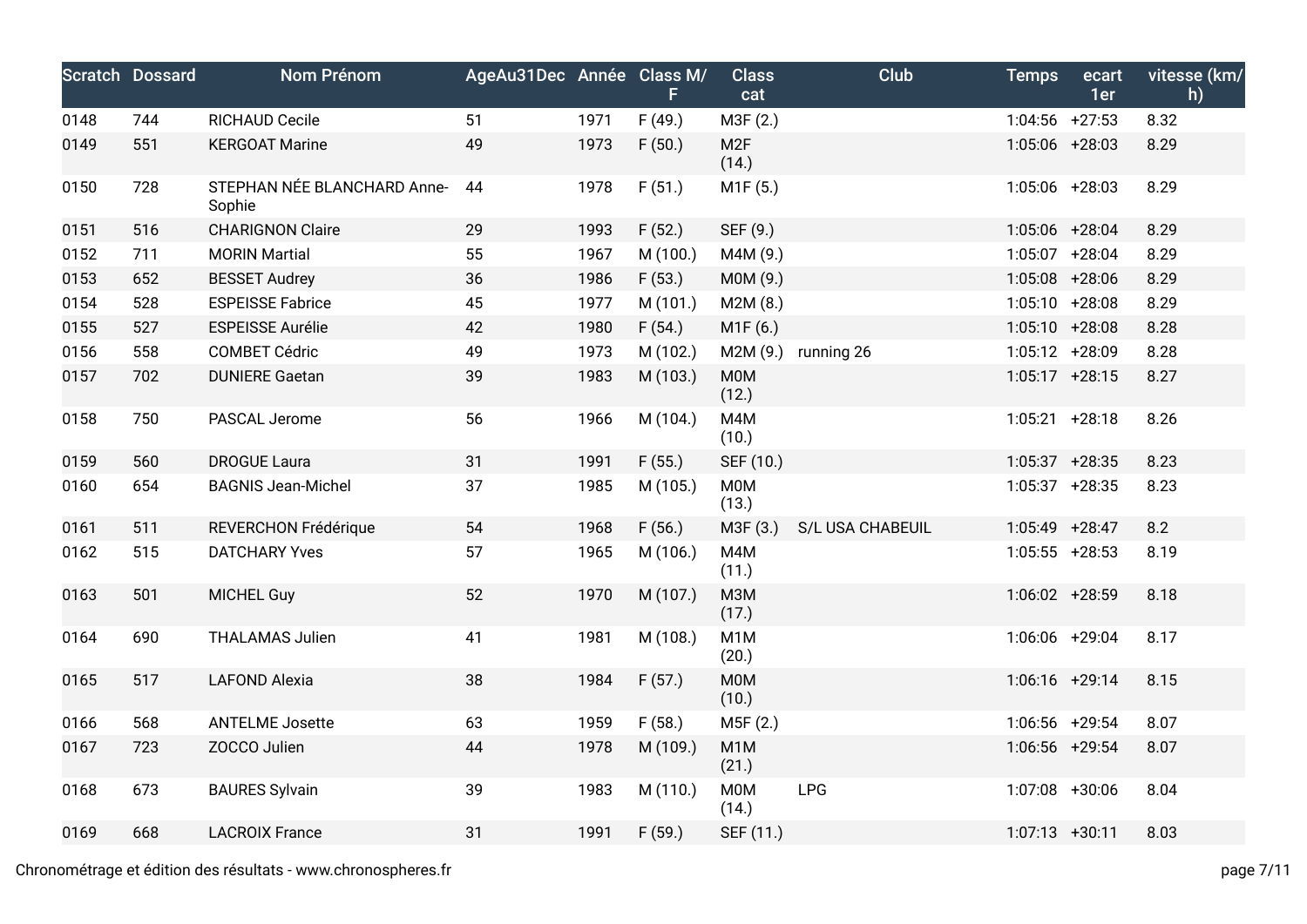|      | <b>Scratch Dossard</b> | Nom Prénom                    | AgeAu31Dec Année Class M/ |      | F.       | <b>Class</b><br>cat       | Club                      | <b>Temps</b>     | ecart<br>1er | vitesse (km/<br>h) |
|------|------------------------|-------------------------------|---------------------------|------|----------|---------------------------|---------------------------|------------------|--------------|--------------------|
| 0170 | 667                    | DAVID Alexandra               | 38                        | 1984 | F(60.)   | <b>M0M</b><br>(11.)       |                           | $1:07:14$ +30:11 |              | 8.03               |
| 0171 | 549                    | POURNAIN Cécile               | 44                        | 1978 | F(61.)   | M1F (7.)                  |                           | $1:07:23$ +30:21 |              | 8.01               |
| 0172 | 730                    | <b>SALANSON Vanessa</b>       | 47                        | 1975 | F(62.)   | M <sub>2F</sub><br>(15.)  |                           | $1:07:34$ +30:31 |              | 7.99               |
| 0173 | 648                    | <b>CHAIX Magali</b>           | 51                        | 1971 | F(63.)   | M3F (4.)                  | A L Pizançon              | $1:07:36$ +30:33 |              | 7.99               |
| 0174 | 639                    | <b>DRAGON Régine</b>          | 56                        | 1966 | F(64.)   | M4F (6.)                  | Al Pizançon               | 1:07:36 +30:34   |              | 7.99               |
| 0175 | 727                    | <b>VENDIESSE Aurore</b>       | 39                        | 1983 | F(65.)   | M0M<br>(12.)              |                           | $1:08:02 +31:00$ |              | 7.94               |
| 0176 | 559                    | <b>BAKKAS Younes</b>          | 35                        | 1987 | M (111.) | <b>MOM</b><br>(15.)       |                           | $1:08:20 +31:18$ |              | 7.9                |
| 0177 | 774                    | <b>BARTHELEMY Kathelyne</b>   | 40                        | 1982 | F(66.)   | M1F (8.)                  |                           | $1:08:25$ +31:23 |              | 7.89               |
| 0178 | 721                    | <b>BANC Celine</b>            | 40                        | 1982 | F(67.)   | M1F (9.)                  |                           | 1:08:27 +31:24   |              | 7.89               |
| 0179 | 722                    | NIEUVIARTS Charlotte          | 42                        | 1980 | F(68.)   | M <sub>1</sub> F<br>(10.) |                           | $1:08:28$ +31:25 |              | 7.89               |
| 0180 | 656                    | <b>DUPUIS Yvan</b>            | 59                        | 1963 | M (112.) | M4M<br>(12.)              |                           | 1:08:28 +31:26   |              | 7.89               |
| 0181 | 657                    | <b>DUPUIS RIOU Anne</b>       | 58                        | 1964 | F(69.)   | M4F (7.)                  |                           | $1:08:28$ +31:26 |              | 7.89               |
| 0182 | 538                    | <b>GOSSE Adeline</b>          | 35                        | 1987 | F(70.)   | <b>MOM</b><br>(13.)       |                           | 1:08:36 +31:34   |              | 7.87               |
| 0183 | 614                    | <b>CHOVIN Pauline</b>         | 34                        | 1988 | F(71.)   | SEF (12.)                 |                           | $1:08:37 +31:34$ |              | 7.87               |
| 0184 | 556                    | <b>VERD Florian</b>           | 36                        | 1986 | M (113.) | <b>MOM</b><br>(16.)       |                           | $1:08:37 +31:34$ |              | 7.87               |
| 0185 | 548                    | ZANOTTI Cécilia               | 34                        | 1988 | F(72.)   | SEF (13.)                 | Al Pizançon               | 1:08:39 +31:37   |              | 7.86               |
| 0186 | 574                    | <b>PRADON Claire</b>          | 41                        | 1981 | F(73.)   | M <sub>1</sub> F<br>(11.) | Al Pizançon               | 1:08:39 +31:37   |              | 7.86               |
| 0187 | 537                    | <b>ODIER Laurence</b>         | 35                        | 1987 | F(74.)   | <b>MOM</b><br>(14.)       |                           | 1:08:39 +31:37   |              | 7.86               |
| 0188 | 611                    | <b>CHABRY Florie</b>          | 38                        | 1984 | F(75.)   | <b>MOM</b><br>(15.)       |                           | $1:08:40 +31:38$ |              | 7.86               |
| 0189 | 518                    | DE GEA Johanna                | 36                        | 1986 | F(76.)   | <b>MOM</b><br>(16.)       |                           | $1:08:53 +31:50$ |              | 7.84               |
| 0190 | 737                    | <b>GRENOUILLAT Christelle</b> | 37                        | 1985 | F(77.)   | <b>M0M</b><br>(17.)       | <b>CLUB LIVRON LOISIR</b> | 1:09:07 +32:04   |              | 7.81               |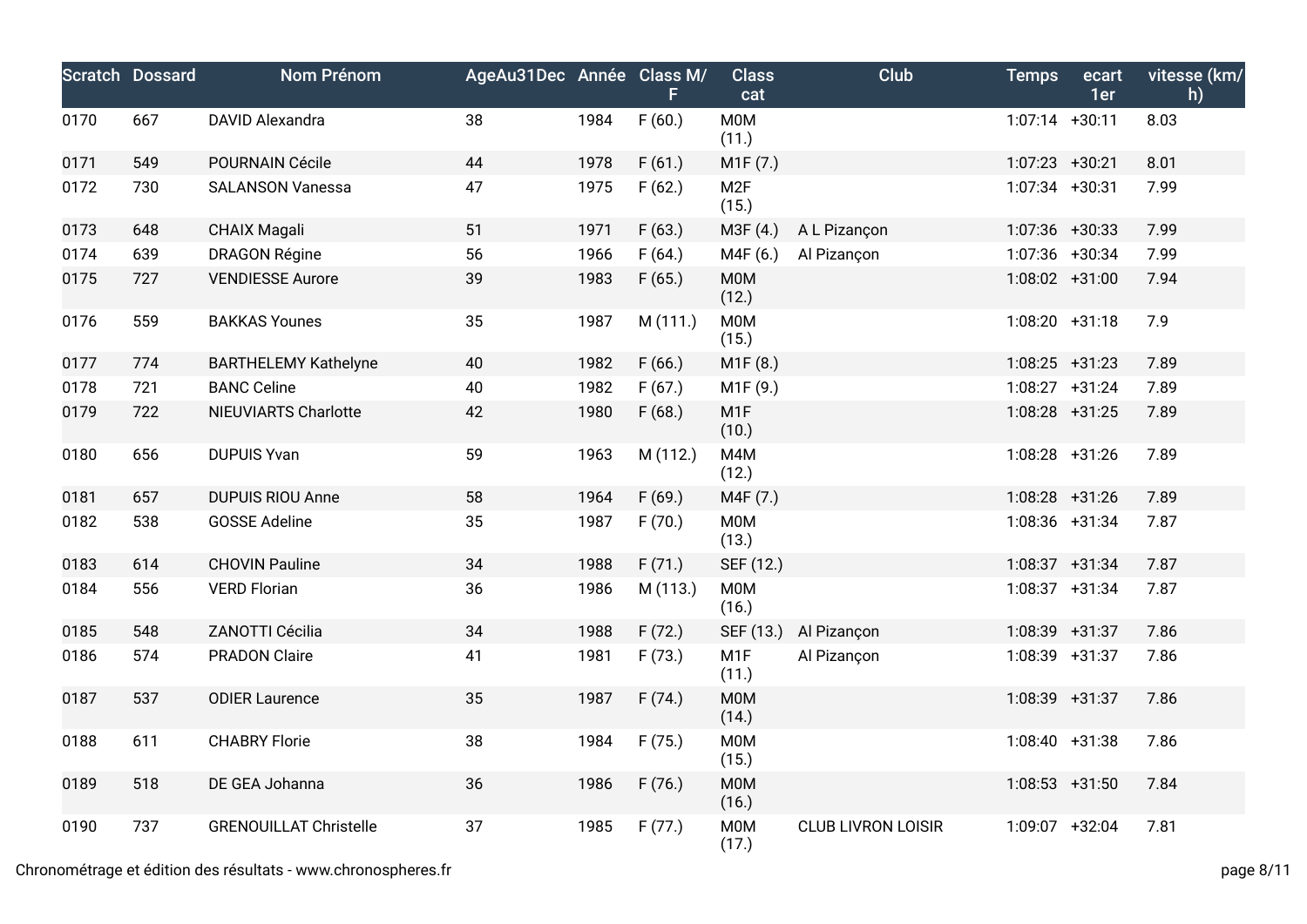|      | <b>Scratch Dossard</b> | <b>Nom Prénom</b>         | AgeAu31Dec Année Class M/ |      | F.       | <b>Class</b><br>cat       | Club            | <b>Temps</b>     | ecart<br>1er | vitesse (km/<br>h) |
|------|------------------------|---------------------------|---------------------------|------|----------|---------------------------|-----------------|------------------|--------------|--------------------|
| 0191 | 653                    | <b>GRAND Manon</b>        | 26                        | 1996 | F(78.)   | SEF (14.)                 |                 | $1:09:15$ +32:12 |              | 7.8                |
| 0192 | 701                    | KOZIAK Jean-Jacques       | 60                        | 1962 | M (114.) | M5M (5.)                  |                 | $1:09:16$ +32:14 |              | 7.79               |
| 0193 | 658                    | <b>CELLIER Aurélia</b>    | 32                        | 1990 | F(79.)   | SEF (15.)                 |                 | $1:09:17 +32:15$ |              | 7.79               |
| 0194 | 762                    | <b>DUPONT Julia</b>       | 27                        | 1995 | F(80.)   | SEF (16.)                 |                 | $1:09:28$ +32:25 |              | 7.77               |
| 0195 | 686                    | <b>COURT Catherine</b>    | 54                        | 1968 | F(81.)   | M3F (5.)                  | <b>VRA</b>      | $1:09:45$ +32:42 |              | 7.74               |
| 0196 | 725                    | <b>FLORIMOND Murielle</b> | 51                        | 1971 | F(82.)   | M3F (6.)                  |                 | $1:09:51$ +32:48 |              | 7.73               |
| 0197 | 726                    | <b>PAILLIE Benoit</b>     | 56                        | 1966 | M (115.) | M4M<br>(13.)              |                 | 1:09:52 +32:49   |              | 7.73               |
| 0198 | 655                    | <b>LEAUTHIER Elsa</b>     | 41                        | 1981 | F(83.)   | M <sub>1</sub> F<br>(12.) |                 | $1:09:54$ +32:52 |              | 7.72               |
| 0199 | 544                    | <b>TALLARON Karine</b>    | 41                        | 1981 | F(84.)   | M <sub>1</sub> F<br>(13.) |                 | $1:10:03 +33:00$ |              | 7.71               |
| 0200 | 680                    | <b>MARCE Laura</b>        | 31                        | 1991 | F(85.)   | SEF (17.)                 |                 | $1:10:15$ +33:13 |              | 7.69               |
| 0201 | 533                    | <b>BECKER Stephanie</b>   | 39                        | 1983 | F(86.)   | <b>M0M</b><br>(18.)       |                 | $1:10:21$ +33:18 |              | 7.68               |
| 0202 | 608                    | TEIXEIRA Chloé            | 24                        | 1998 | F(87.)   | SEF (18.)                 |                 | $1:10:28$ +33:25 |              | 7.66               |
| 0203 | 630                    | <b>ABADIE Benjamin</b>    | 45                        | 1977 | M (116.) | M2M<br>(10.)              |                 | $1:10:31$ +33:28 |              | 7.66               |
| 0204 | 609                    | <b>BORDAS Lisa</b>        | 24                        | 1998 | F(88.)   | SEF (19.)                 |                 | $1:10:34$ +33:31 |              | 7.65               |
| 0205 | 529                    | MIMOUN-BROUSSARD Noëlle   | 37                        | 1985 | F(89.)   | <b>M0M</b><br>(19.)       | LPG             | $1:11:00$ +33:57 |              | 7.6                |
| 0206 | 553                    | <b>MACHON Véronique</b>   | 60                        | 1962 | F(90.)   | M5F (3.)                  | Al Pizançon     | $1:11:25$ +34:23 |              | 7.56               |
| 0207 | 534                    | ROMANET Delphine          | 47                        | 1975 | F(91.)   | M <sub>2F</sub><br>(16.)  |                 | $1:11:55$ +34:52 |              | 7.51               |
| 0208 | 699                    | <b>MAYOUD Fabien</b>      | 47                        | 1975 | M (117.) | M2M<br>(11.)              | Pétanque Pastis | 1:12:23 +35:20   |              | 7.46               |
| 0209 | 612                    | <b>BONNETI Ingrid</b>     | 46                        | 1976 | F(92.)   | M <sub>2F</sub><br>(17.)  |                 | $1:12:35$ +35:33 |              | 7.44               |
| 0210 | 539                    | <b>JAMIS Nathalie</b>     | 50                        | 1972 | F(93.)   | M3F (7.)                  |                 | $1:12:51$ +35:48 |              | 7.41               |
| 0211 | 662                    | <b>AUBERT Caroline</b>    | 40                        | 1982 | F(94.)   | M <sub>1</sub> F<br>(14.) |                 | $1:12:55$ +35:52 |              | 7.41               |
| 0212 | 666                    | <b>HIGOUNET Vinca</b>     | 32                        | 1990 | F(95.)   | SEF (20.)                 |                 | $1:13:15 +36:12$ |              | 7.37               |
| 0213 | 682                    | <b>ROBIN Christelle</b>   | 57                        | 1965 | F(96.)   | M4F (8.)                  | <b>VRA</b>      | $1:13:42 +36:39$ |              | 7.33               |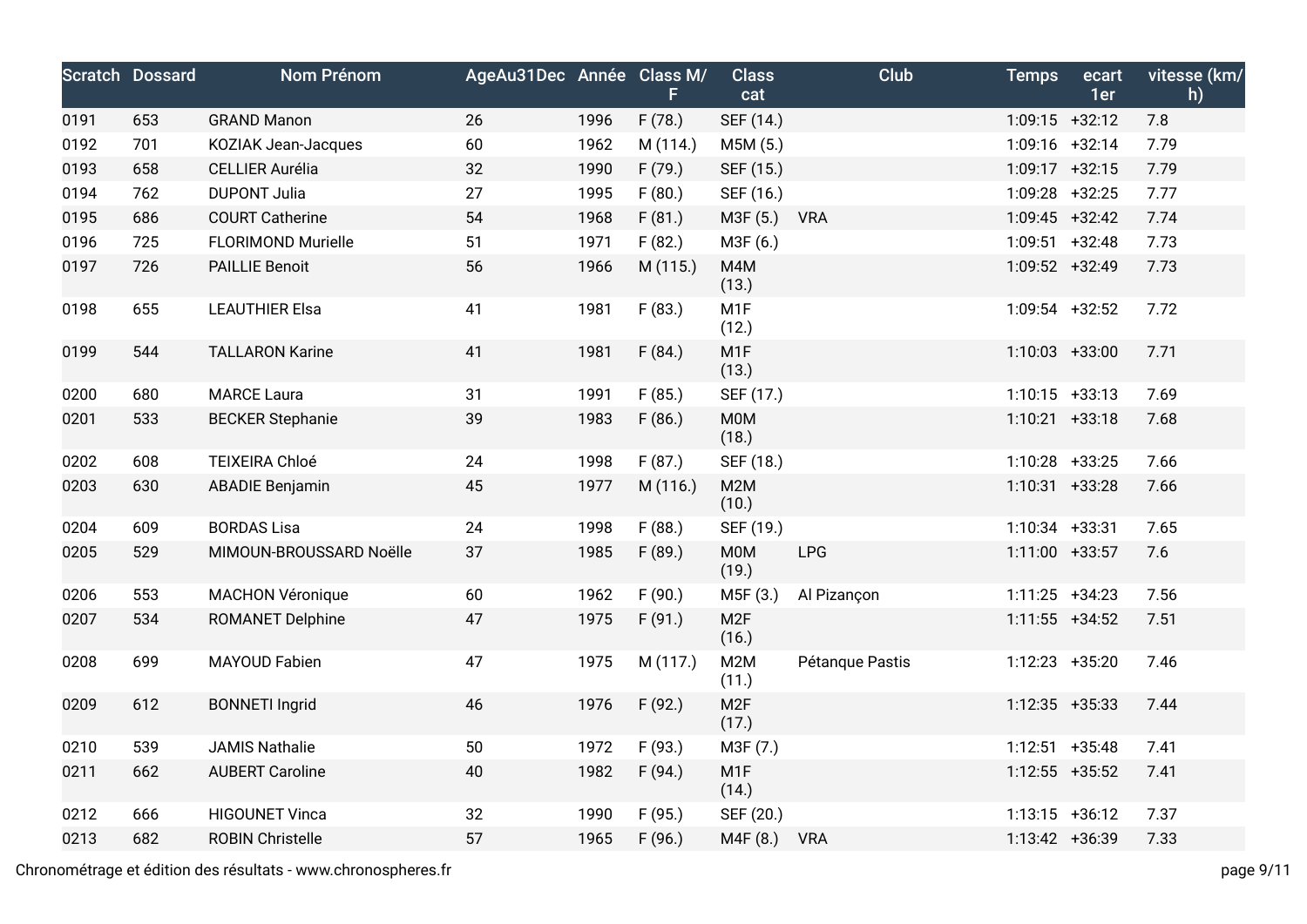|      | <b>Scratch Dossard</b> | Nom Prénom                | AgeAu31Dec Année Class M/ |      | F.       | <b>Class</b><br>cat       | Club                  | <b>Temps</b>      | ecart<br>1er | vitesse (km/<br>h) |
|------|------------------------|---------------------------|---------------------------|------|----------|---------------------------|-----------------------|-------------------|--------------|--------------------|
| 0214 | 593                    | <b>BRUCHON Martine</b>    | 62                        | 1960 | F(97.)   | M5F (4.)                  |                       | $1:13:44$ +36:41  |              | 7.32               |
| 0215 | 523                    | <b>RIFFARD Aurelie</b>    | 30                        | 1992 | F(98.)   | SEF (21.)                 |                       | $1:14:56$ +37:53  |              | 7.21               |
| 0216 | 650                    | <b>HILAIRE Patrick</b>    | 63                        | 1959 | M (118.) | M5M (6.)                  |                       | $1:15:01$ +37:59  |              | 7.2                |
| 0217 | 619                    | <b>ABADIE Stephanie</b>   | 48                        | 1974 | F(99.)   | M <sub>2F</sub><br>(18.)  |                       | 1:15:02 +37:59    |              | 7.2                |
| 0218 | 751                    | <b>LEBRUN Corine</b>      | 56                        | 1966 | F(100.)  | M4F (9.)                  | EARV S/L USA CHABEUIL | 1:15:02 +38:00    |              | 7.2                |
| 0219 | 596                    | <b>VIELET Anne</b>        | 51                        | 1971 | F(101.)  | M3F (8.)                  |                       | $1:15:06$ +38:03  |              | 7.19               |
| 0220 | 757                    | <b>GODET Lola</b>         | 28                        | 1994 | F(102.)  | SEF (22.)                 |                       | $1:15:23$ +38:21  |              | 7.16               |
| 0221 | 756                    | <b>TODOROVIC Nicolas</b>  | 28                        | 1994 | M (119.) | <b>SEM</b><br>(21.)       |                       | $1:15:25$ +38:23  |              | 7.16               |
| 0222 | 664                    | <b>COMTE Coralie</b>      | 36                        | 1986 | F(103.)  | M0M<br>(20.)              |                       | 1:15:39 +38:36    |              | 7.14               |
| 0223 | 736                    | PASCAL Aurore             | 33                        | 1989 | F(104.)  | SEF (23.)                 |                       | $1:15:40 + 38:38$ |              | 7.14               |
| 0224 | 605                    | <b>BARBATO Pierre</b>     | 48                        | 1974 | M (120.) | M2M<br>(12.)              |                       | $1:15:43 +38:41$  |              | 7.13               |
| 0225 | 582                    | <b>MEMPHIS Nabila</b>     | 44                        | 1978 | F(105.)  | M <sub>1</sub> F<br>(15.) |                       | $1:15:46$ +38:44  |              | 7.13               |
| 0226 | 724                    | <b>FAVEYROLLES Nelly</b>  | 46                        | 1976 | F(106.)  | M <sub>2F</sub><br>(19.)  | TRGV/TEAM NIMP        | $1:16:14$ +39:11  |              | 7.08               |
| 0227 | 579                    | <b>GUITHON Claudine</b>   | 49                        | 1973 | F(107.)  | M <sub>2F</sub><br>(20.)  |                       | $1:16:15 +39:13$  |              | 7.08               |
| 0228 | 681                    | <b>ACOULON Laurence</b>   | 55                        | 1967 | F(108.)  | M4F<br>(10.)              |                       | 1:16:24 +39:21    |              | 7.07               |
| 0229 | 542                    | MARGOT Isabelle           | 47                        | 1975 | F(109.)  | M <sub>2F</sub><br>(21.)  |                       | $1:16:24$ +39:22  |              | 7.07               |
| 0230 | 526                    | <b>LAMBERT Tiffany</b>    | 29                        | 1993 | F(110.)  | SEF (24.)                 |                       | 1:16:34 +39:31    |              | 7.05               |
| 0231 | 557                    | <b>BESCHE Ludivine</b>    | 29                        | 1993 | F(111.)  | SEF (25.)                 |                       | 1:16:34 +39:31    |              | 7.05               |
| 0232 | 712                    | SEIGNOVERT-CLOZEL Aurelie | 38                        | 1984 | F(112.)  | <b>M0M</b><br>(21.)       |                       | $1:16:55$ +39:53  |              | 7.02               |
| 0233 | 530                    | <b>GUILLERMIN Lucie</b>   | 29                        | 1993 | F(113.)  | SEF (26.)                 |                       | $1:16:57$ +39:54  |              | 7.02               |
| 0234 | 670                    | <b>BERTHIER Sylvie</b>    | 56                        | 1966 | F(114.)  | M4F<br>(11.)              |                       | $1:17:16$ +40:14  |              | 6.99               |
| 0235 | 642                    | <b>CORTIAL Michel</b>     | 72                        | 1950 | M (121.) | M7M (1.)                  |                       | 1:17:28 +40:26    |              | 6.97               |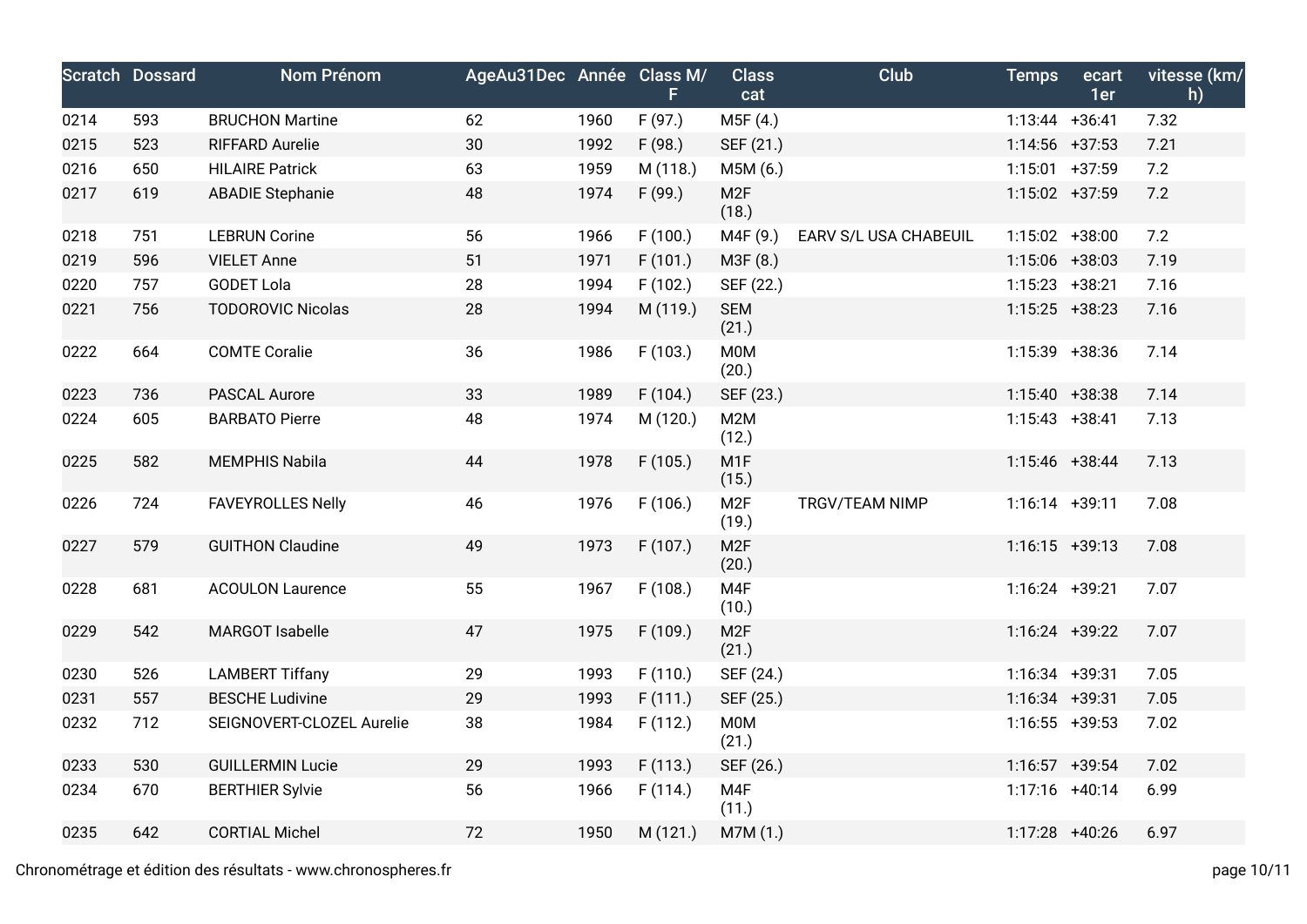|      | <b>Scratch Dossard</b> | Nom Prénom                | AgeAu31Dec Année Class M/ |      | F.       | <b>Class</b><br>cat       | Club                      | <b>Temps</b>      | ecart<br>1er | vitesse (km/<br>h) |
|------|------------------------|---------------------------|---------------------------|------|----------|---------------------------|---------------------------|-------------------|--------------|--------------------|
| 0236 | 543                    | <b>CELSE Sylvie</b>       | 53                        | 1969 | F(115.)  | M3F (9.)                  |                           | 1:17:37 +40:35    |              | 6.96               |
| 0237 | 700                    | <b>CONJARD Agnès</b>      | 57                        | 1965 | F(116.)  | M4F<br>(12.)              | <b>EARP</b>               | 1:18:07 +41:05    |              | 6.91               |
| 0238 | 586                    | <b>ROZERON Sandrine</b>   | 48                        | 1974 | F(117.)  | M <sub>2F</sub><br>(22.)  |                           | $1:18:18$ +41:16  |              | 6.9                |
| 0239 | 683                    | <b>NICOLETTI Severine</b> | 50                        | 1972 | F(118.)  | M <sub>3F</sub><br>(10.)  | <b>VRA</b>                | $1:18:52 +41:49$  |              | 6.85               |
| 0240 | 566                    | FLOCARD Élodie            | 39                        | 1983 | F (119.) | M0M<br>(22.)              |                           | 1:18:56 +41:54    |              | 6.84               |
| 0241 | 623                    | <b>LIOTIER Emmanuel</b>   | 26                        | 1996 | M (122.) | <b>SEM</b><br>(22.)       |                           | 1:22:07 +45:05    |              | 6.58               |
| 0242 | 624                    | <b>AUBRIOT Megane</b>     | 27                        | 1995 | F(120.)  | SEF (27.)                 |                           | 1:22:08 +45:05    |              | 6.57               |
| 0243 | 703                    | <b>VERNET M-Claire</b>    | 45                        | 1977 | F(121.)  | M <sub>2F</sub><br>(23.)  |                           | 1:23:02 +45:59    |              | 6.5                |
| 0244 | 669                    | <b>BOURDEL Audrey</b>     | 21                        | 2001 | F(122.)  | EST(2.)                   |                           | 1:23:08 +46:06    |              | 6.49               |
| 0245 | 665                    | RIDEL Émilie              | 39                        | 1983 | F(123.)  | <b>MOM</b><br>(23.)       |                           | 1:23:10 +46:07    |              | 6.49               |
| 0246 | 536                    | <b>CIBAUD Valentin</b>    | 22                        | 2000 | M (123.) | ESM (3.)                  |                           | 1:23:32 +46:30    |              | 6.46               |
| 0247 | 524                    | <b>CAPRON Rachel</b>      | 44                        | 1978 | F(124.)  | M <sub>1</sub> F<br>(16.) |                           | $1:23:33 + 46:30$ |              | 6.46               |
| 0248 | 554                    | <b>FOURRIER Solene</b>    | 20                        | 2002 | F(125.)  | ESF $(3.)$                | <b>BASKET CHATEAUNEUF</b> | $1:23:33 + 46:30$ |              | 6.46               |
| 0249 | 633                    | <b>PALADINO Mariline</b>  | 46                        | 1976 | F(126.)  | M <sub>2F</sub><br>(24.)  | trgv                      | 1:24:38 +47:36    |              | 6.38               |
| 0250 | 704                    | <b>FOURIE Julie</b>       | 27                        | 1995 | F(127.)  | SEF (28.)                 |                           | $1:24:38$ +47:36  |              | 6.38               |
| 0251 | 734                    | <b>LASSUS Robert</b>      | 58                        | 1964 | M (124.) | M4M<br>(14.)              | <b>JCPortois</b>          | $1:27:37$ +50:35  |              | 6.16               |
| 0252 | 580                    | <b>CALO Marie</b>         | 31                        | 1991 | F(128.)  | SEF (29.)                 |                           | $1:28:37 +51:34$  |              | 6.09               |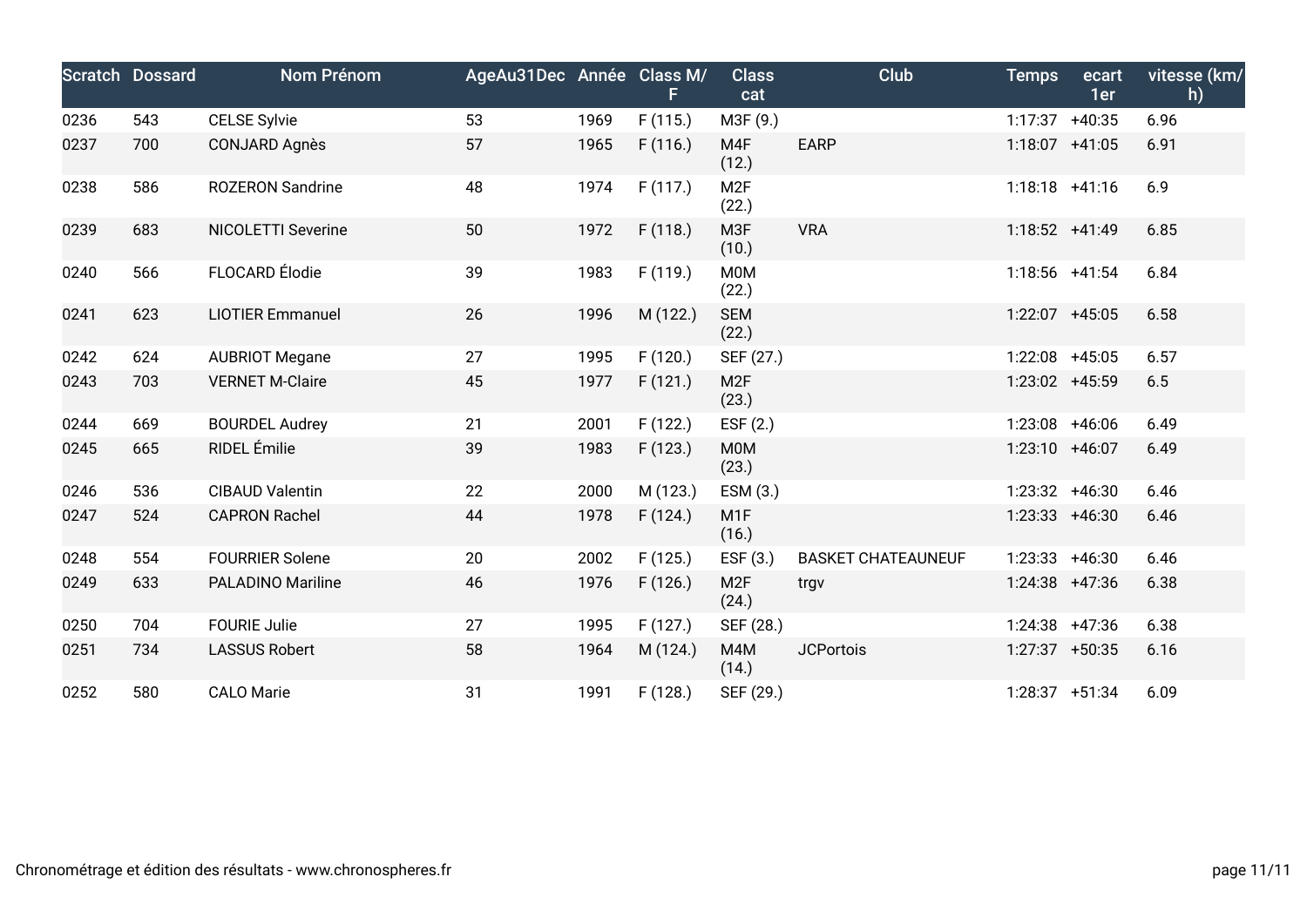



# Epreuve 900m

|      | <b>Scratch Dossard</b> | Nom Prénom                 | AgeAu31Dec Année |      | Class M/ | <b>Class cat</b>     | Club                              | <b>Temps</b>     | ecart<br>1er | vitesse (km/<br>h) |
|------|------------------------|----------------------------|------------------|------|----------|----------------------|-----------------------------------|------------------|--------------|--------------------|
| 0001 | 1020                   | <b>GUIRONNET Jules</b>     | 9                | 2013 | M(1.)    | MPOM()               | Hermitage Tournonais<br>Triathlon | $0:03:38 -$      |              | 14.8               |
| 0002 | 1002                   | <b>HECKA Fabien</b>        | 8                | 2014 | M(2.)    | MPOM ()              | <b>BCCI</b>                       | $0:03:49 +0:10$  |              | 14.14              |
| 0003 | 1005                   | <b>FAVE Edouard</b>        | 9                | 2013 | M(3.)    | MPOM()               | <b>TRIATHLON ROMANS</b>           | $0:03:50 +0:11$  |              | 14.08              |
| 0004 | 1030                   | CHAQUET Clément            | 9                | 2013 | M(4.)    | <b>MPOM (1.)</b>     |                                   | $0:03:51 + 0:12$ |              | 13.98              |
| 0005 | 1011                   | <b>CHABRY Louka</b>        | $\overline{7}$   | 2015 | M(5.)    | <b>MPOM (2.)</b>     |                                   | $0:04:00$ +0:21  |              | 13.47              |
| 0006 | 1013                   | <b>VICTOR Eden</b>         | 9                | 2013 | M(6.)    | MPOM (3.)            |                                   | $0:04:05$ +0:26  |              | 13.21              |
| 0007 | 1025                   | <b>CHOPARD Ruben</b>       | 9                | 2013 | M(7.)    | MPOM(4.)             |                                   | $0:04:10 + 0:31$ |              | 12.95              |
| 0008 | 1028                   | <b>BARTHELEMY Baptiste</b> | 8                | 2014 | M(8.)    | <b>MPOM (5.)</b>     |                                   | $0:04:13 + 0:34$ |              | 12.8               |
| 0009 | 1023                   | <b>BESSET Alice</b>        | 9                | 2013 | F(1.)    | MPOF()               | EARV S/L USA CHABEUIL             | $0:04:16$ +0:37  |              | 12.63              |
| 0010 | 1019                   | <b>SERRES Milan</b>        | $\overline{7}$   | 2015 | M(9.)    | <b>MPOM (6.)</b>     |                                   | $0:04:17 + 0:38$ |              | 12.61              |
| 0011 | 1009                   | <b>OLESIK Cali</b>         | 9                | 2013 | F(2.)    | MPOF()               |                                   | $0:04:17 + 0:38$ |              | 12.58              |
| 0012 | 1033                   | PALADINO VERGNES<br>Nina   | 8                | 2014 | F(3.)    | MPOF()               |                                   | $0:04:18$ +0:39  |              | 12.55              |
| 0013 | 1012                   | <b>DAMIRON Maxence</b>     | $\overline{7}$   | 2015 | M(10.)   | <b>MPOM (7.)</b>     |                                   | $0:04:22 + 0:43$ |              | 12.34              |
| 0014 | 1018                   | <b>DAVID Margaux</b>       | 8                | 2014 | F(4.)    | <b>MPOF (1.)</b>     |                                   | $0:04:24 +0:45$  |              | 12.27              |
| 0015 | 1015                   | <b>CHARRIER Lenns</b>      | 8                | 2014 | M(11.)   | MPOM(8.)             |                                   | $0:04:24 +0:45$  |              | 12.27              |
| 0016 | 1003                   | <b>CORTIAL Marin</b>       | 8                | 2014 | M(12.)   | <b>MPOM (9.)</b>     | <b>BASKET CHATEAUNEUF</b>         | $0:04:32 +0:53$  |              | 11.89              |
| 0017 | 1021                   | DE GEA Noah                | 7                | 2015 | M (13.)  | <b>MPOM</b><br>(10.) |                                   | $0:04:35$ +0:56  |              | 11.76              |
| 0018 | 1016                   | <b>FIGONI Paul</b>         | $\overline{7}$   | 2015 | M (14.)  | <b>MPOM</b><br>(11.) |                                   | $0:04:36$ +0:57  |              | 11.74              |
| 0019 | 1029                   | <b>FAURE Nolan</b>         | 9                | 2013 | M(15.)   | <b>MPOM</b><br>(12.) |                                   | 0:04:37          | $+0:58$      | 11.67              |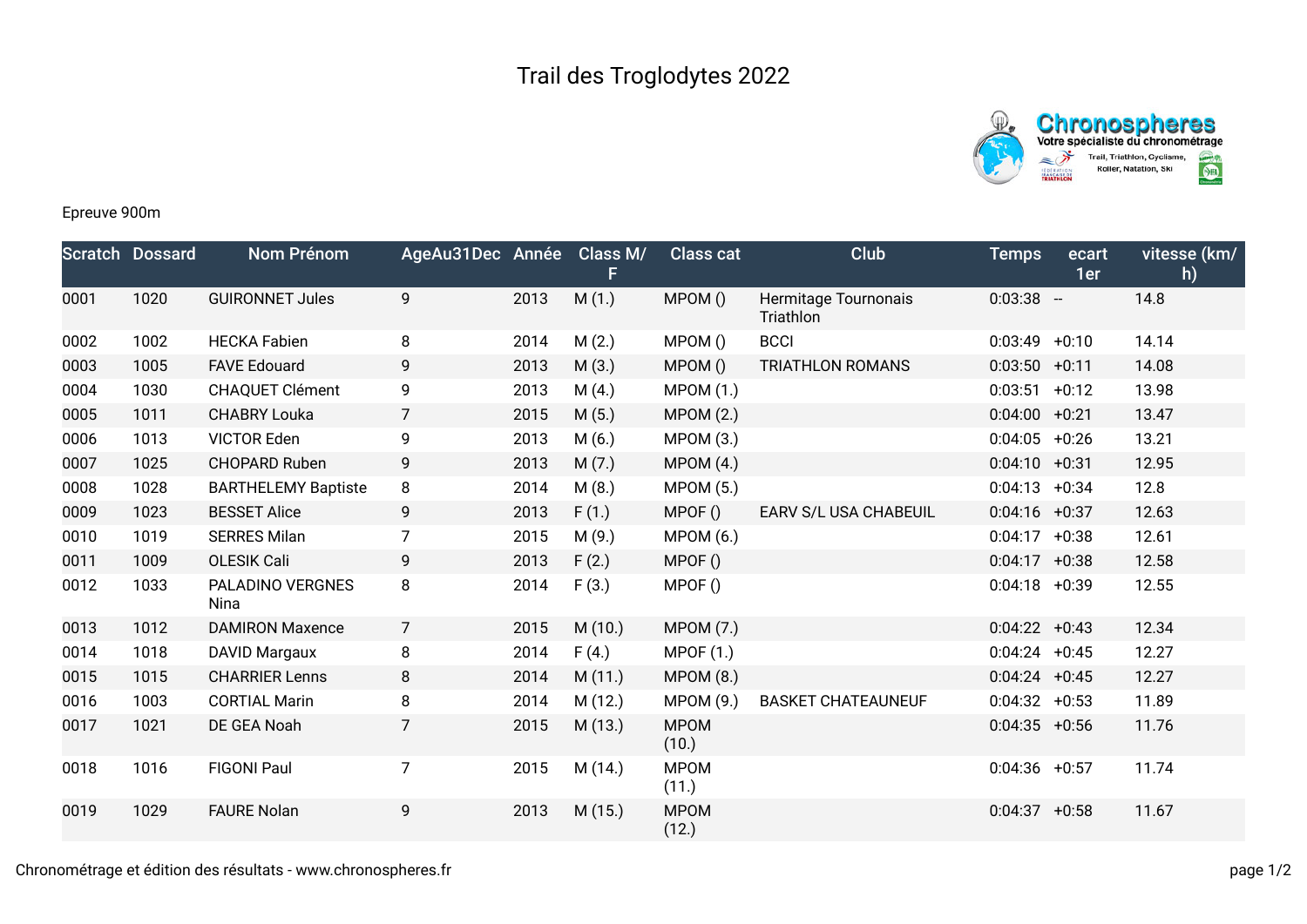|      | <b>Scratch Dossard</b> | <b>Nom Prénom</b>          | AgeAu31Dec Année Class M/ |      |         | <b>Class cat</b>     | <b>Club</b>               | <b>Temps</b>    | ecart<br>1er | vitesse (km/<br>h) |
|------|------------------------|----------------------------|---------------------------|------|---------|----------------------|---------------------------|-----------------|--------------|--------------------|
| 0020 | 1032                   | <b>FAURE Lea</b>           |                           | 2015 | F(5.)   | MPOF(2.)             |                           | 0:04:38         | $+0:59$      | 11.65              |
| 0021 | 1010                   | <b>ISARD Valentine</b>     | 9                         | 2013 | M(16.)  | <b>MPOM</b><br>(13.) |                           | 0:04:39         | $+1:00$      | 11.59              |
| 0022 | 1007                   | <b>PENELON Esteban</b>     |                           | 2015 | M(17.)  | <b>MPOM</b><br>(14.) |                           | 0:04:39         | $+1:00$      | 11.59              |
| 0023 | 1014                   | <b>DAMIRON Clemence</b>    | $\overline{7}$            | 2015 | F(6.)   | MPOF(3.)             |                           | $0:04:50 +1:11$ |              | 11.14              |
| 0024 | 1022                   | ZOCCO Lisa                 | 8                         | 2014 | F(7.)   | MPOF $(4.)$          |                           | $0:04:56$ +1:17 |              | 10.92              |
| 0025 | 1001                   | MICHEL Julien              | 9                         | 2013 | M(18.)  | <b>MPOM</b><br>(15.) |                           | $0:04:59$ +1:20 |              | 10.83              |
| 0026 | 1024                   | <b>BESSET Daphné</b>       |                           | 2015 | F(8.)   | MPOF(5.)             | <b>S/L USA CHABEUIL</b>   | $0:05:00$ +1:21 |              | 10.77              |
| 0027 | 1027                   | <b>BARTHELEMY Victoria</b> | 9                         | 2013 | F(9.)   | MPOF(6.)             |                           | $0:05:18$ +1:39 |              | 10.16              |
| 0028 | 1008                   | DEFRANCE Leo               | 8                         | 2014 | M (19.) | <b>MPOM</b><br>(16.) | <b>BASKET CHATEAUNEUF</b> | $0:05:21 +1:42$ |              | 10.06              |
| 0029 | 1006                   | <b>GENAUD Nina</b>         | 8                         | 2014 | F(10.)  | MPOF (7.)            |                           | $0:05:24$ +1:45 |              | 9.99               |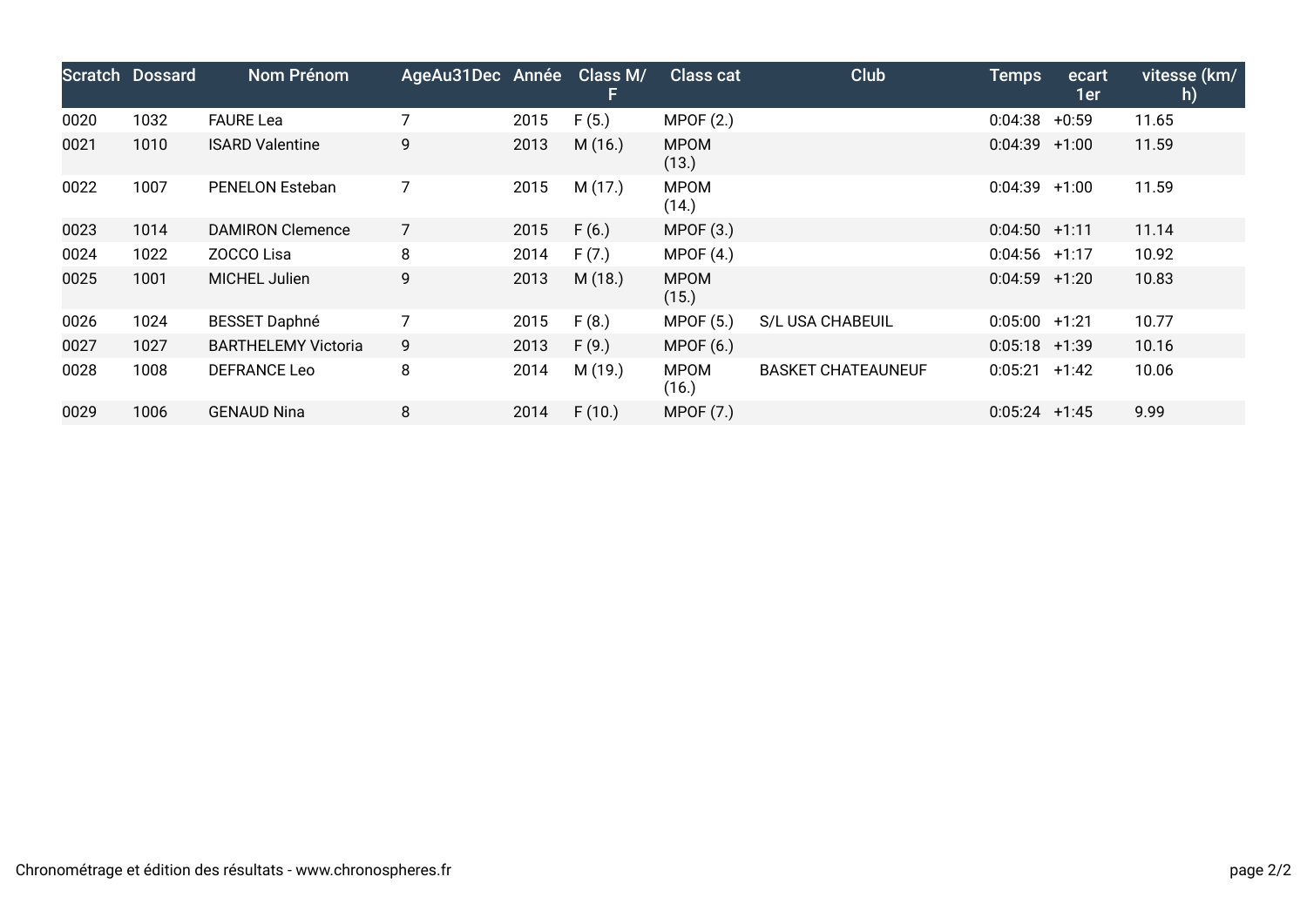



#### Epreuve 1300m

| Scratch | <b>Dossard</b> | Nom Prénom                   | AgeAu31Dec Année Class M/F |      |        | <b>Class cat</b> | <b>Club</b>                    |                  |         | Temps ecart 1er vitesse (km/h) |
|---------|----------------|------------------------------|----------------------------|------|--------|------------------|--------------------------------|------------------|---------|--------------------------------|
| 0001    | 2015           | <b>AURICK Baptiste</b>       | 11                         | 2011 | M(1.)  | POM()            | Valence triathlon              | $0:05:23 -$      |         | 14.47                          |
| 0002    | 2006           | <b>MAISONNIAL Tomas</b>      | 10                         | 2012 | M(2.)  | POM ()           |                                | $0:05:32 +0:08$  |         | 14.09                          |
| 0003    | 2003           | ROCHETTE Leo                 | 10                         | 2012 | M(3.)  | POM()            |                                | $0:05:36$ +0:13  |         | 13.9                           |
| 0004    | 2012           | KOZIAK Timoteï               | 10                         | 2012 | M(4.)  | POM (1.)         | EARV S/L USA CHABEUIL          | $0:05:39 +0:15$  |         | 13.79                          |
| 0005    | 2002           | <b>ROCHETTE Quentin</b>      | 10                         | 2012 | M(5.)  | POM (2.)         |                                | $0:05:55$ +0:31  |         | 13.18                          |
| 0006    | 2001           | LOPEZ--LE SAINT Jules        | 11                         | 2011 | M(6.)  | POM (3.)         | <b>COC</b>                     | 0:05:55          | $+0:32$ | 13.15                          |
| 0007    | 2004           | <b>GRONDIN Elina</b>         | 11                         | 2011 | F(1.)  | POF()            |                                | $0:05:56$ +0:33  |         | 13.11                          |
| 0008    | 2016           | CHOPARD Éloïse               | 11                         | 2011 | F(2.)  | POF ()           | Hermitage Tournonais Triathlon | $0:06:13 + 0:50$ |         | 12.52                          |
| 0009    | 2005           | <b>FOUROT LOCOLAS Marius</b> | -10                        | 2012 | M(7.)  | POM(4.)          |                                | $0:06:19$ +0:55  |         | 12.33                          |
| 0010    | 2008           | <b>CHAUMONT Thaïs</b>        | 10                         | 2012 | F(3.)  | POF()            |                                | 0:06:27          | $+1:04$ | 12.06                          |
| 0011    | 2009           | <b>DAVID Roxane</b>          | 11                         | 2011 | F(4.)  | POF (1.)         |                                | $0:06:30 +1:07$  |         | 11.98                          |
| 0012    | 2007           | <b>CHABRY Cléo</b>           | 10                         | 2012 | F(5.)  | POF (2.)         |                                | $0:06:32 +1:09$  |         | 11.91                          |
| 0013    | 2011           | <b>CLOZEL Simon</b>          | 10                         | 2012 | M(8.)  | POM (5.)         |                                | $0:06:35 +1:11$  |         | 11.85                          |
| 0014    | 2013           | <b>LORIOL Ema</b>            | 11                         | 2011 | M(9.)  | POM (6.)         |                                | 0:06:49          | +1:25   | 11.44                          |
| 0015    | 2014           | ZOCCO Aloïs                  | 11                         | 2011 | M(10.) | POM (7.)         |                                | 0:06:51          | $+1:28$ | 11.37                          |
| 0016    | 2010           | AFFANE Bilel-Adam            | 10                         | 2012 | M(11.) | POM (8.)         |                                | 0:08:14          | $+2:50$ | 9.47                           |